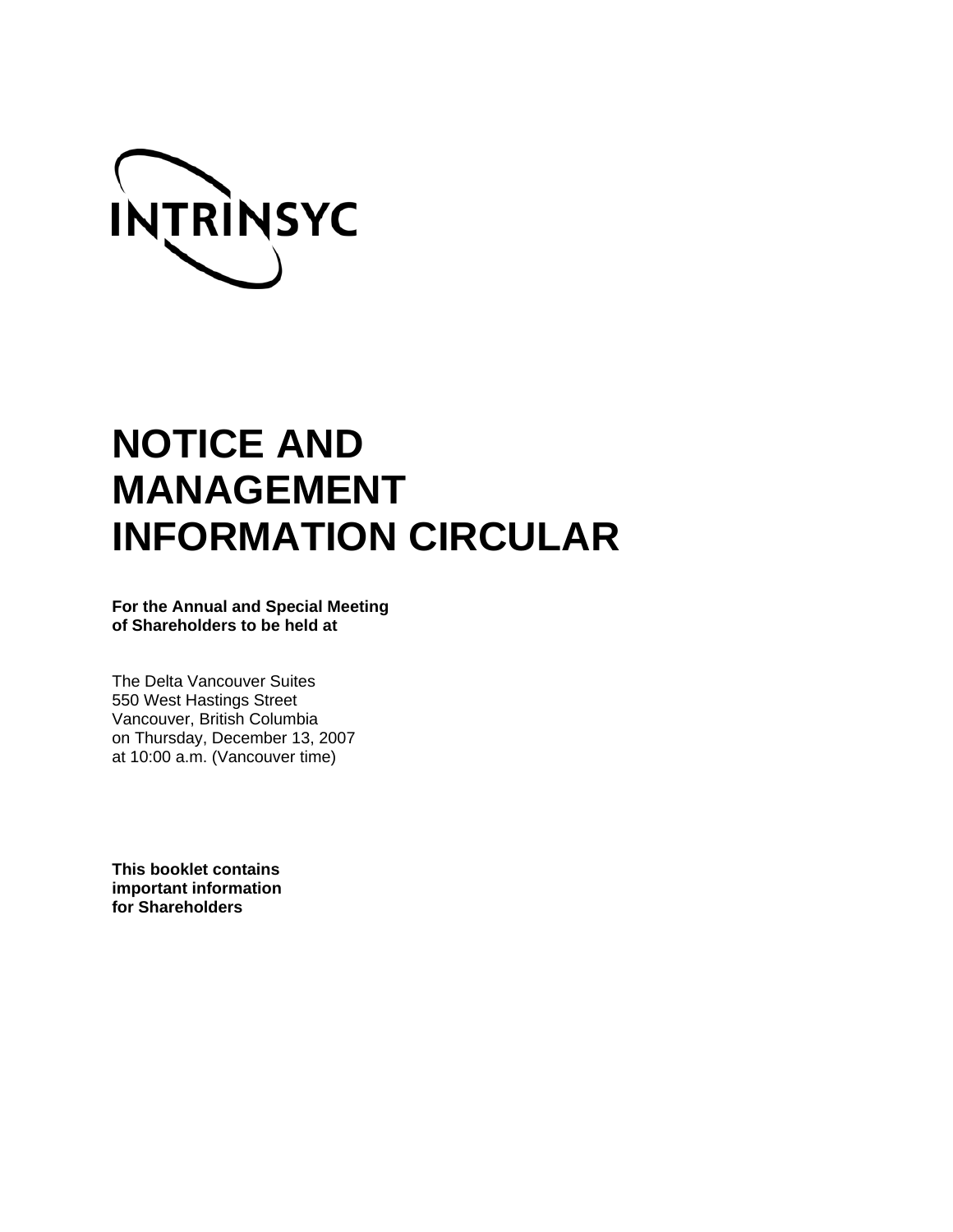

November 7, 2007

Dear fellow Shareholder,

It is my pleasure to invite you to attend the 2007 Annual and Special Meeting of Shareholders of Intrinsyc Software International, Inc. The meeting will be held on Thursday, December 13, 2007 at 10:00 a.m. (Vancouver time) at the Delta Vancouver Suites in Vancouver, British Columbia.

The items of business to be considered at the meeting are described in the attached Notice of Annual and Special Meeting and Management Information Circular. During the meeting, we will also review Intrinsyc's business during fiscal 2007 and our plans for the future. You will have the opportunity to ask questions and to meet your directors and executives.

Your participation at the shareholders' meeting is very important. Accordingly, whether or not you plan to attend, we encourage you to vote by following the voting instructions included on the enclosed form of proxy.

We look forward to seeing you at the meeting.

Sincerely,

GLENDA M. DORCHAK Chairman and Chief Executive Officer Intrinsyc Software International, Inc.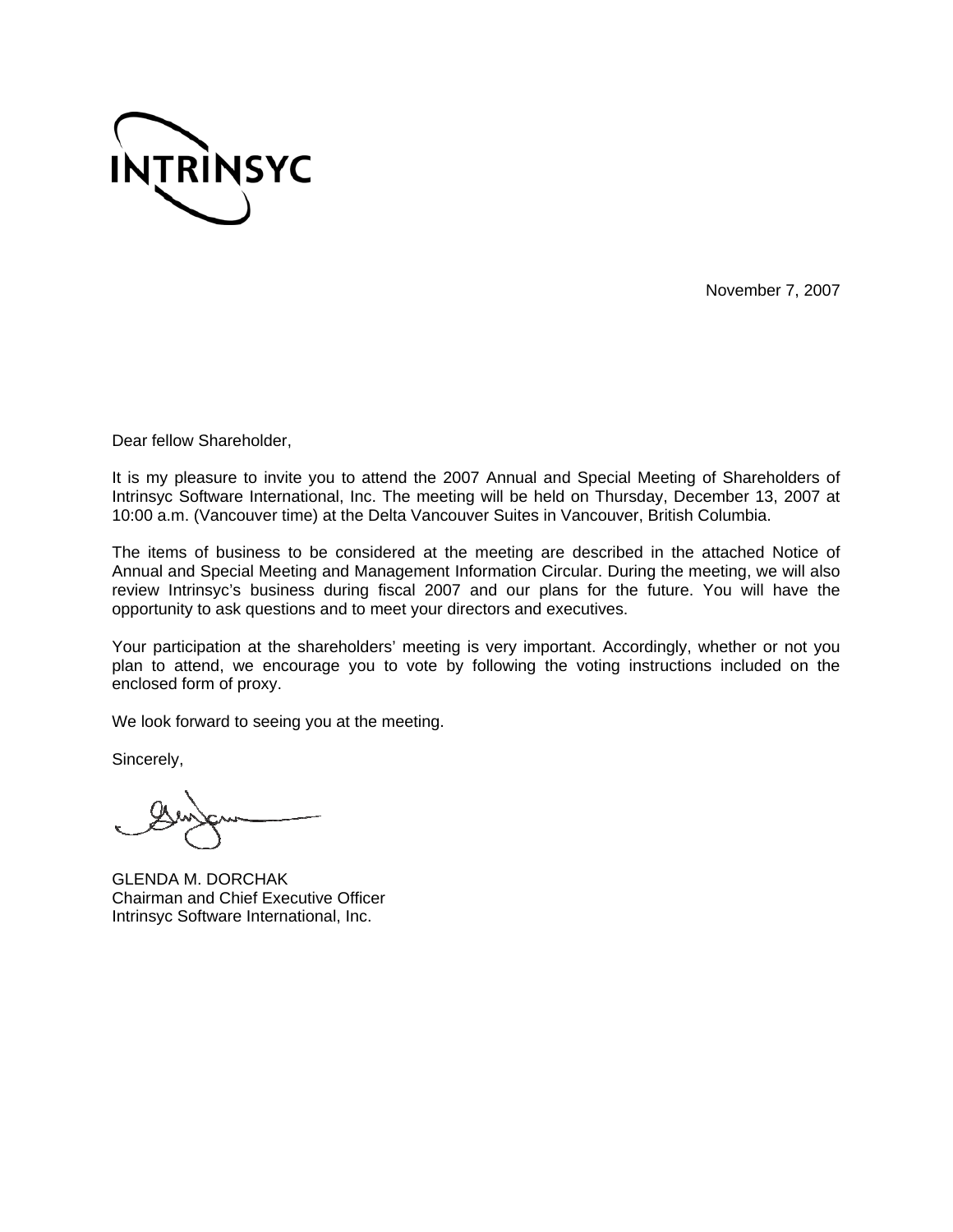# **INTRINSYC SOFTWARE INTERNATIONAL, INC.**

# **NOTICE OF 2007 ANNUAL AND SPECIAL MEETING OF SHAREHOLDERS**

TAKE NOTICE that the Board of Directors of Intrinsyc Software International, Inc. (the "Corporation") has called an Annual and Special Meeting of Shareholders on Thursday, December 13, 2007 at 10:00 a.m. (Vancouver time) (the "Meeting") at the **Delta Vancouver Suites,** 550 West Hastings Street, Vancouver, British Columbia.

As a Shareholder, you are entitled to attend the Meeting and to cast one vote for each common share that you own. If you are a registered Shareholder and are unable to attend the Meeting, you will still be able to vote by completing the proxy form included with the Management Information Circular (the "Circular"). The Circular explains how to complete the proxy form and how the voting process works. **In order to vote at the Meeting, registered Shareholders must submit the proxy form to the Corporation's transfer agent, Computershare Investor Services Inc. ("Computershare") at its Toronto offices no later than 10:00 a.m. (Vancouver time)/1:00 p.m. (Toronto time) on Tuesday, December 11, 2007.** 

**If you are a non-registered beneficial Shareholder, a proxy form will not usually be included with the Circular; instead, a voting information form (also known as a VIF) is usually enclosed. You must follow the instructions provided by your intermediary in order to vote your shares.** 

The following business will be conducted at the Meeting:

- 1. to receive the audited financial statements of the Corporation for its fiscal year ended August 31, 2007 and the report of the auditors thereon;
- 2. to appoint Ernst & Young LLP as auditor of the Corporation for the coming year and to authorize the Board of Directors to fix the auditors' remuneration;
- 3. to elect the directors of the Corporation;
- 4. to consider and approve, by ordinary resolution, the amendment of the Corporation's Amended and Restated Incentive Stock Option Plan. The full text of this resolution is set out in Schedule "A" to the accompanying Circular; and
- 5. to transact such other business as may properly come before the Meeting.

**DATED** at Vancouver, British Columbia, this 7<sup>th</sup> day of November, 2007.

# **BY ORDER OF THE BOARD OF DIRECTORS**

Glenda M. Dorchak Chairman and Chief Executive Officer Intrinsyc Software International, Inc.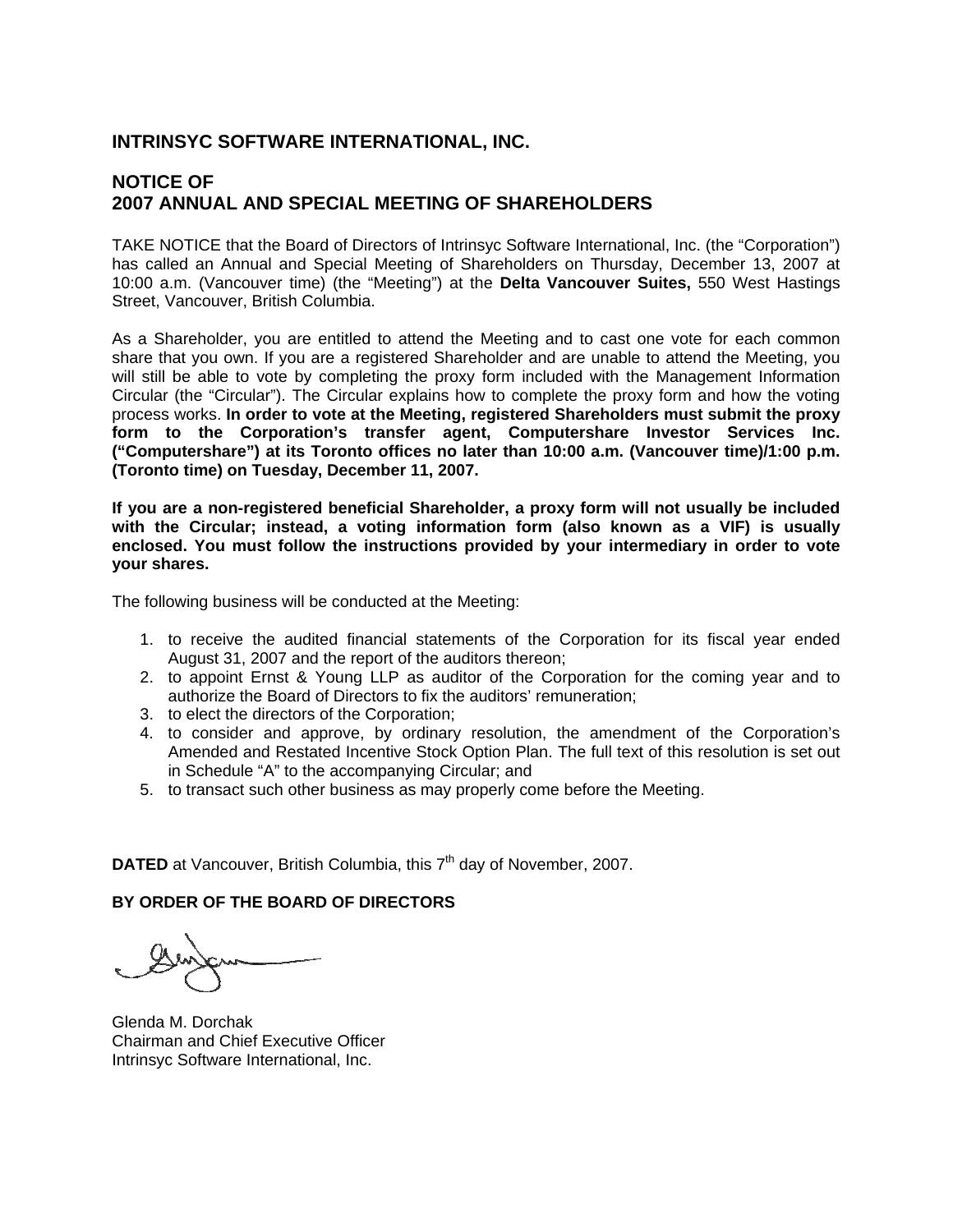# **INTRINSYC SOFTWARE INTERNATIONAL, INC. MANAGEMENT INFORMATION CIRCULAR**

All information in this Management Information Circular ("Circular") is current as of October 31, 2007 and expressed in Canadian dollars, unless otherwise indicated. Unless otherwise indicated or the context otherwise requires, the "Corporation" refers to Intrinsyc Software International, Inc.

This Circular is being sent by the management of the Corporation to the common shareholders (the "Shareholders") of INTRINSYC SOFTWARE INTERNATIONAL, INC. in connection with the solicitation of proxies to be voted at the Annual and Special Meeting of the Shareholders to be held on Thursday, December 13, 2007 (the "Meeting") and at any adjournment thereof, at the time and place and for the purposes set out in the Notice of Meeting.

The Circular's purpose is:

- to explain how you, as a Shareholder of the Corporation, can vote at the Meeting, whether in person or by transferring your vote to someone else to vote on your behalf;
- to request that you authorize the Corporation's Chairman (or her alternate) to vote on your behalf in accordance with your instructions set out on the proxy form;
- to inform you about the business to be conducted at the Meeting; and
- to give you important background information to assist you in deciding how to vote.

# **PROXY INFORMATION**

#### **SOLICITATION OF PROXIES**

Your vote is being solicited by the management of the Corporation.

The Corporation expects that the solicitation will be primarily by mail, but also may include telephone, email, fax or oral solicitations. Georgeson has been retained by Intrinsyc to provide proxy solicitation services to the Corporation. Under the terms of Georgeson's retainer, it will be paid a fee of up to approximately \$30,000 and will be reimbursed for certain customary and reasonable disbursements. Georgeson will also be indemnified against certain liabilities that may arise out of the performance of its proxy solicitation services.

If you have any questions about this Circular or how to vote, please contact Georgeson at +1 (888) 605-8406 or Intrinsyc's Corporate Secretary at +1 (604) 801-6461.

# **VOTING AND APPOINTMENT OF PROXY**

Your rights to attend and vote at the Meeting depend on whether you are a **registered Shareholder** (that is, the shares of the Corporation are actually registered in your name) or a **non-registered beneficial Shareholder** (for example, a person who holds shares of the Corporation through a broker or a bank).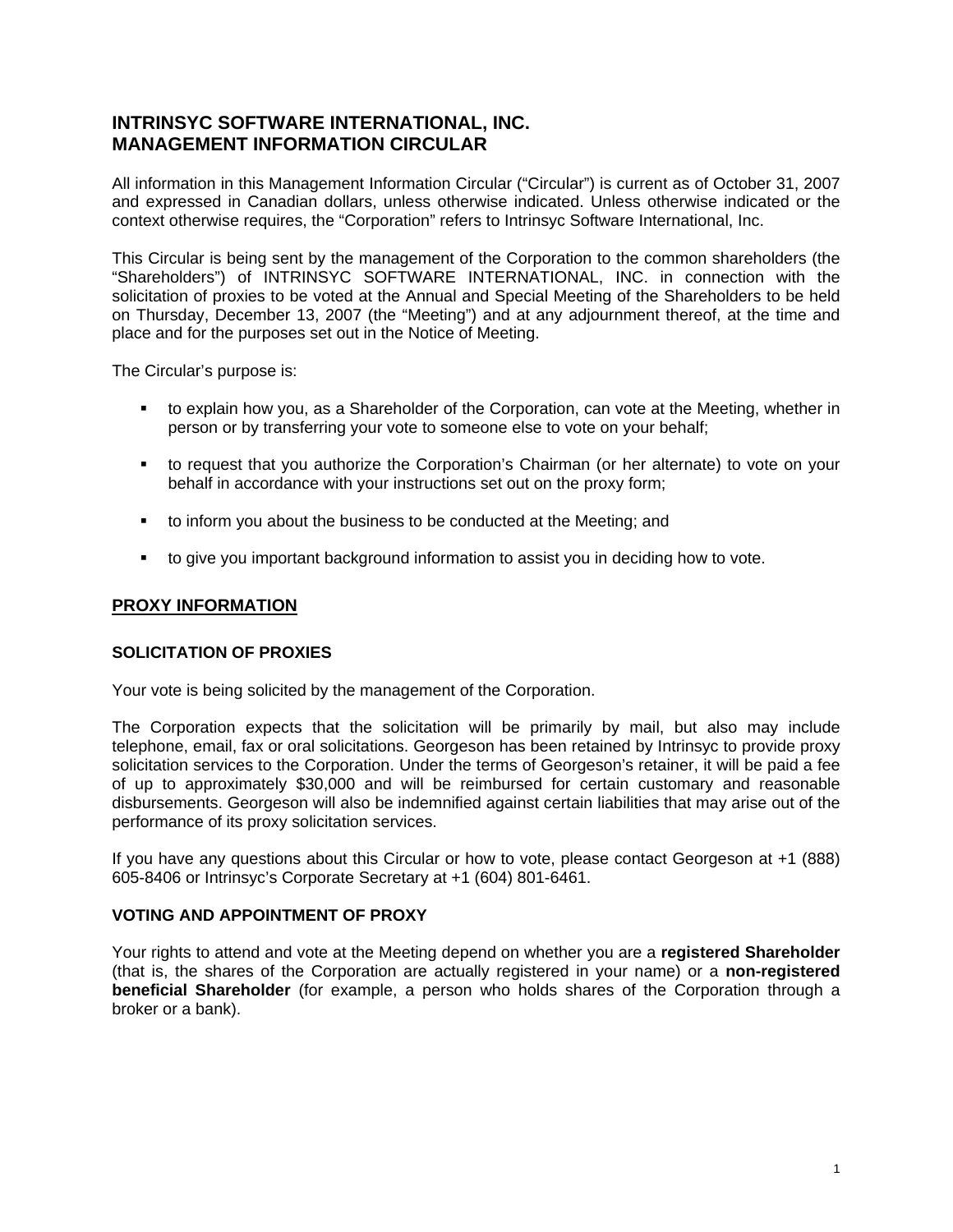#### **Registered Shareholders**

If you are a registered Shareholder, you may attend the Meeting in person. You may also appoint someone (known as a proxyholder) to represent you at the Meeting and vote on your behalf. If you complete and submit the proxy form without alteration, then you will have appointed the Corporation's Chairman (or her alternate) to attend the Meeting and vote on your behalf.

**You have the right to appoint a person or company to represent you at the Meeting other than the persons designated in the proxy form.** If you wish to appoint some other person or company to represent you at the Meeting, you may do so by striking out the names of the persons designated in the proxy form and inserting the name of the person or company to be appointed in the blank space provided and signing the proxy form.

If you wish to vote at the Meeting by proxy, you must either (a) complete the proxy form and return it to the Corporation's transfer agent, Computershare Investor Services Inc. ("Computershare"), or (b) follow the instructions in the proxy form to vote by telephone or on the Internet. In order to be valid, the telephone or Internet voting must be completed or the proxy form must be received by Computershare at 100 University Avenue, 9th Floor, Toronto, Ontario M5J 2Y1, Attention: Proxy Department, or by fax at +1 (866) 249-7775 (toll free in Canada and the United States) or +1 (416) 263-9524 (outside Canada and the United States), no later than 10:00 a.m. (Vancouver time)/1:00 p.m. (Toronto time) on Tuesday, December 11, 2007, or in the case of any adjournment or postponement of the Meeting, no later than 48 hours (excluding Saturdays and holidays) before the time of such reconvened meeting. The deadline for the deposit of proxies may be waived by the Chairman of the Meeting at the Chairman's discretion without notice.

Even if you give a proxy, as a registered Shareholder, you may still attend and vote in person at the Meeting.

# *Revoking your proxy*

A proxy is revocable. If you have given a proxy, you (or your attorney authorized in writing) may revoke the proxy by giving notice of the revocation in writing to Computershare at 100 University Avenue, 9th Floor, Toronto, Ontario M5J 2Y1, Attention: Proxy Department, or by fax at +1 (866) 249-7775 (toll free in Canada and the United States) or +1 (416) 263-9524 (outside Canada and the United States), at any time up to and including the last business day before the Meeting or to the Chairman of the Meeting before any vote in respect of which the proxy is given.

The notice of the revocation must be signed as follows: (a) if you are an individual, then the notice must be signed by you or your legal personal representative or trustee in bankruptcy and (b) if you are a corporation, then the notice must be signed by the corporation or by a representative appointed for the corporation in accordance with the articles of the corporation.

#### **Non-registered beneficial Shareholders**

If your common shares are not registered in your own name, then they are being held in the name of an intermediary (which is usually a trust company, a securities dealer or broker, a bank or another financial institution) or in the name of a clearing agency such as the Canadian Depository for Securities Limited. You are usually called either a non-registered or a beneficial Shareholder or owner. These shareholder materials are being sent to both registered and non-registered owners of the securities. If you are a non-registered owner, and the Corporation or its agent has sent these materials directly to you, your name and address and information about your holdings of securities, have been obtained in accordance with applicable securities regulatory requirements from the intermediary holding on your behalf.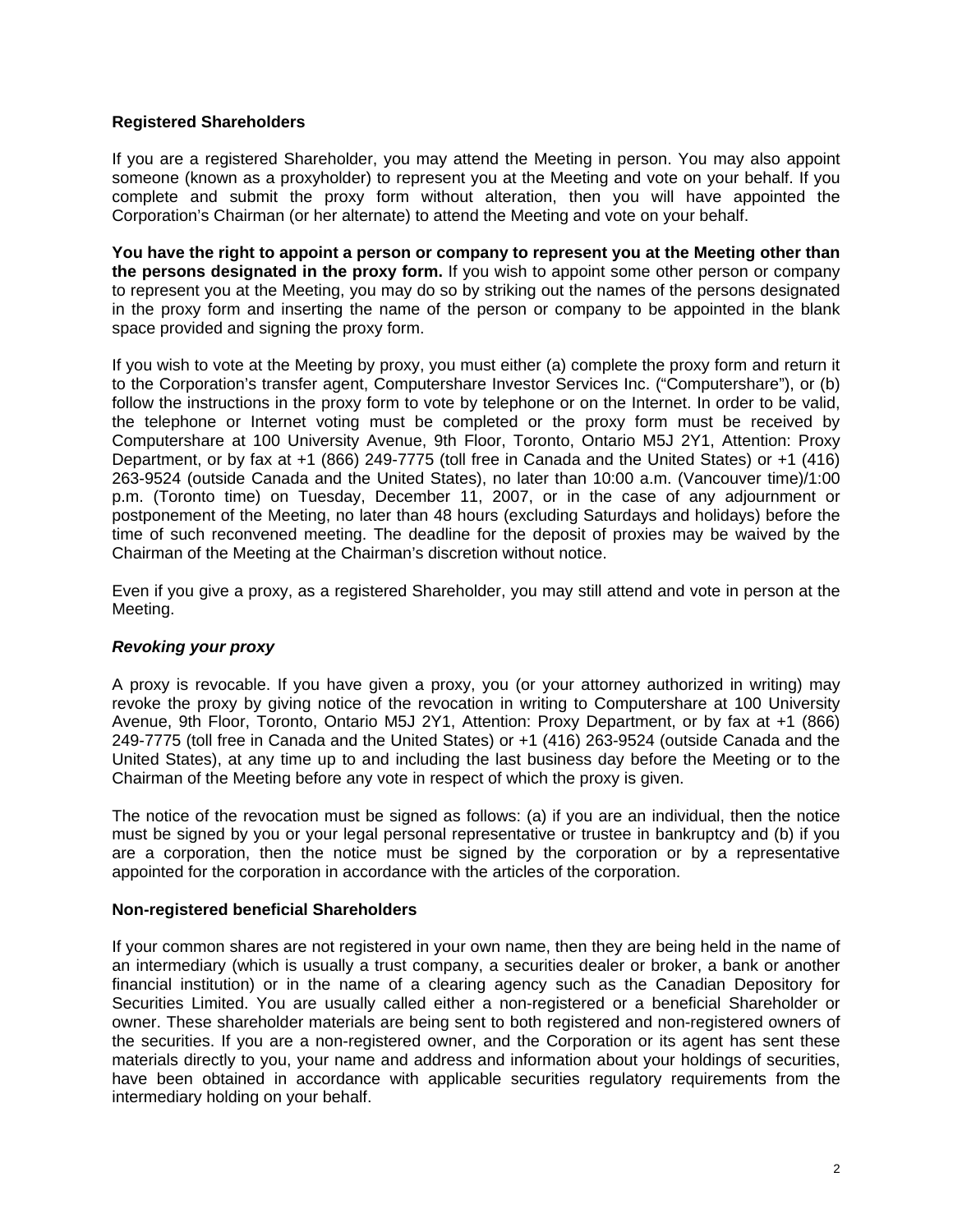There are various procedures for voting your shares, and these procedures may vary among intermediaries and clearing agencies in ways over which the Corporation has no control. If you are a beneficial Shareholder, you should carefully follow the instructions of the intermediary or clearing agency, including instructions regarding when and where any voting instruction form or proxy form is to be delivered.

Typically, you will receive one of the following:

- 1. **A COMPUTERSHARE VOTING INSTRUCTION FORM.** This is a form also known as a VIF. If you receive a VIF and wish to vote at the Meeting, you must either (a) complete the VIF and return it to Computershare, or (b) follow the instructions in the VIF to vote by telephone or on the Internet. The telephone or Internet voting should be completed or the VIF should be received by Computershare at 100 University Avenue, 9th Floor, Toronto, Ontario M5J 2Y1, Attention: Proxy Department, or by fax at +1 (866) 249-7775 (toll free in Canada and the United States) or +1 (416) 263-9524 (outside Canada and the United States), no later than 10:00 a.m. (Vancouver time)/1:00 p.m. (Toronto time) on Tuesday, December 11, 2007, or in the case of any adjournment or postponement of the Meeting, no later than 48 hours (excluding Saturdays and holidays) before the time of such reconvened meeting. If you wish also to attend the Meeting in person and vote (or have another person attend and vote on your behalf), you must follow the instructions in the VIF. Unless you follow these instructions you may not be permitted to attend the Meeting in person.
- 2. **A FACSIMILE SIGNED PROXY.** This is a proxy that has been signed by the intermediary (typically by a facsimile, stamped signature) and already indicates the number of common shares you beneficially own but that is otherwise uncompleted. You do not need to sign this form. If you receive a facsimile signed proxy and you wish to vote at the Meeting, you must properly complete the proxy and deposit it with Computershare at 100 University Avenue, 9th Floor, Toronto, Ontario M5J 2Y1, Attention: Proxy Department, or by fax at +1 (866) 249-7775 (toll free in Canada and the United States) or +1 (416) 263-9524 (outside Canada and the United States), no later than 10:00 a.m. (Vancouver time)/1:00 p.m. (Toronto time) on Tuesday, December 11, 2007, or in the case of any adjournment or postponement of the Meeting, no later than 48 hours (excluding Saturdays and holidays) before the time of such reconvened meeting. If you wish also to attend the Meeting in person and vote (or have another person attend and vote on your behalf), simply strike out the names of the persons indicated in the proxy form and insert your (or such other person's) name in the blank space provided.
- 3. **A BROADRIDGE VOTING INSTRUCTION FORM.** This voting instruction form is provided by Broadridge in accordance with arrangements often made by brokers to delegate the responsibility for obtaining voting instructions to Broadridge. If you receive a Broadridge voting instruction form and wish to vote at the Meeting, you must return the Broadridge voting instruction form to Broadridge or follow the instructions on the form for telephone voting. Broadridge will tabulate the results and then provide instructions to Computershare respecting the voting of shares to be represented at the Meeting. You must return the voting instruction form to Broadridge or give the telephone voting instructions well in advance of the Meeting in order to have your shares voted. If you wish also to attend the Meeting in person and vote (or have another person attend and vote on your behalf), simply strike out the names of the persons indicated in the voting instruction form and insert your (or such other person's) name in the blank space provided.

If you have any questions about this Circular or how to vote, please contact Georgeson at +1 (888) 605-8406 or Intrinsyc's Corporate Secretary at +1 (604) 801-6461.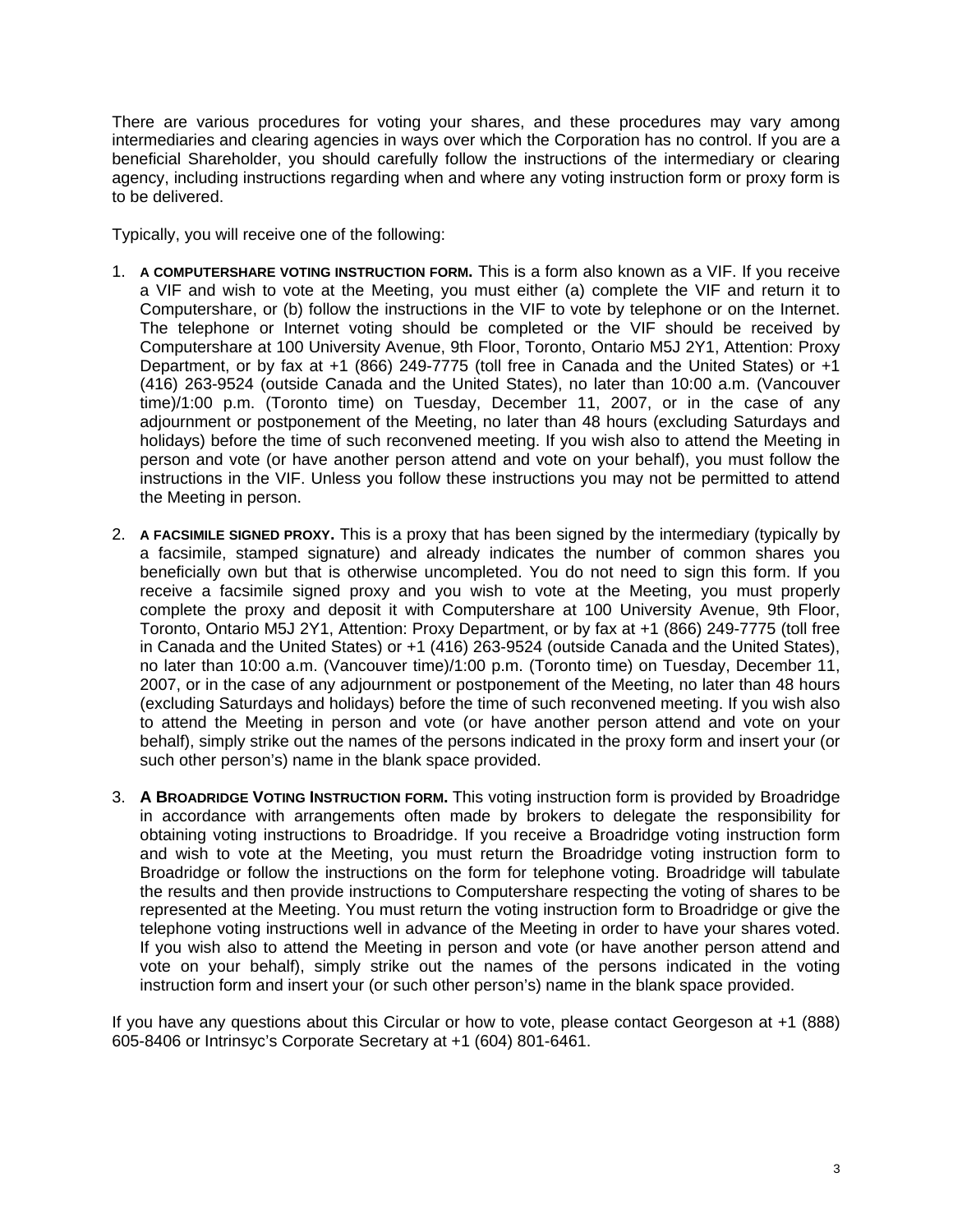# *Revoking your proxy*

A non-registered holder may revoke a proxy or voting instruction form which has been given to an intermediary by written notice to the intermediary. In order to ensure that an intermediary acts upon a revocation of a proxy form or voting instruction form, the written notice should be received by the intermediary well in advance of the Meeting.

### **PROVISIONS RELATING TO VOTING OF PROXIES**

#### **Voting By Show of Hands**

Voting at the Meeting generally will be by a show of hands, with each Shareholder or proxyholder present in person being entitled to one vote.

#### **Voting By Poll**

Voting at the Meeting will be by poll only if a poll is:

- (a) requested by a Shareholder present at the Meeting in person or by proxy;
- (b) directed by the Chairman; or
- (c) required by law.

On a poll, each Shareholder and each proxyholder will have one vote for each common share held or represented by proxy.

#### **Approval of Resolutions**

To approve a motion for an ordinary resolution, a simple majority of the votes cast in person or by proxy will be required**.** 

#### **Exercise of Discretion by Proxyholders**

A Shareholder may indicate the manner in which the persons named in the accompanying form of proxy are to vote with respect to a matter to be acted upon at the Meeting by marking the appropriate space. **If the instructions as to voting indicated in the proxy are certain, the shares represented by the proxy will be voted or withheld from voting in accordance with the instructions given in the proxy.** 

**If the Shareholder specifies a choice in the proxy with respect to a matter to be acted upon, then the shares represented will be voted or withheld from the vote on that matter accordingly. If no choice is specified in the proxy with respect to a matter to be acted upon, the proxy confers discretionary authority with respect to that matter upon the proxyholder named in the accompanying form of proxy. It is intended that the proxyholder named by management in the accompanying form of proxy will vote the shares represented by the proxy in favour of each matter identified in the proxy and for the nominees of the Corporation's Board of Directors for directors and auditor.** 

The accompanying form of proxy also confers discretionary authority upon the named proxyholder with respect to amendments or variations to the matters identified in the accompanying Notice of Meeting and with respect to any other matters which may properly come before the Meeting. As of the date of this Circular, management of the Corporation is not aware of any such amendments or variations, or any other matters, that will be presented for action at the Meeting other than those referred to in the accompanying Notice of Meeting. If, however, other matters that are not now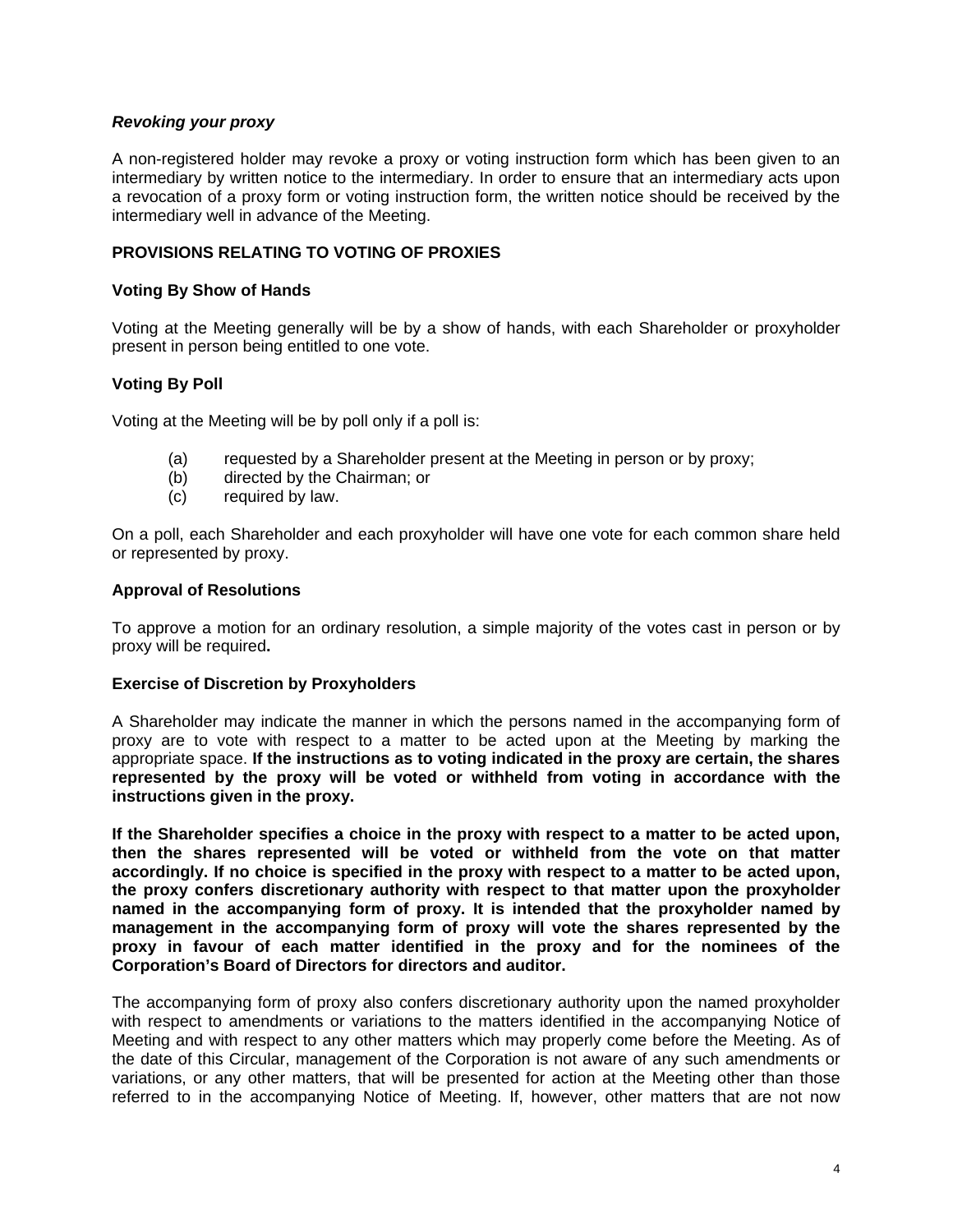known to management properly come before the Meeting, then the persons named in the accompanying form of proxy intend to vote on them in accordance with their best judgment.

# **VOTING SHARES AND PRINCIPAL HOLDERS THEREOF**

The Board of Directors of the Corporation has fixed October 31, 2007 as the record date for determining which Shareholders are entitled to vote at the Meeting. On October 31, 2007, the Corporation had 119,493,436 issued and outstanding common shares. Each share carries one right to one vote.

To the knowledge of the directors and senior officers of the Corporation, no person beneficially owns, directly or indirectly, or exercises control or direction over, common shares carrying more than 10% of the voting rights attached to the Corporation's issued and outstanding common shares, as at the date hereof.

# **MATTERS TO BE CONSIDERED AT THE MEETING**

# **1. PRESENTATION OF FINANCIAL STATEMENTS**

The audited financial statements of the Corporation for the year ended August 31, 2007, together with the report of the auditors thereon, will be placed before the Meeting. A copy of the Corporation's 2007 Annual Report accompanies this Circular and additional copies may be obtained from the Corporation, at 10<sup>th</sup> floor, 700 West Pender Street, Vancouver, British Columbia, V6C 1G8, attention: Corporate Secretary.

# **2. APPOINTMENT OF AUDITORS**

The Board of Directors of the Corporation recommends the appointment of Ernst & Young LLP, Chartered Accountants, as auditors of the Corporation to hold office until the next Annual General Meeting of Shareholders at a remuneration to be fixed by the Board of Directors. Ernst & Young LLP, Chartered Accountants, were first appointed as auditors of the Corporation at the Annual General Meeting of the Shareholders held on December 11, 2003.

The persons named in the enclosed form of proxy, unless directed by the Shareholder completing the proxy to abstain from doing so, intend to vote for the appointment of Ernst & Young LLP, Chartered Accountants, as auditors of the Corporation to hold office until the next Annual General Meeting of Shareholders at a remuneration to be fixed by the Board of Directors of the Corporation.

# **3. ELECTION OF DIRECTORS**

The persons named below are the nominees of management for election as directors. Each director elected will hold office until his or her successor is elected or appointed, unless his or her office is earlier vacated under any of the relevant provisions of the by-laws of the Corporation or the *Canada Business Corporations Act.* It is the intention of the persons named as proxyholders in the enclosed form of proxy to vote for the election to the Board of Directors of the persons named below. The management of the Corporation does not contemplate that any of such nominees will be unable to serve as a director; however, if for any reason any of the proposed nominees do not stand for election or are unable to serve as such, PROXIES IN FAVOUR OF MANAGEMENT DESIGNEES WILL BE VOTED FOR ANOTHER NOMINEE IN MANAGEMENT'S DISCRETION UNLESS THE SHAREHOLDER HAS SPECIFIED IN HIS OR HER PROXY THAT HIS OR HER SHARES ARE TO BE WITHHELD FROM VOTING FOR THE ELECTION OF DIRECTORS.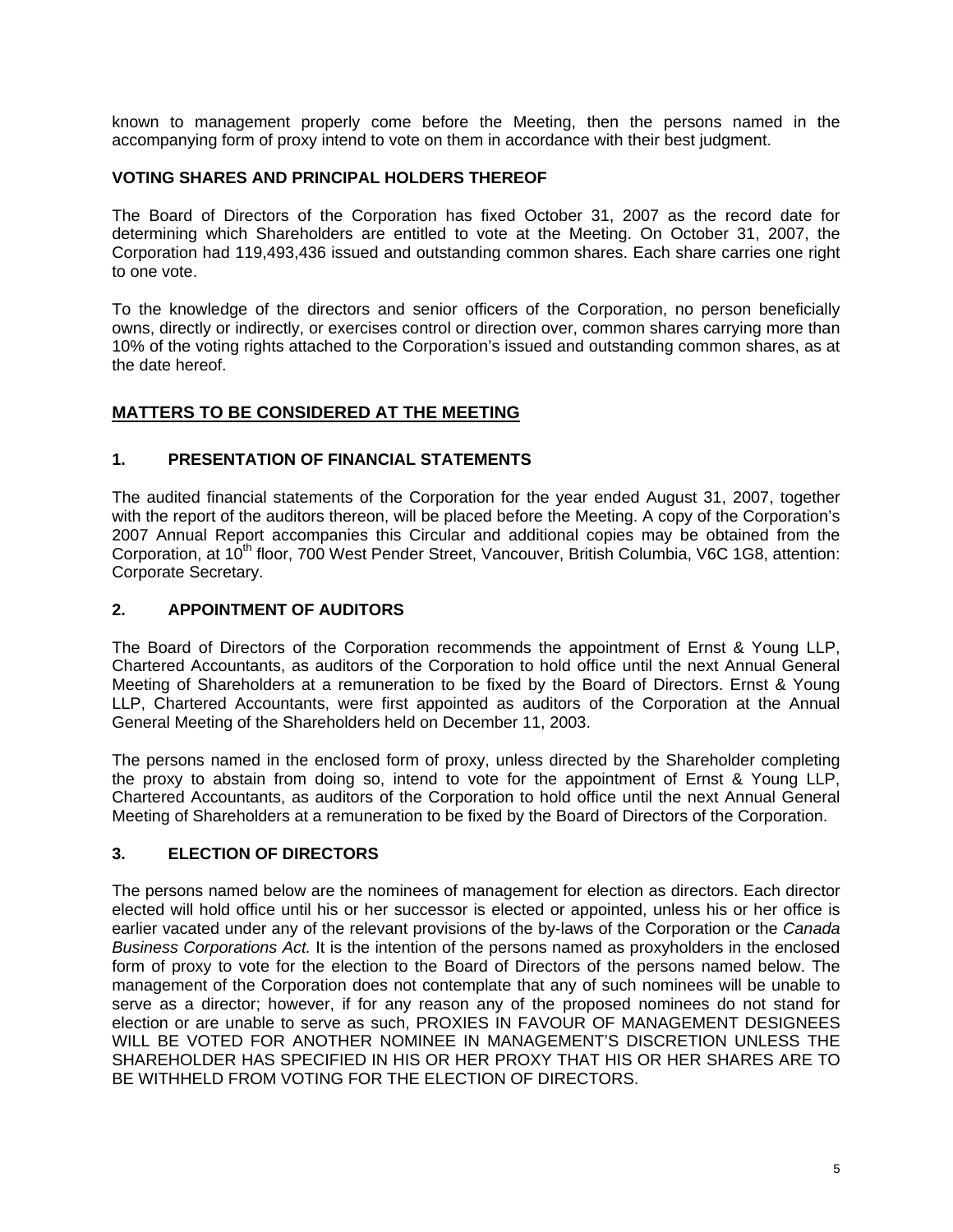The following table sets out the name of each of the persons proposed to be nominated for election as a director and the name of each of the persons whose term of office, if elected, shall continue after the Meeting; all positions and offices in the Corporation presently held by that person; that person's principal occupation at present; the period(s) during which that person has served as a director; and the number of shares of the Corporation that such person has advised are beneficially owned by him or her, directly or indirectly, or over which control or direction is exercised. The additional biographical information following the table sets out each person's principal occupation within the five preceding years.

# **Nominees for Election to the Board of Directors**

| Name and residence                                       | Position with the<br>Corporation                                                                                | <b>Principal occupation</b>                            | <b>Director since</b> | Shares owned <sup>(4)</sup> |
|----------------------------------------------------------|-----------------------------------------------------------------------------------------------------------------|--------------------------------------------------------|-----------------------|-----------------------------|
| Glenda M. Dorchak<br>California,<br><b>United States</b> | Chairman and Chief<br>Chairman and Chief<br>Executive Officer of the<br><b>Executive Officer</b><br>Corporation |                                                        | 31 Jul 2006           | 80.000<br>common shares     |
|                                                          |                                                                                                                 |                                                        |                       | 1,175,000<br>stock options  |
| Thomas Bitove <sup>(1)(2)(3)</sup><br>Ontario,           | <b>Director</b>                                                                                                 | Corporate Director                                     | 15 Dec 2005           | 404,300<br>common shares    |
| Canada                                                   |                                                                                                                 |                                                        |                       | 125,000<br>stock options    |
| George A. Duguay <sup>(1)(2)</sup><br>Ontario,           | <b>Director</b>                                                                                                 | President of G. Duguay<br>Services Inc.                | 14 Apr 2003           | 256,375<br>common shares    |
| Canada                                                   |                                                                                                                 |                                                        |                       | 225,000<br>stock options    |
|                                                          |                                                                                                                 |                                                        |                       | 20,000<br>warrants          |
| Robert J. Gayton <sup>(1)(3)</sup><br>British Columbia,  | Director                                                                                                        | Corporate Director                                     | 23 Feb 1995           | 35,000<br>common shares     |
| Canada                                                   |                                                                                                                 |                                                        |                       | 75.000<br>stock options     |
| Joachim (Joe) Heel <sup>(2)</sup><br>California,         | <b>Director</b>                                                                                                 | Senior Vice President,<br>Global Storage Practice,     | 19 Feb 2007           | 0<br>common shares          |
| <b>United States</b>                                     |                                                                                                                 | Sun Microsystems                                       |                       | 100,000<br>stock options    |
| Ketan Kamdar <sup>(3)</sup><br>California.               | <b>Director</b>                                                                                                 | VP Mobile and Wireless,<br><b>Broadcom Corporation</b> | 11 Oct 2007           | $\Omega$<br>common shares   |
| <b>United States</b>                                     |                                                                                                                 |                                                        |                       | 0<br>stock options          |
| Andrew J. McLeod<br>British Columbia,                    | <b>Director</b>                                                                                                 | Partner of Blake, Cassels<br>& Graydon LLP             | 13 Dec 2006           | 200<br>common shares        |
| Canada                                                   |                                                                                                                 | (Vancouver office)                                     |                       | 100,000<br>stock options    |

#### **Note:**

(1) Member, Audit Committee.

(2) Member, Compensation Committee.

(3) Member, Corporate Governance and Nominating Committee.

(4) This information has been furnished by the respective individuals as at October 31, 2007.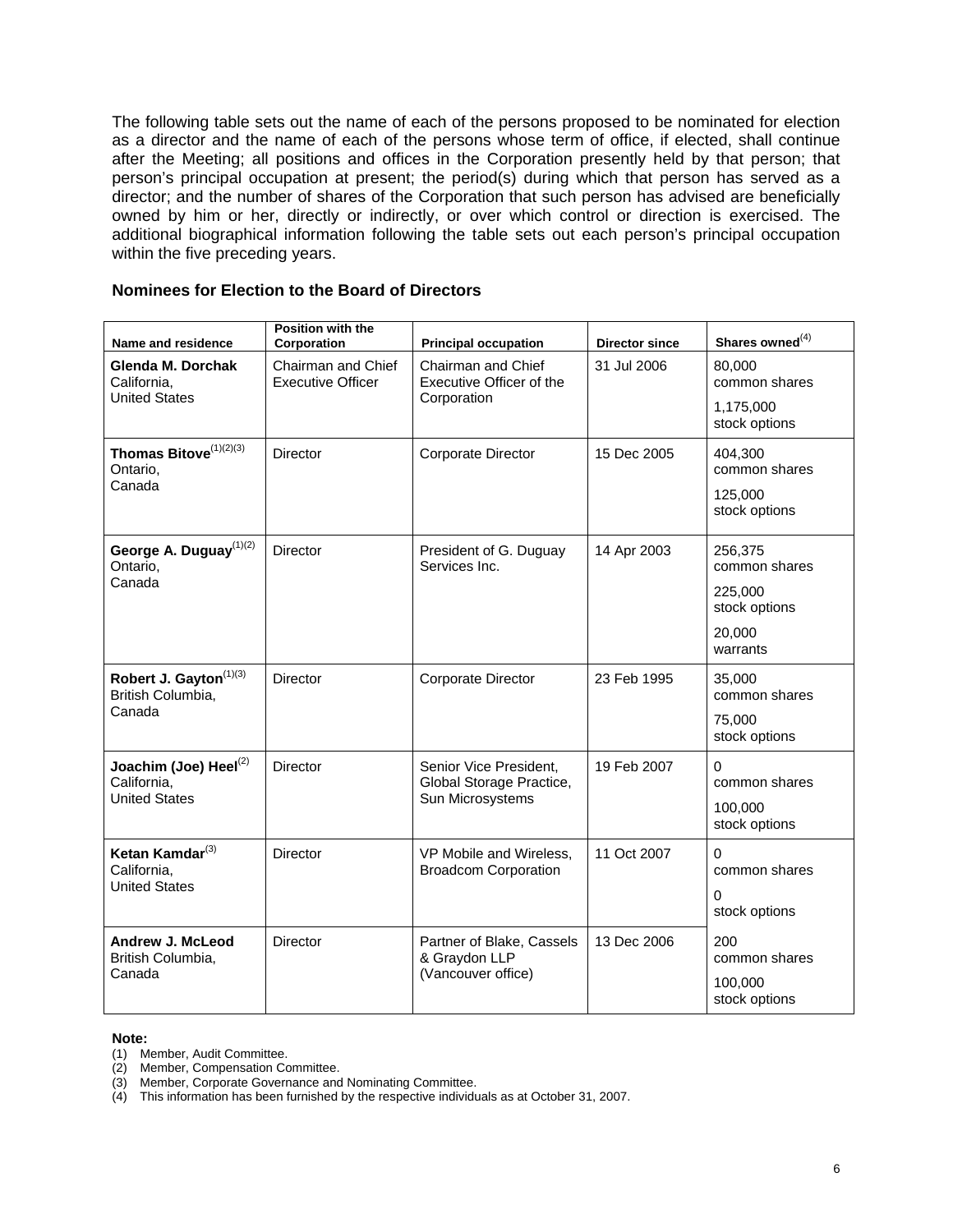### **Background of the Nominees**

Set forth below is a brief profile of each of the nominees for election as a director of the Corporation. Other than as set forth below, each nominee has held the same principal occupation for the last five years.

**Glenda M. Dorchak** is the Chairman of the Board and Chief Executive Officer of the Corporation. Prior to joining Intrinsyc, Ms. Dorchak drove the strategic direction and product development for embedded communications and consumer electronics devices as the Vice President & General Manager of Intel Corporation's Consumer Electronics Group. Ms. Dorchak joined Intel in 2001 as Vice President and COO of its Communications Group playing a leading role in the consolidation of Intel's many communications technology businesses. Prior to her tenure at Intel, Ms. Dorchak served as Chairman and CEO of Value America, Inc., a leading online retailer that pioneered the sale of consumer products on the Internet. Ms. Dorchak began her career with IBM Canada in Vancouver, B.C., in 1974 and remained with IBM in Canada and the U.S. for over 20 years. She served in a variety of executive positions in sales, marketing and planning, including director of PC Direct and PC worldwide customer relationship marketing executive. Ms. Dorchak served as an independent Director on the Board of Directors of the Corporation in 2004 and 2005.

Ms. Dorchak is not a director of any public companies other than Intrinsyc. Ms. Dorchak attended eight meetings or 100% of eligible meetings of the Board of Directors held between September 1, 2006 and August 31, 2007.

**Thomas Bitove** has a successful history of leadership in several corporate sectors, including the retail technology, hospitality and foodservices industries. Most recently, as Chairman of Wireless Airtime Direct Inc., Mr. Bitove was instrumental in the successful launch of a process that allows customers to use ATM bank machines as point-of-sale terminals. He also currently owns the distribution rights for the Red Bull Energy Drink throughout Ontario, Canada, one of the largest distributors in North America. Between 1989 and 2002, Mr. Bitove was CEO and President of Lettuce Serview LP and its successor companies. He successfully grew the business and sold it, together with the airport foodservice operations, to HMS Host, the world's foremost travel centre and air terminal food services company. Mr. Bitove has a BA in economics from the University of Western Ontario.

Mr. Bitove is not a director of any public companies other than Intrinsyc. Mr. Bitove attended eight meetings or 100% of eligible meetings of the Board of Directors held between September 1, 2006 and August 31, 2007.

**George A. Duguay** is a senior executive with experience in the technology, financial services and resource industries. Since 1988, he has been the President of G. Duguay Services Inc, a partner of Duguay and Ringler Corporate Services until February 2006, a provider of corporate and financial administrative services to public companies. G. Duguay Services Inc. continues to act as a consultant to Duguay & Ringler Corporate Services. In addition, he was a founder of Equity Transfer & Trust Company, a provider of transfer agency and corporate trust services. He is presently Corporate Secretary of two public companies. For the period May 1993 to December 2004 he served as a Director of Genesis Microchip Inc., the world's leading supplier of display image processors listed on NASDAQ. Mr. Duguay is a Certified General Accountant and an associate of the Institute of Chartered Secretaries.

Mr. Duguay has been, since June 2007, a director of GA Capital Corp., which became a reporting issuer on October 11, 2007. Mr. Duguay attended eight meetings or 100% of eligible meetings of the Board of Directors of the Corporation held between September 1, 2006 and August 31, 2007.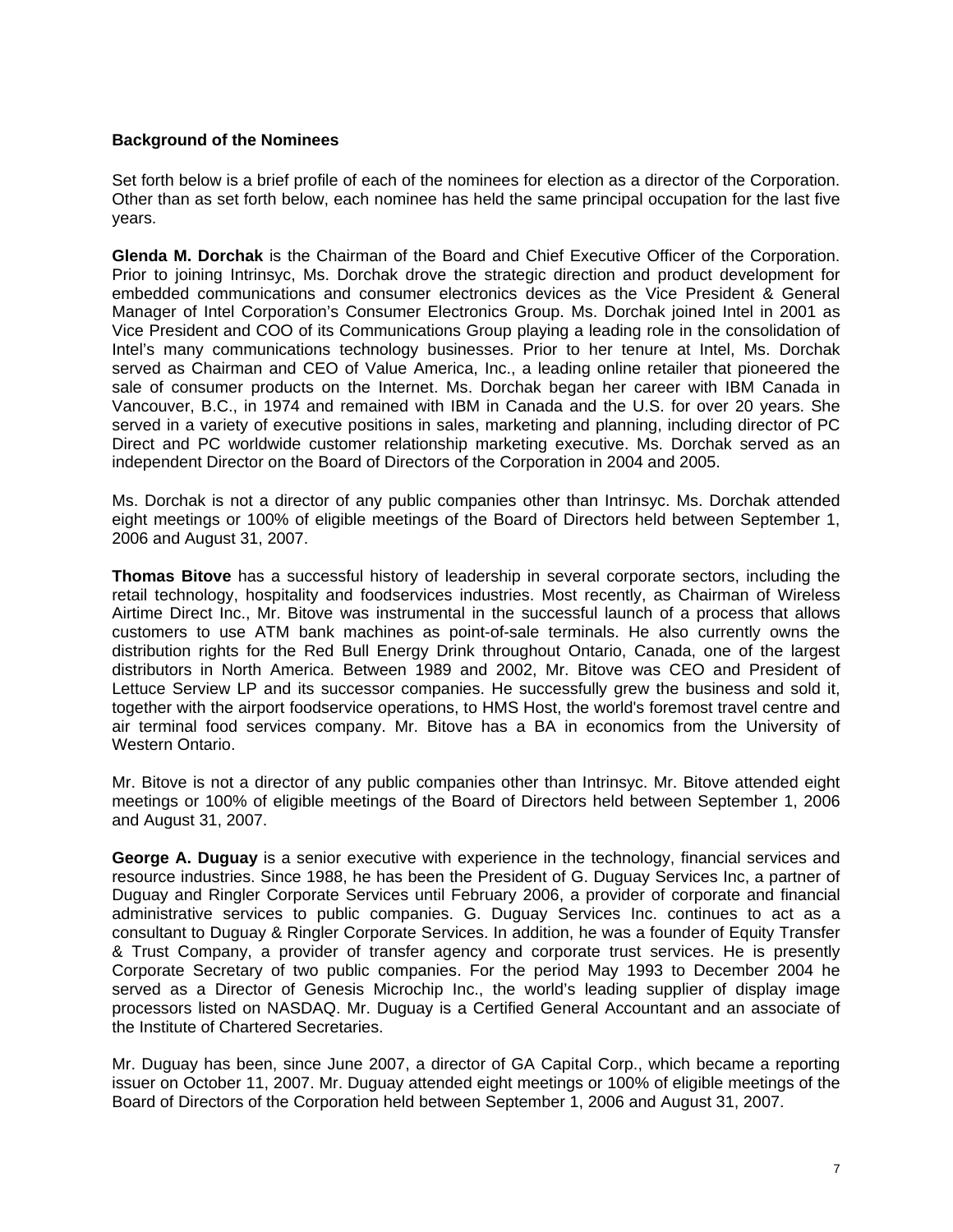**Robert J. Gayton, Ph.D, FCA,** holds a doctorate in Business from the University of California at Berkeley and was a former partner at Peat Marwick Mitchell. Dr. Gayton has directed the accounting and financial matters of public companies in the resource and non-resource fields since 1987.

Dr. Gayton currently serves as a director of seven public companies other than Intrinsyc. Dr. Gayton attended seven meetings or 87.5% of eligible meetings of the Board of Directors held between September 1, 2006 and August 31, 2007.

**Joachim (Joe) Heel, Ph.D.,** possesses over thirteen years of experience managing senior executive relationships in the technology industry. He joined Sun Microsystems in September 2005 and currently serves as the Senior Vice President of Sun's Global Storage Practice. He is responsible for Sun's sales of storage products worldwide, representing approximately \$2.5 billion of revenue and 1200 employees. Prior to Sun Microsystems, Mr. Heel was a Partner in the High Tech practice at McKinsey & Company where he advised clients in the United States, Europe and Latin America on corporate strategy, operations, mergers and acquisitions, business development and organization design. Mr. Heel also started and led McKinsey's office in Miami and oversaw its Private Equity practice. Mr. Heel holds a Ph.D. in Computer Science from the Massachusetts Institute of Technology (MIT) and has published numerous academic papers.

Mr. Heel is also a director of another public company: World Fuel Services (INT). Mr. Heel attended five meetings or 100% of eligible meetings of the Board of Directors held between the date of his appointment to the Board of Directors on February 19, 2007 and August 31, 2007.

**Ketan Kamdar** has more than fifteen years of experience in the development, integration, and operations of wireless solutions in the wireless device, telecommunications infrastructure, wireless application, and semiconductor industries. He joined Broadcom in April 2005 and currently serves as a Vice President with global responsibility for Strategic Business Development with OEMs and ODMs, as well as interfacing worldwide with network operators, representing the Mobile Platforms and Wireless Connectivity Groups. Prior to Broadcom, he held several senior engineering and operational roles at AT&T Wireless/Cingular Wireless, most recently as the Vice President of the Device Development Group where he had corporate responsibility for directing, defining and commercializing mobile phones. Mr. Kamdar's experience and deep industry relationships will enable him to be a strong advisor as Intrinsyc pursues opportunities to build strategic global partnerships around the Soleus development platform. Mr. Kamdar holds a Masters Degree in Electrical Engineering from Virginia Polytechnic Institute and State University, and earned his Bachelors Degree in Electronics and Telecommunications Engineering from Bombay University.

Mr. Kamdar is not a director of any public companies other than Intrinsyc. Mr. Kamdar did not attend any meetings of the Board of Directors in the period September 1, 2006 and August 31, 2007 as he was not appointed to the Board of Directors until October 11, 2007.

**Andrew J. McLeod** is a partner with the law firm Blake, Cassels & Graydon LLP, based in Vancouver. In addition to providing corporate and securities law advice to the Corporation, Mr. McLeod acts for numerous companies and investors in the technology and various other industries in British Columbia. Mr. McLeod holds a law degree and Masters degree in Business Administration, both from the University of Alberta.

Mr. McLeod is not a director of any public companies other than Intrinsyc. Mr. McLeod attended six meetings or 100% of eligible meetings of the Board of Directors held between December 13, 2006, the date of his election to the Board of Directors, and August 31, 2007.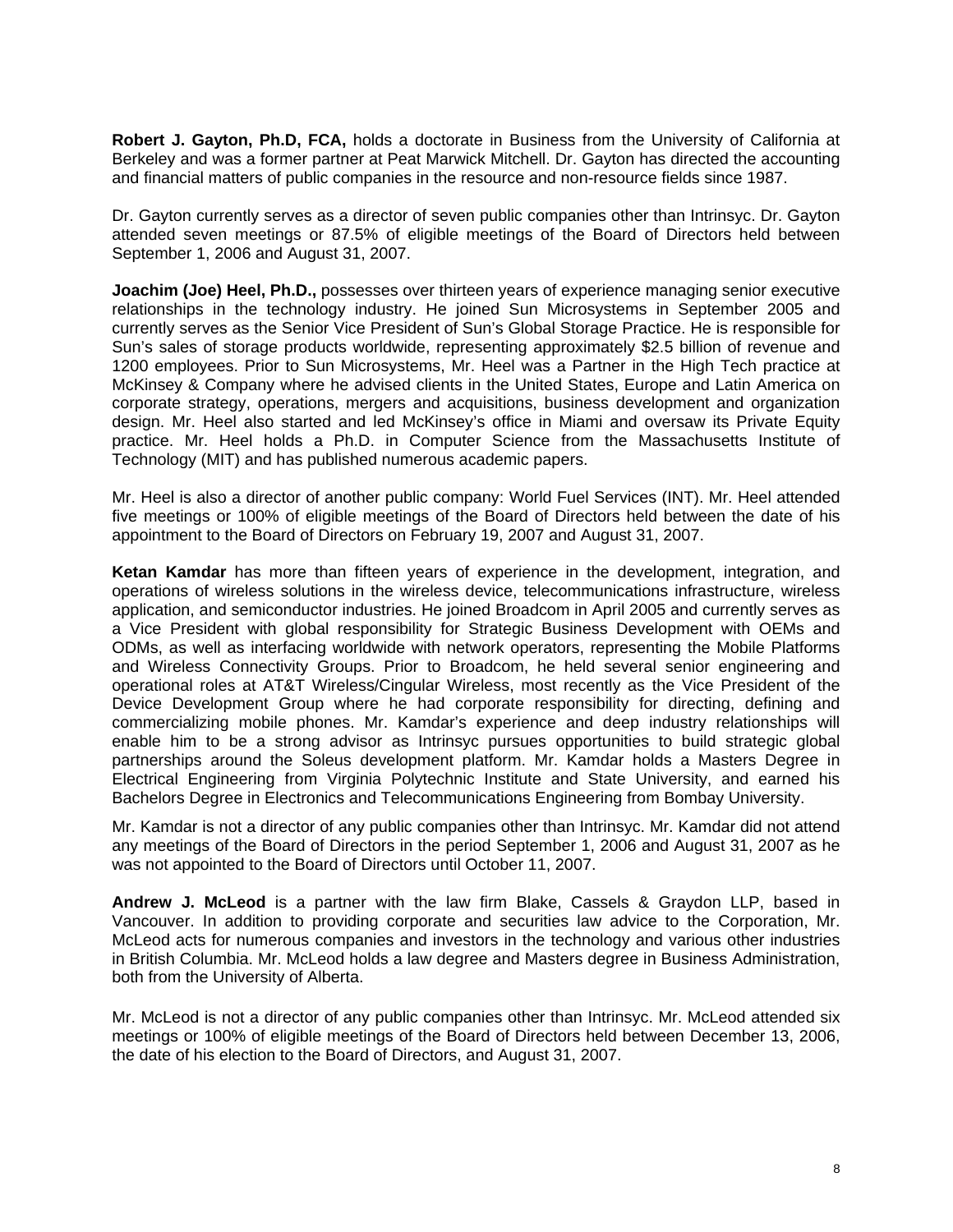# **Corporate Cease Trade Orders or Bankruptcies**

Except as disclosed in this Circular and below, none of the persons proposed as directors of the Corporation:

- a) is, at the date of this Circular, or has been, within 10 years before the date of this Circular, a director or executive officer of any company that, while that person was acting in that capacity:
	- (i) was the subject of a cease trade or similar order, or an order that denied the other issuer relevant company access to any exemption under securities legislation, for a period of more than 30 consecutive days,
	- (ii) was subject to an event that resulted, after the director or executive officer ceased to be a director or executive officer, in the company being the subject of the cease trade or similar order or an order that denied the relevant company access to any exemption under securities legislation for a period of more than 30 consecutive days, or
	- (iii) within a year of that person ceasing to act in that capacity, became bankrupt, made a proposal under any legislation relating to bankruptcy or insolvency or was subject to or instituted any proceedings, arrangement or compromise with creditors or had a receiver, receiver manager or trustee appointed to hold its assets, or
- b) has, within the 10 years before the date of this Circular, become bankrupt, made a proposal under any legislation relating to bankruptcy or insolvency, or become subject to or instituted any proceedings, arrangement or compromise with creditors, or had a receiver, receiver manager or trustee appointed to hold the assets of the such person.

Glenda M. Dorchak, Chairman and Chief Executive Officer of the Corporation, was the Chief Executive Officer of Value America, a U.S. retailer, from November 1999 to December 2000. In the second quarter of its fiscal 2000 year, Value America filed for bankruptcy protection in the Commonwealth of Virginia. Value America's assets were sold to Merisel Inc. in December 2000.

Robert J. Gayton was director and officer of Newcoast Silver Mines Ltd. at the date of a Cease Trade Order issued by the British Columbia Securities Commission on September 30, 2003 and by the Alberta Securities Commission on October 31, 2003 for failure to file financial statements. The orders were revoked on October 23, 2003 and March 25, 2004, respectively.

# **4. AMENDMENTS TO THE INCENTIVE STOCK OPTION PLAN**

# **Background**

The Shareholders and directors of the Corporation have previously approved the current Incentive Stock Option Plan (the "Incentive Plan") under which directors, officers, employees and consultants of the Corporation may be granted stock options to acquire common shares. The Corporation adopted the Incentive Plan in 2006 and Shareholders approved this Incentive Plan at the 2006 annual and special meeting of shareholders. The principal purpose of the Incentive Plan is to provide a competitive and effective means to give Corporation personnel the opportunity to purchase stock in the Corporation. Granting equity is intended to assist the Corporation in attracting, retaining and motivating high calibre personnel whose contributions are important to the success of the Corporation. Capitalized terms not otherwise defined in this section shall have the meanings ascribed thereto in the Incentive Plan.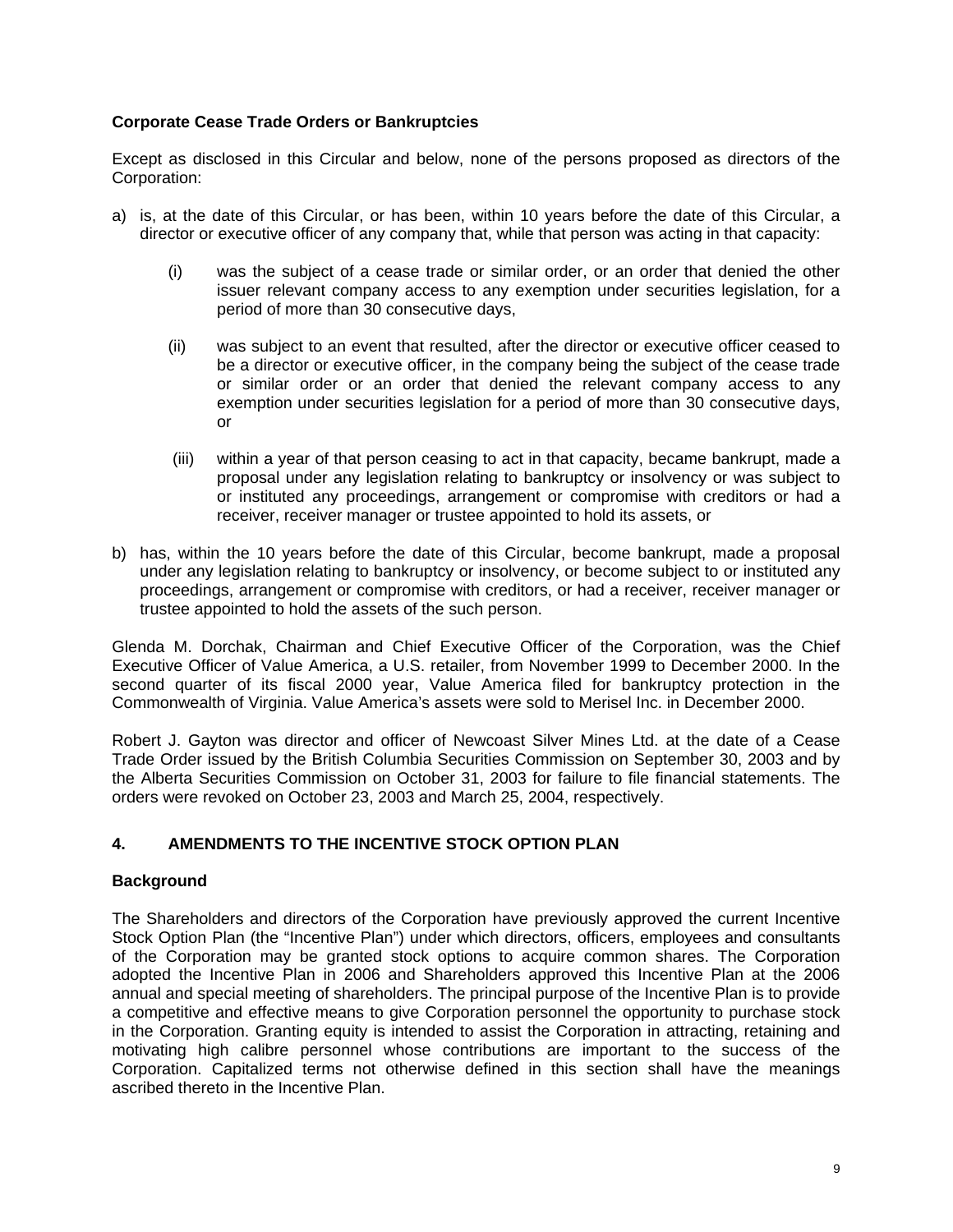The Board of Directors or the Compensation Committee may determine, in its sole discretion, the vesting schedule applicable to each stock option, which vesting schedule will be set out in an option agreement whereby the Corporation grants a stock option to a person entitled to receive such stock option (the "Option Agreement"), and which will determine when a stock option becomes exercisable by the stock option holder. The current practice is to grant employee stock options with a life of five years from the date of grant, and vesting one-third (1/3) after the first year and one-twelfth (1/12) every quarter thereafter. These stock options are priced based on the closing price of the Corporation's shares on the trading day before grant.

The maximum number of common shares that may be issued under the Incentive Plan is currently 13,395,774. The total number of stock options currently issued under the Incentive Plan is 7,474,050, which represents 6.25% of the Corporation's currently issued and outstanding capital.

The maximum number of shares that may be issuable pursuant to the Incentive Plan, together with all of the Corporation's established or proposed share compensation arrangements (collectively, the "Incentive Plans") is currently 13,395,774.

The number of shares issuable to any one person entitled to receive stock options under the Incentive Plans shall not exceed 5% of the total number of issued and outstanding shares of the Corporation. The number of shares reserved for issuance to Insiders at any time and the number of shares issuable to all Insiders within a one year period under the Incentive Plans shall not exceed 10% of the issued and outstanding shares of the Corporation.

An option holder's entitlement to stock options under the Plan will cease once the option holder ceases to be a director, officer or service provider of the Corporation as a result of that option holder's death, disability or retirement. If the option holder is terminated for cause, any outstanding stock option held by such option holder on the date of termination, whether in respect of shares under the option that are vested or not, shall be cancelled as of that date. If the option holder ceases to be a director, officer or service provider of the Corporation as a result of early retirement, voluntary resignation, or termination other than for cause, the stock option held by such person shall be exercisable to acquire vested but unissued common shares at any time prior to the earlier of the expiry date of the stock option and 30 days from the date such option holder ceased to be a director, officer or service provider. Options that have not vested at that time shall not be exercisable and shall be cancelled.

Subject to the provisions of the *Business Corporations Act* (Canada) and, if required, subject to prior acceptance of the TSX, the Board of Directors of the Corporation may at any time or from time to time authorize the Corporation to provide financial assistance to an option holder, on such terms and conditions as the Board of Directors may determine, to assist such option holder in exercising his or her stock options, said financial assistance to be repayable with full recourse.

An option holder may not assign any of his or her rights under the Incentive Plan.

The price for common shares under each option shall not be less than the market price, being the closing price per common share on the applicable exchange for the last market trading day prior to the date it was determined to grant said stock option. The term for each option shall be set by the Board of Directors at the time of issue of the stock option but in any case shall not exceed 10 years after the date the option is granted.

The Board of Directors may at any time and from time to time and without shareholder approval, either prospectively or retrospectively, amend, suspend or terminate the Incentive Plan or any Option granted under the Plan, including, without limiting the generality of the foregoing, changes of a clerical or grammatical nature, changes regarding the persons eligible to participate in the Plan,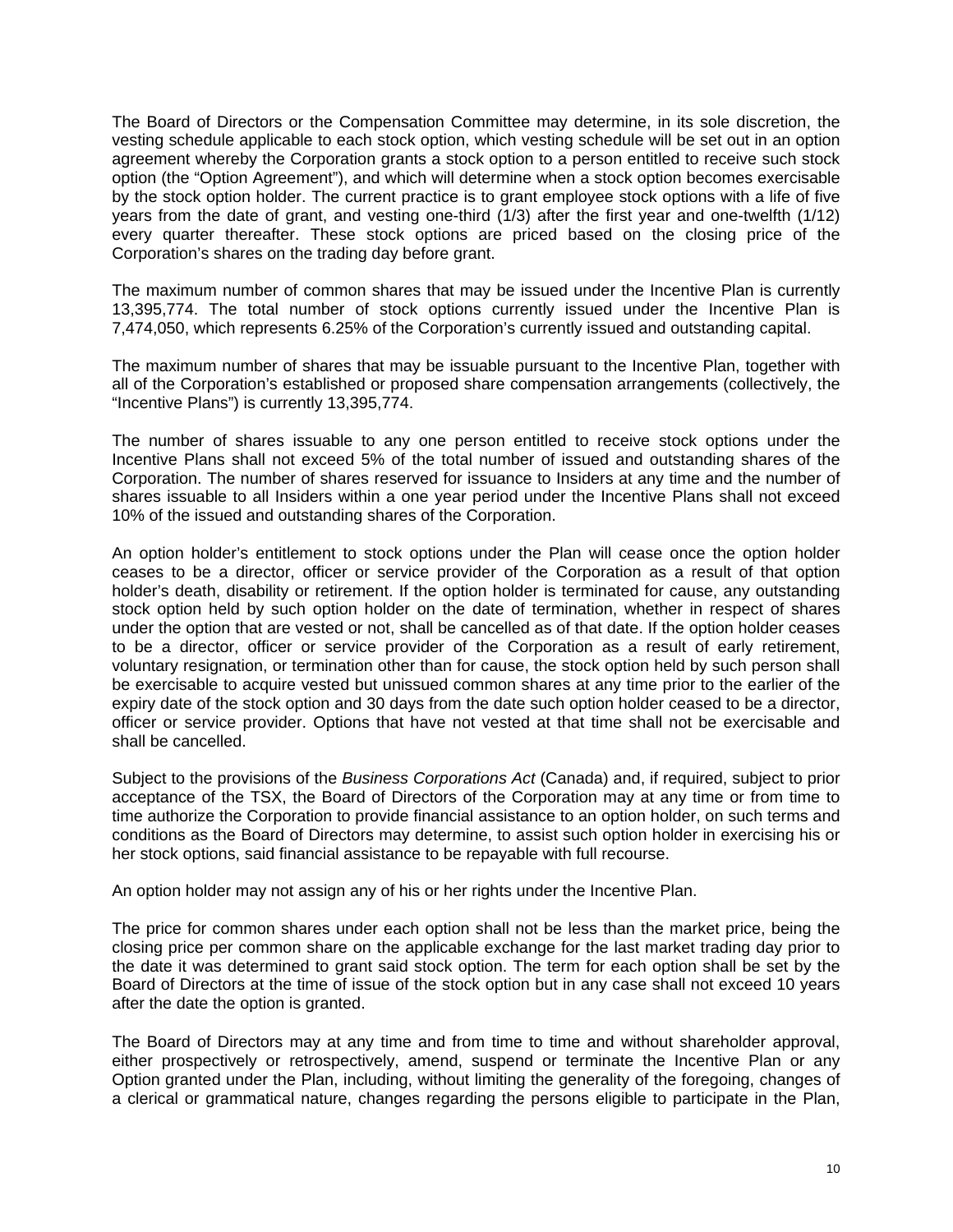changes to the Exercise Price of Options, changes to the term of Options, changes regarding the right to exercise Options after termination and changes regarding the vesting of Options; provided however that:

- (a) such amendment, suspension or termination is in accordance with applicable laws and the rules of any stock exchange on which the Shares are listed;
- (b) no such amendment, suspension or termination shall be made at any time to the extent such action would materially adversely affect the existing rights of an Optionee with respect to any then outstanding Option, as determined by the Directors acting in good faith, without his or her consent in writing;
- (c) the Directors shall obtain shareholder approval of:
	- (i) any amendment to the maximum number of Shares in respect of which Options may be granted under the Plan;
	- (ii) any amendment that would reduce the exercise price of an outstanding Option of an Insider; and
	- (iii) any amendment that would extend the term of any Option granted under the Plan to an Insider beyond the Expiry Date.

The Board of Directors additionally has the right to issue or reserve for issuance to any director, senior officer or employee of the Corporation, any number of common shares as a discretionary bonus (the "Share Bonus Plan") to a maximum of 250,000 common shares, said common shares to be issued for no cash consideration. The shares reserved for issuance and issued under the Share Bonus Plan shall be subject to the limitations applicable to the Incentive Plans.

# **Proposed Amendments to the Incentive Plan**

#### *Conversion to a Fixed Percentage "Rolling" Plan*

At present, the Incentive Plan provides a maximum number of shares which may be issued of 13,395,774. Previously granted stock options have been exercised from time to time for the issuance of an aggregate of 4,173,191 common shares which, under the terms of the Incentive Plan, reduce the maximum number of shares that may be issued to 9,222,583 (being 7.72% of the currently issued and outstanding shares). Of these, 7,474,050 options (being 6.25% of the currently issued and outstanding shares) have been issued as at October 31, 2007, leaving a balance available for issue of 1,748,533. This negatively impacts the ability of the current Incentive Plan to act as a vehicle to attract and retain current and future directors, officers, employees and consultants.

In January 2005, the TSX amended its security-based compensation rules (the "TSX Rules") to permit listed companies to adopt "rolling" or "evergreen" stock option plans pursuant to which a fixed percentage of the issued and outstanding Shares of an issuer could be reserved for issuance upon the exercise of stock options, rather than a fixed maximum number of Shares to be reserved for this purpose.

The Board of Directors of the Corporation has considered this alternative and determined it is in the best interest of the Corporation to adopt a "rolling" stock option plan as this will give the Board increased flexibility to more closely align the interests of the directors, officers, employees and consultants of the Corporation with those of the shareholders of the Corporation and ensure ongoing investment by such persons in the Corporation. The Board recommends an amendment to the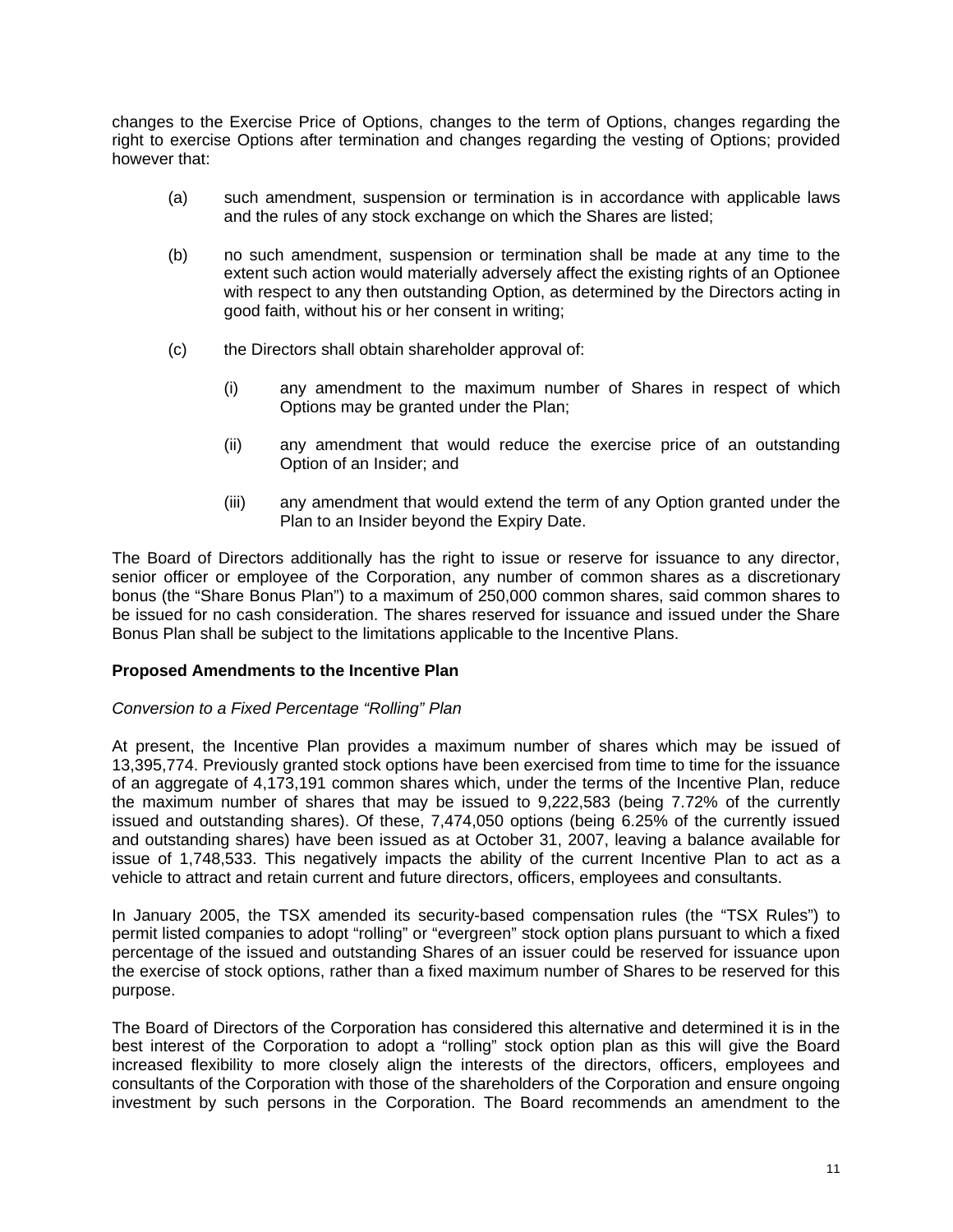Corporation's Incentive Plan (the "Amended and Restated Incentive Plan") to adopt a "rolling" plan which would reserve for issuance pursuant to stock options a maximum number of Shares equal to the lower of: (a) a rolling number equal to 10% of the issued and outstanding Shares on the date of grant, less one share, and (b) 30,000,000 Shares**.** The maximum number is required in order for the Amended and Restated Incentive Plan to qualify as an incentive plan for U.S. tax purposes. Shareholders will be asked at the Meeting to approve this amendment in the form of the resolution set forth in Schedule "A" to the Circular.

If the amendment to the Plan is approved at the Meeting and assuming the number of Shares issued and outstanding on the Record Date is the same on the date of the Meeting, the Corporation would have, effective on the date of the Meeting, an aggregate of 11,949,342 Shares reserved for issuance upon the exercise of options, representing 10% of the issued and outstanding Shares, less one share. Of these, 7,474,050 Shares would be reserved with respect to previous option grants and 4,475,292 Shares would be reserved for future grants. Thus, the amendments to the Incentive Plan will result in an immediate increase of 2,726,759 Shares reserved for future grants, which represents 2.28% of the current issued and outstanding common shares. The aforementioned aggregate number of shares reserved for issuance under the Amended and Restated Incentive Plan, if approved by shareholders, would represent a immediate reduction from the current Incentive Plan, in which 11.2% of issued and outstanding shares are reserved for issuance.

The Shares reserved for issuance and available for future grants under the "rolling plan" will fluctuate to reflect 10% of the issued and outstanding Shares, less one share, at the time of any specific grant, to a maximum of 30,000,000 Shares. In addition, any exercises of options will make new grants available under the Amended and Restated Incentive Plan, effectively resulting in a re-loading of the number of options available to grant under the Plan. Under the TSX Rules, any "rolling" stock option plan must be approved every three years by the Corporation's directors and shareholders.

# *Cap on Non-Employee Director Participation*

The Board of Directors of the Corporation has considered the nature of eligible participants under the Incentive Plan and believes it is in the best interest of the Corporation to amend the Incentive Plan to limit participation by non-employee Directors. The Amended and Restated Incentive Plan would limit the number of Shares reserved for issuance to non-employee Directors to 1.5% of the total number of issued and outstanding Shares.

# *Definition of Latest Expiry Date*

The TSX recognizes that many of its listed issuers are under self-imposed blackout periods from time-to-time, preventing officers, directors and employees from exercising options. Self-imposed blackout periods are an example of good corporate governance and trading practices and the restriction on amendment provisions adopted by the TSX was not intended to penalize listed issuers, and their insiders and employees, for this type of positive corporate behaviour. The Incentive Plan currently provides that the latest expiry date is a specific date which shall be no later than ten years from the date of grant. The Board of Directors believes that it is in the best interests of the Corporation to amend the Incentive Plan to provide for an expiration date that is "conditional" upon potential expiration during a blackout period. The amended definition provides that the expiration of the term of an Option may be the later of a fixed expiration date ("Fixed Term"), or the date that is 10 business days following the expiration of a blackout period should the Fixed Term expiration date fall within a blackout period.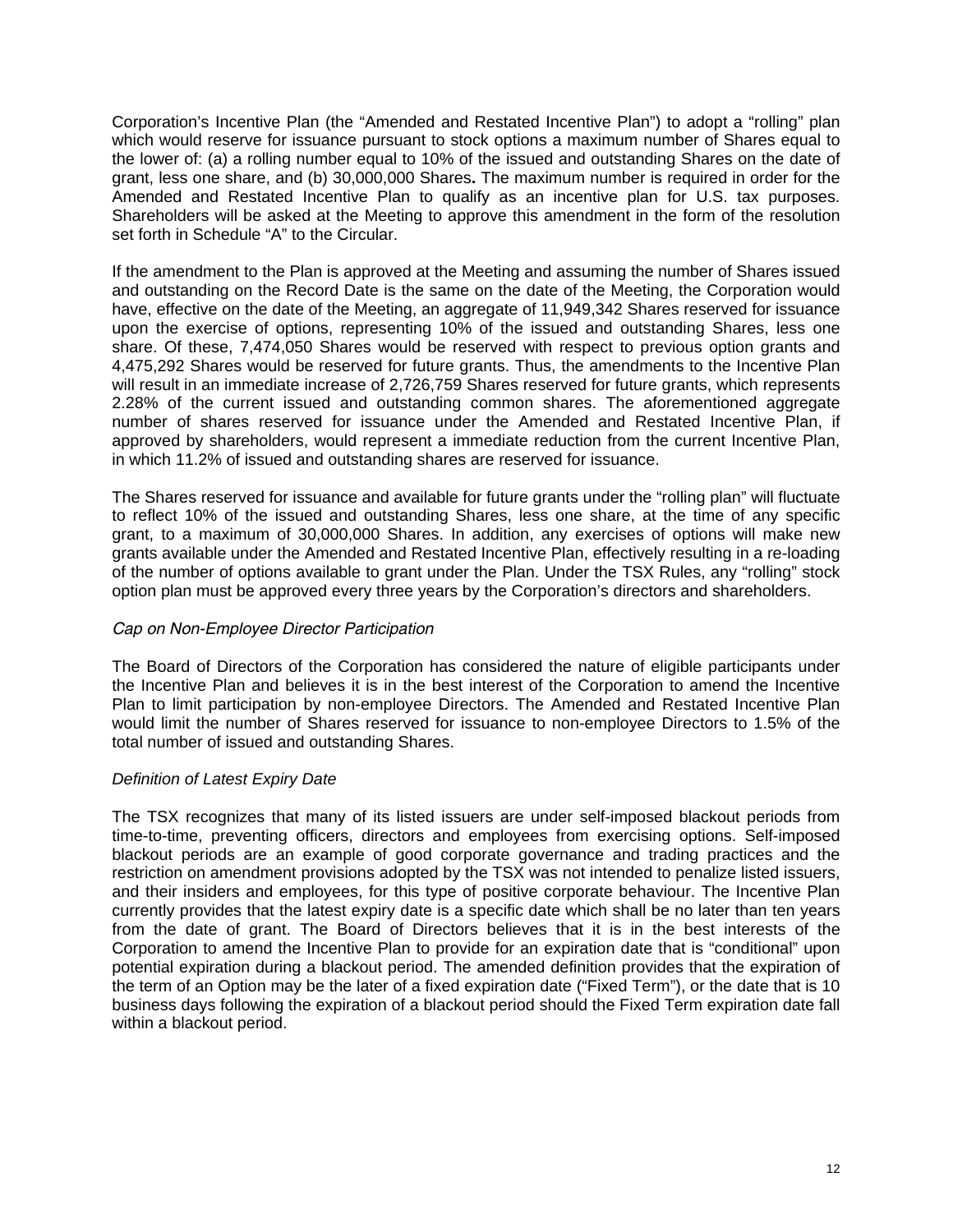#### *Amendment Provisions*

The Board believes that it is in the best interests of the Corporation to amend the Incentive Plan to require shareholder approval with respect to amendments of the following nature:

- (a) any amendment to the maximum number of Shares in respect of which Options may be granted under the Incentive Plan;
- (b) any amendment that would reduce the exercise price of an outstanding Option;
- (c) any amendment that would extend the term of any Option granted under the Incentive Plan beyond the Expiry Date;
- (d) any cancellation and re-issue of Options;
- (e) any amendments to eligible participants that may permit the introduction or reintroduction of non-employee directors on a discretionary basis or amendments that increase limits previously imposed on non-executive director participation; and
- (f) any amendment which would permit Options granted under the Incentive Plan to be transferable or assignable other then for normal estate settlement purposes.

#### *Additional Amendments*

The Board of Directors also proposes to amend certain other provisions of the Incentive Plan to conform the Incentive Plan to industry best practices and to comply with United States requirements with respect to qualified incentive stock option plans.

The proposed amendments to the Incentive Plan are indicated in the copy of the Amended and Restated Incentive Plan attached to this Circular as Schedule "B".

The proposed Amended and Restated Incentive Plan must be approved by a majority of not less than 50% of the votes cast by shareholders who, being entitled to do so, vote in person or by proxy on the resolution.

The full text of the resolution to amend the Incentive Plan is set out in Schedule "A" to this Circular.

#### **Recommendation of the Directors**

At its meeting held on November 7, 2007, the Board of Directors of the Corporation unanimously approved, subject to shareholder approval, the Amended and Restated Incentive Plan attached hereto as Schedule "B". The Board of Directors of the Corporation has unanimously concluded that the proposed amendments to the Incentive Plan are in the best interest of the Corporation and its Shareholders, and recommends that Shareholders vote **IN FAVOUR** of the resolution to amend the Incentive Plan.

The Corporation has been advised that the directors and senior officers of the Corporation intend to vote all common shares held by them in favour of the amendment of the Incentive Plan.

The Toronto Stock Exchange has conditionally approved the proposed amendments to the Incentive Plan, subject to, among other things, receipt of shareholder approval.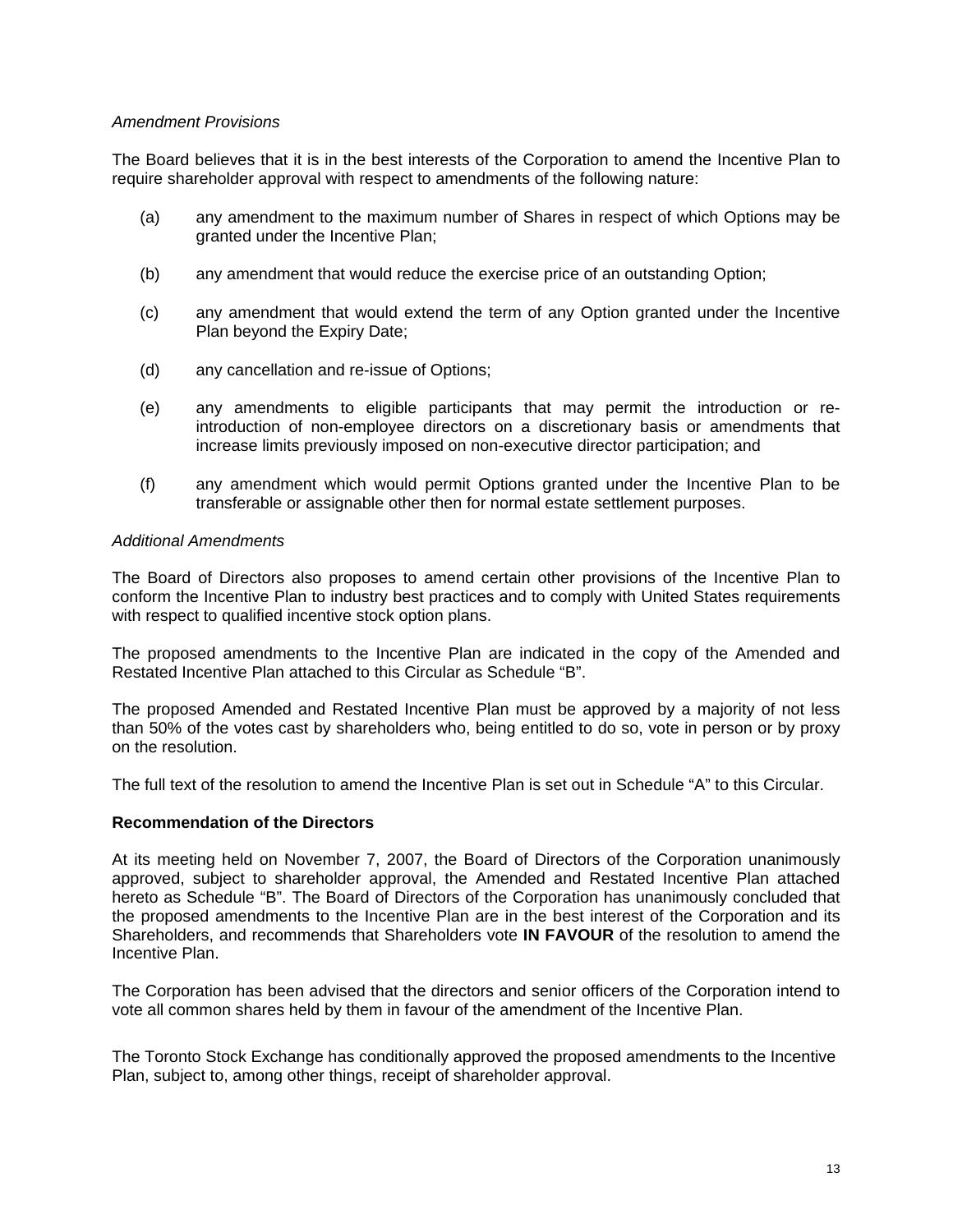# **EXECUTIVE COMPENSATION**

#### **COMPENSATION OF NAMED EXECUTIVE OFFICERS**

The following table sets out all compensation paid in respect of the individuals who were, as at August 31, 2007, the Corporation's Chief Executive Officer, Chief Financial Officer, and the Corporation's three most highly compensated executive officers (the "Named Executive Officers") as defined under British Columbia securities laws whose total salary and bonus exceeded \$150,000 during the periods indicated.

|                                                                           |                      | Annual compensation                 |    |                             | Long-term compensation<br>Awards                                  |                                                      | <b>Payments</b> |                                                         |                                |                           |
|---------------------------------------------------------------------------|----------------------|-------------------------------------|----|-----------------------------|-------------------------------------------------------------------|------------------------------------------------------|-----------------|---------------------------------------------------------|--------------------------------|---------------------------|
| Name and principal<br>position<br>as at 31 Aug 2007                       | Year                 | Salary                              |    | <b>Bonus</b>                | Other                                                             | <b>Securities</b><br>under<br>options<br>granted (#) |                 | Shares or<br>units subject<br>to resale<br>restrictions | <b>LTIP payments</b>           | All other<br>compensation |
| Glenda Dorchak<br>CEO                                                     | 2007<br>2006<br>2005 | \$<br>353,524<br>28,908             | \$ | 196,402<br>27,633           | \$<br>$4,585^{(1)}$<br>$180^{(2)}$                                | 325,000<br>850,000                                   | \$              | -<br>-                                                  | \$                             | \$                        |
| David Fischer<br><b>Senior Director</b><br>Finance & Acting<br><b>CFO</b> | 2007<br>2006<br>2005 | \$<br>114,167<br>33,776             | \$ | 5,500                       | \$<br>$5,200^{(2)}$<br>$1,300^{(2)}$                              | 40.000<br>10,000                                     | \$              | $\overline{\phantom{0}}$<br>-                           | \$<br>-                        | \$                        |
| Andrew Morden <sup>(4)</sup><br>Former CFO                                | 2007<br>2006<br>2005 | \$<br>180,288<br>183,333<br>161,846 | \$ | 40,000<br>40,000<br>45,500  | \$<br>$2,311^{(2)}$<br>$2,160^{(2)}$<br>$2,040^{(2)}$             | 60,000<br>105,000<br>120,000                         | \$              | -                                                       | \$<br>$\overline{\phantom{0}}$ | \$                        |
| Vincent Schiralli <sup>(5)</sup><br>Former President &<br>COO             | 2007<br>2006<br>2005 | \$<br>320.667<br>200,000<br>181,250 | \$ | 80.000<br>30,000<br>113,000 | \$<br>$3,467^{(2)}$<br>$3,240^{(2)}$<br>$2,610^{(2)}$             | 20.000<br>100,000<br>100,000                         | \$              | -                                                       | \$<br>$\overline{\phantom{0}}$ | \$                        |
| David Manuel<br><b>EVP GM Global</b><br>Engineering<br>Operations         | 2007<br>2006<br>2005 | \$<br>186,500<br>166,667<br>150,000 | \$ | 60,000<br>57,000<br>56,250  | \$<br>$13,066^{(2)(3)}$<br>$22,526^{(2)(3)}$<br>$37,291^{(2)(3)}$ | 170,000<br>100,000<br>75,000                         | \$              | -                                                       | \$<br>$\overline{\phantom{0}}$ | \$                        |
| Randy Kath<br><b>CTO</b>                                                  | 2007<br>2006<br>2005 | \$<br>191,492<br>185,355<br>144,165 | \$ | 30,302<br>34.179<br>66,464  | \$<br>-                                                           | 205,000<br>150,000<br>175,000                        | \$              | -                                                       | \$                             | \$                        |

#### **SUMMARY COMPENSATION TABLE**

#### **Notes:**

- (1) Life insurance and tax preparation services.
- (2) Parking benefits.
- (3) Commissions based on the achievement of revenue targets.
- (4) Mr. Morden resigned as Chief Financial Officer of the Corporation, effective as of July 6, 2007.
- (5) Mr. Schiralli's tenure as President and COO ended on March 31, 2007 and on that date \$200,000 in compensation became payable to him. Mr. Schiralli continues to be engaged by the Corporation as a consultant.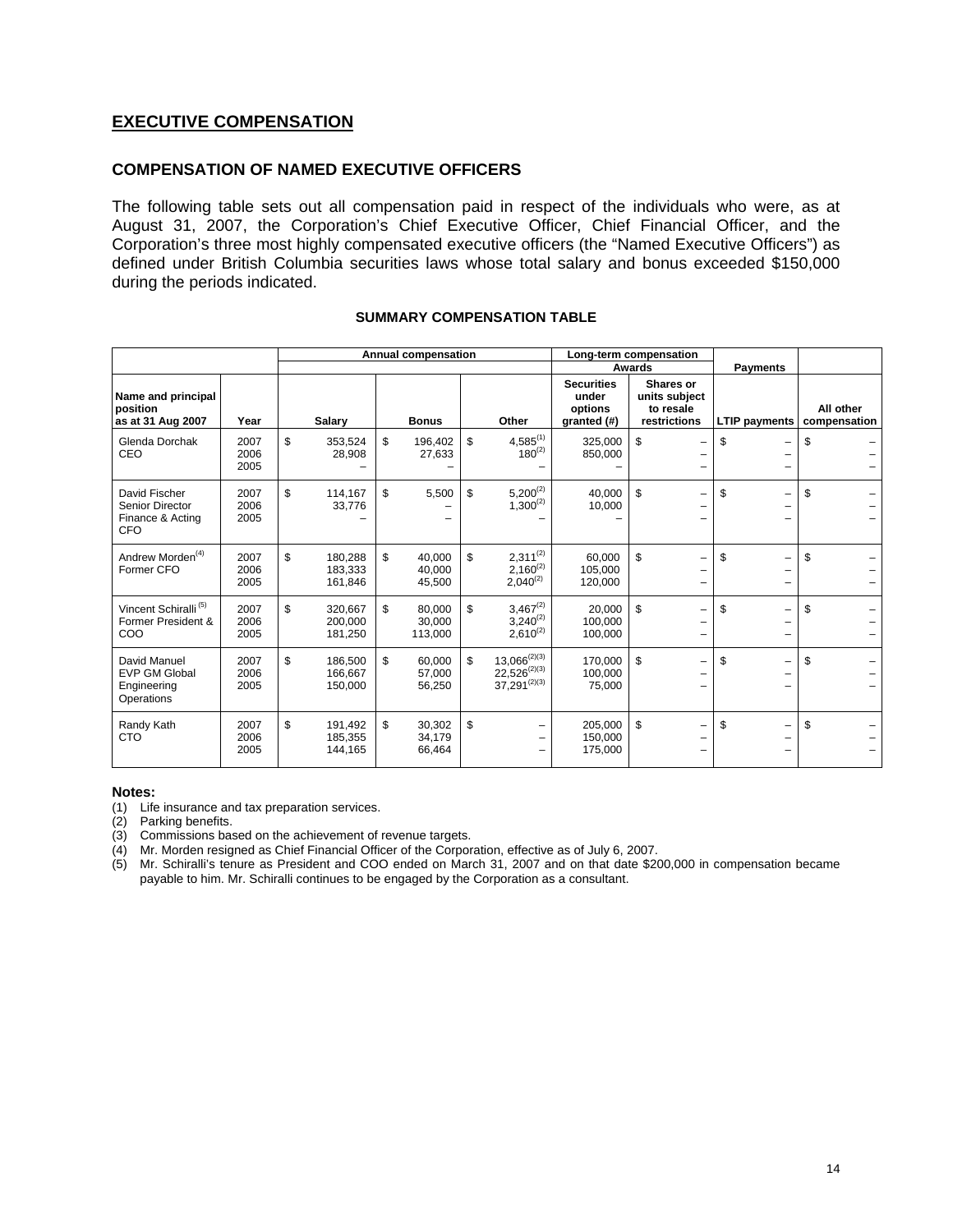# **STOCK OPTIONS TO PURCHASE SECURITIES**

The following table sets out all options granted to the Named Executive Officers during the most recently completed financial year.

| Name                                                        | Number of<br>securities<br>under options<br>granted | % of total<br>options<br>granted to<br>employees in<br>financial year | <b>Exercise or</b><br>base price | Market value of<br>securities<br>underlying<br>options on the<br>date of grant | <b>Expiration date</b>             |
|-------------------------------------------------------------|-----------------------------------------------------|-----------------------------------------------------------------------|----------------------------------|--------------------------------------------------------------------------------|------------------------------------|
| Glenda Dorchak<br>CEO                                       | 325,000                                             | 13.59%                                                                | \$0.65                           | \$0.65                                                                         | June 18, 2012                      |
| David Fischer<br>Senior Director Finance & Acting CFO       | 10,000<br>30,000                                    | 0.42%<br>1.25%                                                        | \$0.50<br>\$0.65                 | \$0.50<br>\$0.65                                                               | December 13, 2011<br>June 18, 2012 |
| Andrew Morden<br>Former CFO                                 | 60,000                                              | 2.51%                                                                 | \$0.50                           | \$0.50                                                                         | December 13, 2011                  |
| Vincent Schiralli<br>Former President & COO                 | 20,000                                              | 0.84%                                                                 | \$0.50                           | \$0.50                                                                         | December 13, 2011                  |
| David Manuel<br><b>EVP GM Global Engineering Operations</b> | 60,000<br>110,000                                   | 2.51%<br>4.60%                                                        | \$0.50<br>\$0.65                 | \$0.50<br>\$0.65                                                               | December 13, 2011<br>June 18, 2012 |
| Randy Kath<br>CTO                                           | 60,000<br>145,000                                   | 2.51%<br>6.06%                                                        | \$0.50<br>\$0.65                 | \$0.50<br>\$0.65                                                               | December 13, 2011<br>June 18, 2012 |

#### **OPTION GRANTS DURING THE MOST RECENTLY COMPLETED FINANCIAL YEAR**

The following table sets out the aggregate options exercised by the Named Executive Officers during the most recently completed financial year and the aggregate financial year-end value of unexercised options.

#### **AGGREGATED OPTION EXERCISES DURING THE MOST RECENTLY COMPLETED FINANCIAL YEAR AND FINANCIAL YEAR END OPTION VALUES**

|                                                             | <b>Securities</b>           | Aggregate<br>value realized     |             | Unexercised options at<br>year end (#) | Value of unexercised in-the-<br>money options at year end <sup>(1)</sup> |               |  |
|-------------------------------------------------------------|-----------------------------|---------------------------------|-------------|----------------------------------------|--------------------------------------------------------------------------|---------------|--|
| Name                                                        | acquired on<br>exercise (#) | on the date of<br>exercise (\$) | Exercisable | Unexercisable                          | Exercisable                                                              | Unexercisable |  |
| Glenda Dorchak<br>CEO                                       | Nil                         | Nil                             | 283,333     | 891,667                                | <b>SNil</b>                                                              | \$Nil         |  |
| David Fischer<br>Senior Director Finance & Acting CFO       | Nil                         | Nil                             | 4,167       | 45,833                                 | <b>SNil</b>                                                              | \$Nil         |  |
| Andrew Morden<br>Former CFO                                 | 64,167                      | \$10,908                        | Nil         | Nil                                    | <b>SNil</b>                                                              | \$Nil         |  |
| Vincent Schiralli<br>Former President & COO                 | Nil                         | Nil                             | 541,667     | 78,333                                 | \$1,000                                                                  | \$Nil         |  |
| David Manuel<br><b>EVP GM Global Engineering Operations</b> | Nil                         | Nil                             | 238,750     | 226,250                                | <b>SNil</b>                                                              | \$Nil         |  |
| Randy Kath<br>CTO                                           | Nil                         | Nil                             | 235,417     | 294,583                                | \$Nil                                                                    | \$Nil         |  |

**Note:** 

(1) In the Money Options are those options where the market value of the underlying securities as at the most recent fiscal year end exceeds the option exercise price. The closing market price of the Corporation's common shares on the TSX as at August 31, 2007 (i.e., the Corporation's fiscal year end) was \$0.50.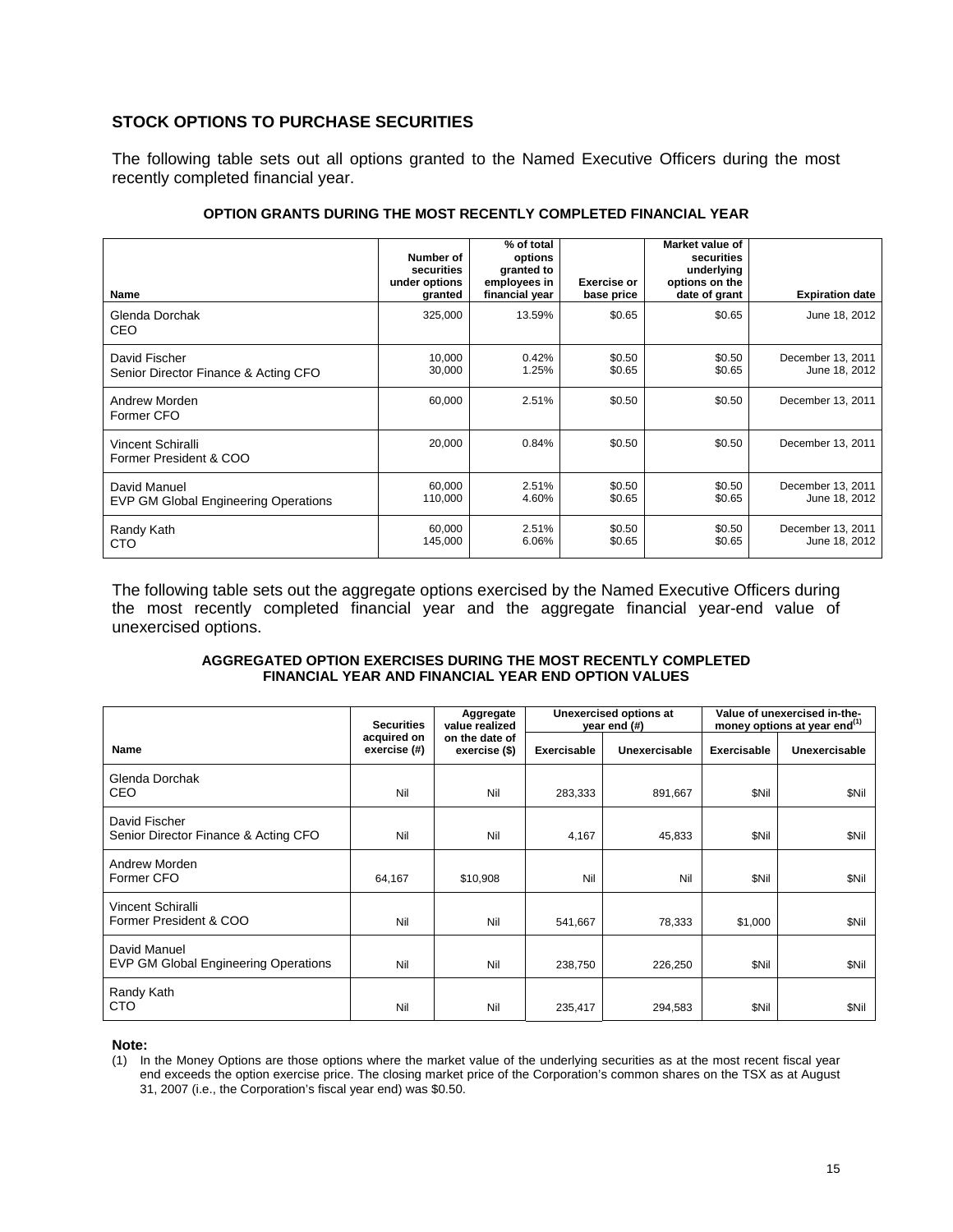# **LONG TERM INCENTIVE PLAN ("LTIP") AWARDS**

The Corporation does not have a LTIP in place. No awards were made to the Named Executive Officers under any LTIP during the most recently completed financial year.

### **OPTION AND SAR REPRICINGS**

There were no options or stock appreciation rights held by the Named Executive Officers that were repriced during the most recently completed financial year.

# **DEFINED BENEFIT OR ACTUARIAL PLAN DISCLOSURE**

The Corporation does not have defined benefit or actuarial plans in place, whether determined primarily by final compensation and years of service or not.

#### **EMPLOYMENT, TERMINATION OF EMPLOYMENT AND CHANGE IN RESPONSIBILITIES CONTRACTS AT AUGUST 31, 2007**

The Corporation entered into an "at will" employment agreement with Glenda Dorchak made effective July 31, 2006, pursuant to which she serves as the Corporation's Chief Executive Officer and Chairman of the Board of Directors. The agreement provides that Ms. Dorchak will receive an annual base salary of \$300,000 USD and is eligible to receive a performance bonus of up to \$175,000 USD. The payment of the performance bonus will be dependent upon Ms. Dorchak achieving objective performance standards mutually agreed between her and the Corporation's Board of Directors. In the first year the bonus was paid in full in order to permit Ms. Dorchak to establish appropriate objectives for subsequent years. Ms. Dorchak also received a signing bonus of \$25,000 USD. Ms. Dorchak's employment is at will; however, if Ms. Dorchak's employment is terminated without cause she will receive one-year of salary plus benefits as severance and 50% of all outstanding unvested stock options shall immediately vest. If a change in control occurs and Ms. Dorchak's employment is terminated within 12 months, she will receive 18 months salary as severance, and all outstanding unvested stock options shall immediately vest.

Until March 31, 2007, Mr. Schiralli was employed as President and Chief Operating Officer pursuant to an employment agreement effective January 1, 2004. The original agreement provided that Mr. Schiralli would receive an annual base salary of \$200,000 and was eligible to receive a performance bonus of up to \$150,000 based on the achievement of specific objectives. That agreement provided for severance payments totalling 12 months of his annual base salary. Mr. Schiralli was earning an annual base salary of \$200,000 at the date of termination of his employment. The Corporation entered into a separation agreement with Vincent Schiralli effective December 18, 2006, at which date Mr. Schiralli agreed to step down as the Corporation's President and Chief Operating Officer effective March 31, 2007. Mr. Schiralli received \$200,000, paid in two equal instalments, the first of which was paid on May 15, 2007 and the second on August 31, 2007. Mr. Schiralli also received a pro-rated 2007 performance bonus of \$50,000 on June 29, 2007. Mr. Schiralli's stock options continue to vest, and vested stock options continue to be exercisable.

The Corporation entered into an employment agreement with Andrew Morden effective September 13, 2004, as amended on March 15, 2005, pursuant to which he served as the Corporation's Chief Financial Officer up to the effective date of his resignation from the Corporation on July 6, 2007. Mr. Morden received an annual base salary of \$190,000 as of the effective date of his resignation. Mr. Morden was also entitled to receive a bonus of up to \$70,000 based on the achievement of specific objectives.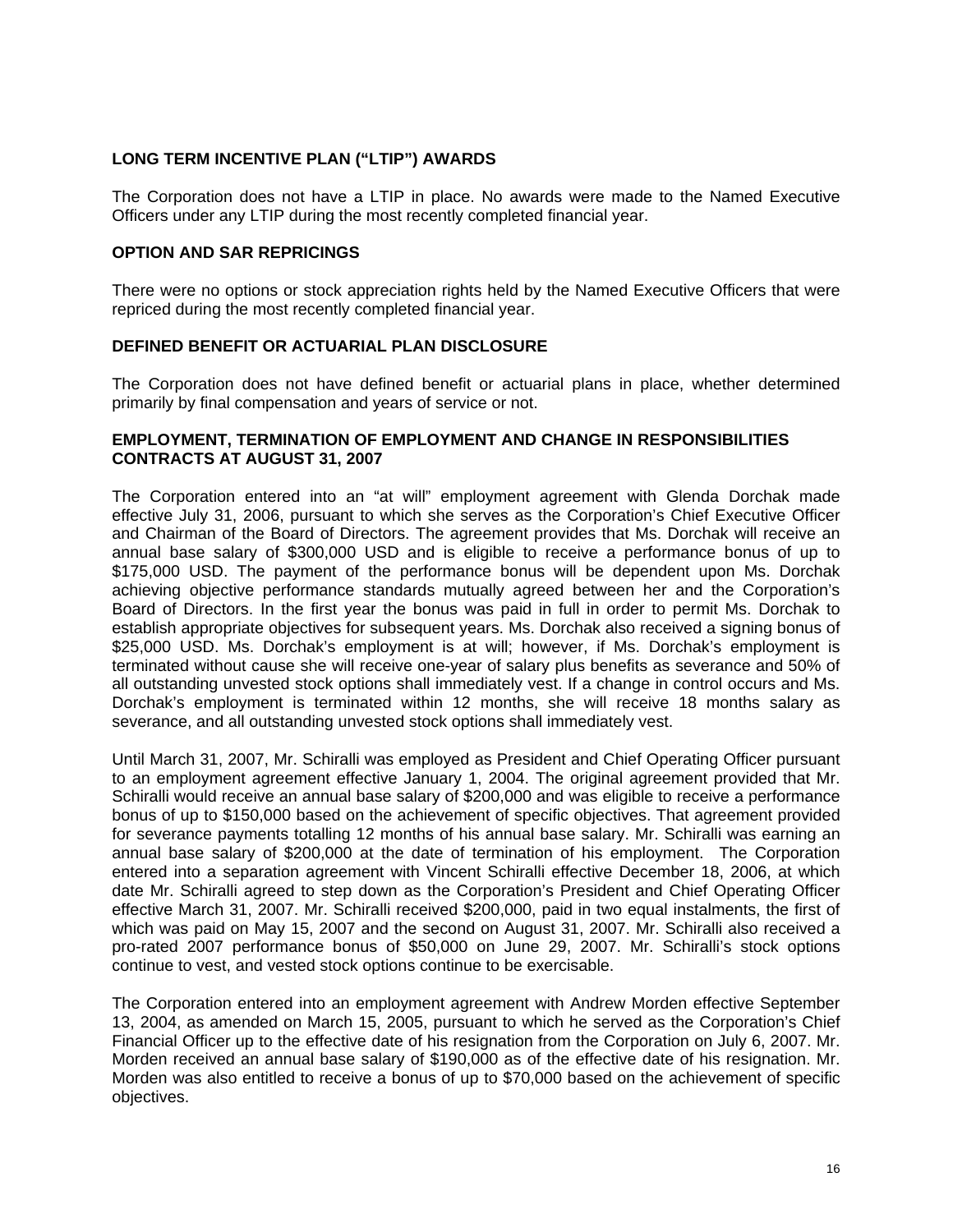The Corporation entered into an employment agreement with David Fischer effective May 10, 2006 pursuant to which he served as the Corporation's Director of Finance. Effective upon Mr. Morden's resignation, Mr. Fischer was appointed to the position of Senior Director of Finance and Acting Chief Financial Officer. Mr. Fischer currently receives an annual base salary of \$132,000. Mr. Fischer is also entitled to receive a performance bonus of up to \$26,400 based on the achievement of specific objectives. If Mr. Fischer's employment is terminated without cause, the Corporation will provide him with a period of notice (or pay in lieu thereof, plus benefits) based on the Employment Standards Act of BC plus an additional amount based on a formula reflecting his length of service to the Corporation. For greater than one year but less than three years of service, Mr. Fischer shall be entitled to receive an additional two weeks in salary and benefits, and for three or more years of service, his entitlement shall be three weeks, plus one additional week for each year of service in excess of three years, to a maximum of 16 weeks.

The Corporation entered into an employment agreement with Randy Kath effective April 26, 2004. pursuant to which he serves as the Corporation's Chief Technology Officer Mr. Kath currently receives an annual base salary of \$165,000 USD. Mr. Kath is also entitled to receive a performance bonus of up to \$50,000 USD based on the achievement of specific objectives. If Mr. Kath's employment is terminated without cause, the Corporation will pay him one month of his annual salary per year of service prorated for partial years, to a maximum of three months of his base annual salary, in lieu of notice of termination of employment.

The Corporation entered into an employment agreement with David Manuel effective February 11, 2002. This agreement superseded prior agreement(s) in place since the start of Mr. Manuel's employment by the Corporation in 1999. Mr. Manuel is currently Executive Vice-President and General Manager of Global Engineering Operations and receives an annual base salary of \$185,000. Mr. Manuel is also entitled to receive a performance bonus of up to \$95,000 and may also receive bonuses or commissions for sales. If Mr. Manuel's employment is terminated without cause, the Corporation will pay him 12 months salary plus benefits. If a change of control occurs, Mr. Manuel's stock options vest immediately, regardless of whether his employment is terminated following the occurrence of a change of control.

# **COMPENSATION OF DIRECTORS**

The Board of Directors has resolved that, in addition to reimbursement for ordinary and necessary out of pocket expenses incurred in fulfillment of their duties, each non-executive director shall receive an annual retainer of \$10,000 paid quarterly, a meeting fee of \$1,500 for each Board of Directors meeting attended in person, \$750 for telephonic attendance at each Board of Directors meeting, and a meeting fee of \$750 for committee meetings. The Lead Independent Director shall receive a fee for acting in that capacity of \$6,000 per year (in addition to the aforementioned \$10,000 annual retainer), the Chairman of the Audit Committee shall receive an additional \$1,500 per quarter and the Chairman of each of the Corporate Governance and Nominating and Compensation Committees will receive an additional \$750 per quarter. Further, each director shall be compensated for additional activities performed at the direction of the Chairman of the Board or CEO at a rate equal to \$1,500 per day.

The non-executive members of the Board of Directors have received and may receive incentive stock options in accordance with the policies of the TSX and the Corporation's Incentive Plan. Currently, new non-executive directors receive 100,000 stock options upon appointment that vest as to one-third (1/3) on the date of issue, one-third (1/3) on the first anniversary and one-third (1/3) on the second anniversary. Existing non-executive directors receive an additional 25,000 stock options per year or on a pro rata basis based on the period served in the preceding year, vesting as to onetwelfth (1/12) per month from the date of issue.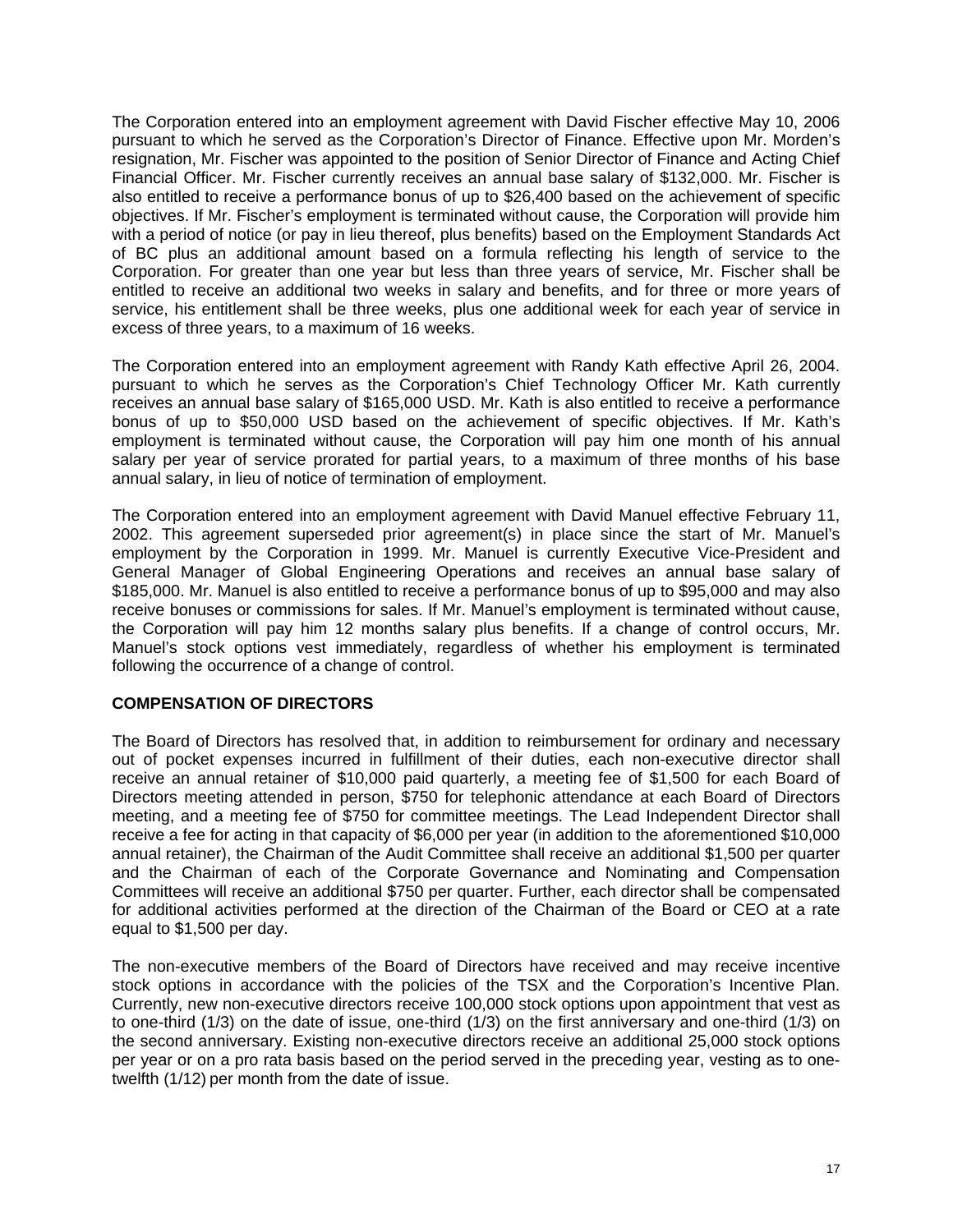# **COMPOSITION OF THE COMPENSATION COMMITTEE AND REPORT ON EXECUTIVE COMPENSATION**

The Compensation Committee currently consists of George Duguay (Chairman), Thomas Bitove and Joachim (Joe) Heel, all of whom are independent directors.

The purpose of the Compensation Committee is to:

- a. review and approve the corporate goals and objectives relevant to CEO compensation, evaluate the CEO's performance in light of those corporate goal and objectives, and determine (or make recommendations to the Board with respect to) the CEO's compensation level based on this evaluation;
- b. make recommendations to the Board with respect to non-CEO officer extraordinary bonuses, director compensation, incentive compensation plans and equity-based plans; and
- c. review executive compensation disclosure before the Corporation publicly discloses this information.

It is the policy of the Corporation to compensate its management, including the Chief Executive Officer, for performance using three forms of remuneration: base salary, cash bonus and stock option grants. Base salary is determined largely by reference to market conditions, following a review of comparable compensation packages for the position, together with an assessment of the responsibility and experience required for the position to ensure that it reflects the contribution expected from each member of management. Annual incentive cash and stock option awards will provide the opportunity for cash compensation and enhanced share value based upon exceptional individual and departmental performance, and the overall success of the Corporation in any given fiscal year. One of the factors taken into account when determining whether and how many new option grants would be made is the amount and terms of outstanding options. The payment of the CEO's performance bonus is dependent upon achieving objective performance standards mutually agreed between the CEO and the Corporation's Board of Directors. In respect of fiscal 2007, the CEO's performance bonus was paid in full pursuant to the terms of the employment agreement between the Corporation and Glenda Dorchak entered into as of July 31, 2006. See "Employment, Termination of Employment and Change in Responsibilities Contracts at August 31, 2007". Information regarding comparable salaries and overall compensation is derived from the knowledge and experience of the members of the Committee, from certain public information, and from outside consultants.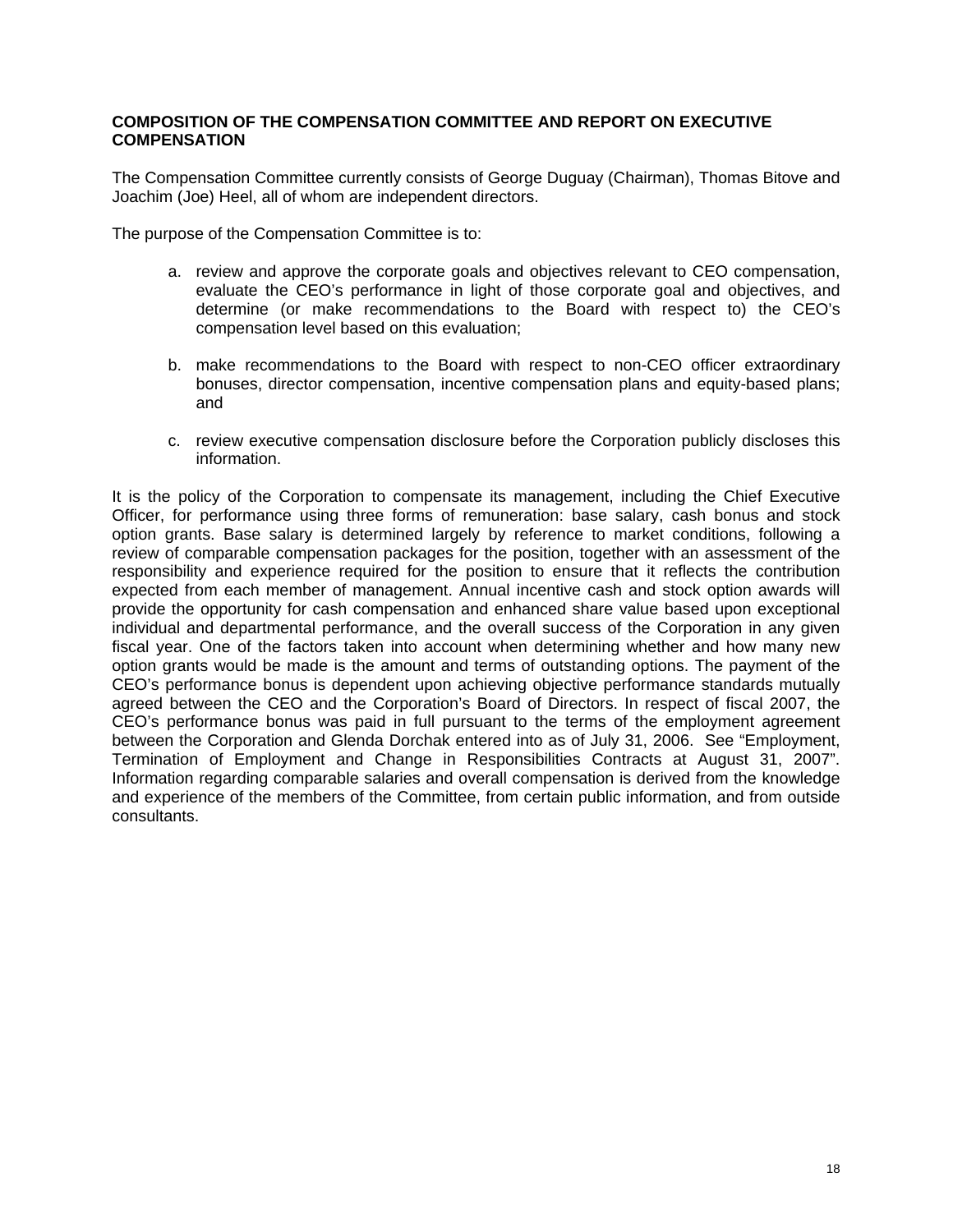# **PERFORMANCE GRAPH**

The common shares of the Corporation currently trade on the Toronto Stock Exchange ("TSX") under the symbol "ICS".

The following chart compares the total cumulative shareholder return for \$100 invested in common shares of the Corporation on August 31, 2002 with the cumulative total return of the S&P/TSX Composite Index for the period from August 31, 2002 to August 31, 2007. The common share performance as set out in the graph does not necessarily indicate future price performance.



| <b>Five Year Performance Chart</b> |  |
|------------------------------------|--|
|                                    |  |

| <b>Fiscal vears ended August 31</b> | 2002  | 2003        | 2004  | 2005       | 2006  | 2007  |
|-------------------------------------|-------|-------------|-------|------------|-------|-------|
| Intrinsyc common shares             | \$100 | $0.44 -$    | \$46  | \$57       | \$60  | \$43  |
| S&P/TSX<br>Composite Index          | \$100 | M 71<br>' 4 | \$135 | トィフへ<br>n. | \$194 | \$220 |

#### **SECURITIES AUTHORIZED FOR ISSUANCE UNDER EQUITY COMPENSATION PLANS**

The following table sets forth information regarding the Incentive Plan as of August 31, 2007:

| <b>Plan Category</b>                                      | Number of securities to be<br>issued upon exercise of<br>outstanding options,<br>warrants and rights | Weighted-average<br>exercise price of<br>outstanding options,<br>warrants and rights | <b>Number of securities</b><br>remaining available for future<br>issuance under equity<br>compensation plans |
|-----------------------------------------------------------|------------------------------------------------------------------------------------------------------|--------------------------------------------------------------------------------------|--------------------------------------------------------------------------------------------------------------|
| Equity compensation plan approved<br>by Shareholders      | 7,703,925                                                                                            | \$0.79                                                                               | 1,518,658                                                                                                    |
| Equity compensation plans not<br>approved by Shareholders | Nil                                                                                                  | Nil                                                                                  | Nil                                                                                                          |
| Total                                                     | 7,703,925                                                                                            | \$0.79                                                                               | 1,518,658                                                                                                    |

As of October 31, 2007, the Corporation had 7,474,050 options issued and outstanding under the Plan.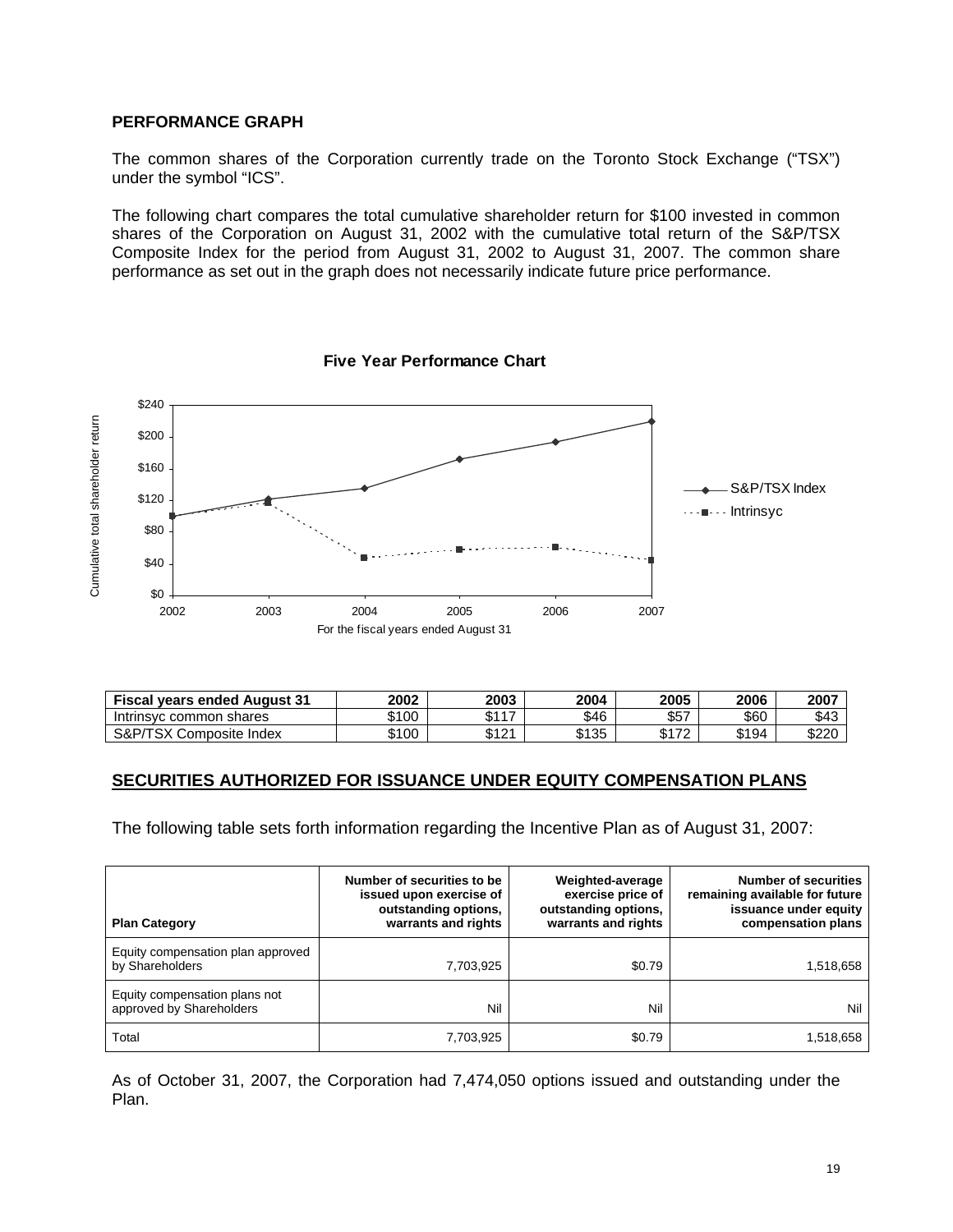# **INDEBTEDNESS OF DIRECTORS AND SENIOR OFFICERS**

No director, senior officer or executive officer, nor any proposed nominee for director, nor any associate of any of them, has been indebted to the Corporation at any time during the previous fiscal year.

# **INTEREST OF INSIDERS IN MATERIAL TRANSACTIONS**

Except as described herein, no director, nominee for director, senior officer or principal shareholder of the Corporation, or any associate or affiliate of such person, has any material interest, direct or indirect, in any material transaction since the commencement of the Corporation's most recently completed financial year or in any proposed transaction which has materially affected or would materially affect the Corporation or any of its subsidiaries. See also "Executive Compensation".

# **INTEREST OF CERTAIN PERSONS IN MATTERS TO BE ACTED UPON**

None of the directors or senior officers of the Corporation, no management nominee for election as a director of the Corporation, none of the persons who have been directors or senior officers of the Corporation since the commencement of the Corporation's last completed financial year and no associate or affiliate of any of the foregoing has any material interest, direct or indirect, by way of beneficial ownership of securities or otherwise, in any matter to be acted upon at the meeting.

# **MANAGEMENT CONTRACTS**

The management functions of the Corporation are performed by the Corporation's directors and senior officers and the Corporation has no management agreements or arrangements under which such management functions are performed by persons other than the directors and senior officers of the Corporation.

# **STATEMENT OF CORPORATE GOVERNANCE PRACTICES**

The Board of Directors and senior officers of the Corporation consider good corporate governance to be central to the effective operation of the Corporation. As part of the Corporation's commitment to effective corporate governance, the Board of Directors, with the assistance of the Corporate Governance and Nominating Committee, monitors changes in legal requirements and best practices.

The Board of Directors and the Corporation annually reviews the Corporation's system of corporate governance including its Corporate Governance Manual (the "Manual") to ensure its practices meet or exceed applicable legal and stock exchange requirements.

Set out below is a description of certain corporate governance practices of the Corporation, as required by NI 58-101.

# **BOARD OF DIRECTORS**

NP 58-201 recommends that boards of directors of reporting issuers be composed of a majority of independent directors. With six of the eight current directors considered independent, the Board of Directors is currently composed of a majority of independent directors. The six independent directors are: Thomas Bitove, George Duguay, Robert Gayton Joachim (Joe) Heel, Ketan Kamdar and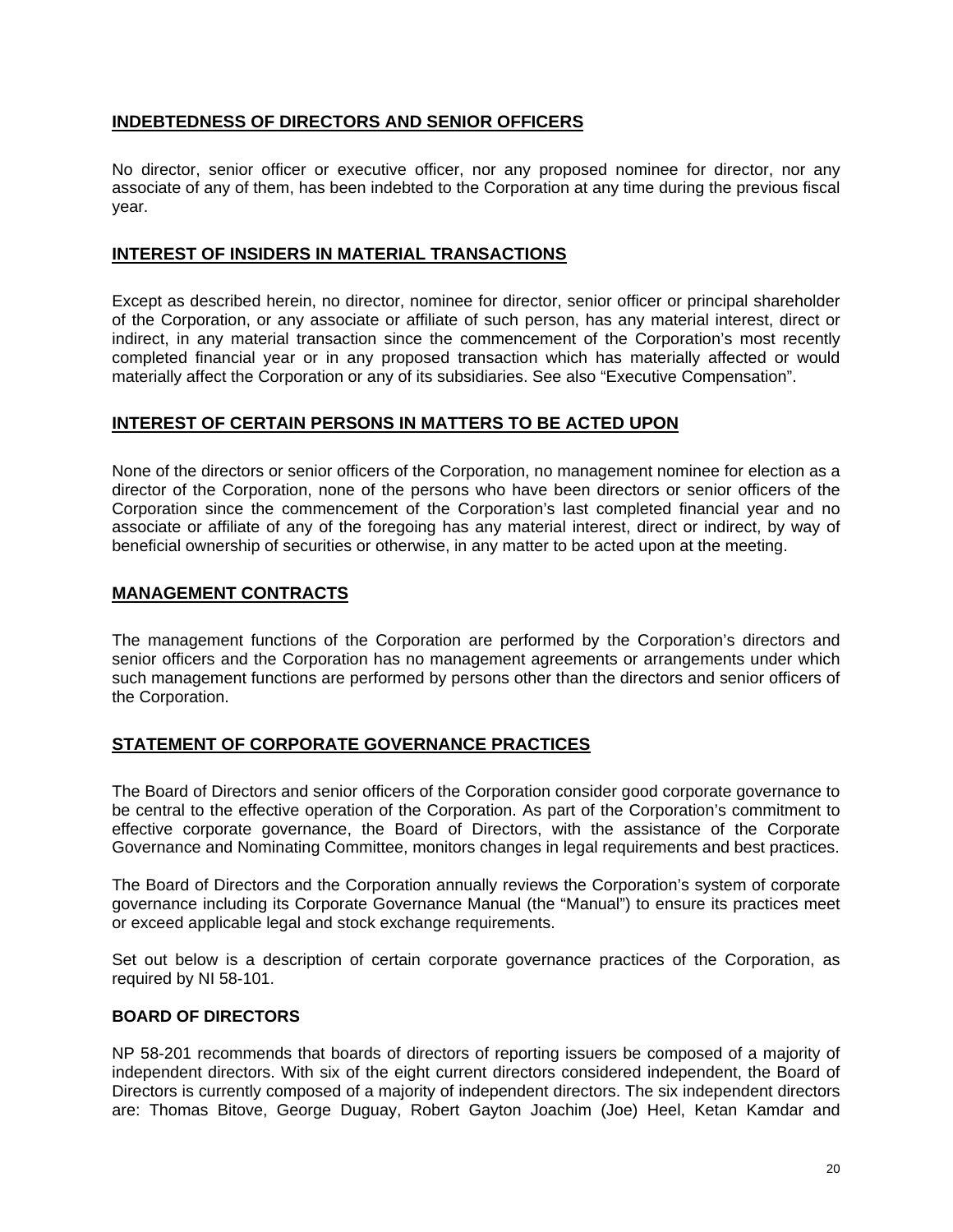Andrew McLeod. One director is an executive officer of the Corporation: Glenda Dorchak, and one Director is a former member of management: Vincent Schiralli, and these directors are therefore not independent. Mr. Schiralli is not standing for re-election at the Corporation's 2007 Annual and Special Meeting of Shareholders. With six of the seven proposed directors considered independent, the new Board of Directors will also be composed of a majority of independent directors. The six independent proposed directors are: Thomas Bitove, George Duguay, Robert Gayton, Joachim (Joe) Heel, Ketan Kamdar and Andrew McLeod. The one non-independent proposed director is Glenda Dorchak.

The Corporation has taken steps to ensure that adequate structures and processes are in place to permit the Board of Directors to function independently of management. The directors may hold regularly scheduled meetings at least four times per year at which non-independent directors are not in attendance. Alternatively, the independent directors may meet during a portion of regularly scheduled Board of Directors meetings, provided that time is specifically scheduled and devoted to meeting without non-independent directors. From September 1, 2006 to August 31, 2007, five meetings of the independent directors were held. The Corporation has appointed Dr. Gayton as Lead Independent Director in order to ensure appropriate leadership for the independent directors. As Lead Independent Director, Dr. Gayton's role is to oversee and ensure the independence and separation between management and the Board of Directors.

The Corporation and the Board of Directors recognize the significant commitment involved in being a member of the Board of Directors. Accordingly, the Manual requires directors to report to the Chairman of the Governance and Nominating Committee all other directorships held and any other interest in or relationship with outside entities that could result in potential conflicts of interest. Currently, the following directors serve on the boards of directors of other public companies as listed below.

| <b>Director</b>    | <b>Public corporation board membership</b>                                                                                                                                                        |
|--------------------|---------------------------------------------------------------------------------------------------------------------------------------------------------------------------------------------------|
| George Duguay      | GA Capital Corp.                                                                                                                                                                                  |
| Dr. Robert Gayton  | Amerigo Resources Ltd.<br>Bravo Venture Group Inc.<br>Canadian Zinc Corporation<br>Nevsun Resources Ltd.<br>Palo Duro Energy Inc.<br>Quaterra Resources Inc.<br><b>Western Copper Corporation</b> |
| Joachim (Joe) Heel | World Fuel Servers (INT)                                                                                                                                                                          |

Between September 1, 2006 and August 31, 2007, the Board of Directors and its committees held the following number of meetings:

| <b>Board of Directors</b>                     |  |
|-----------------------------------------------|--|
| <b>Audit Committee</b>                        |  |
| <b>Compensation Committee</b>                 |  |
| Corporate Governance and Nominating Committee |  |
| <b>TOTAL NUMBER OF MEETINGS HELD</b>          |  |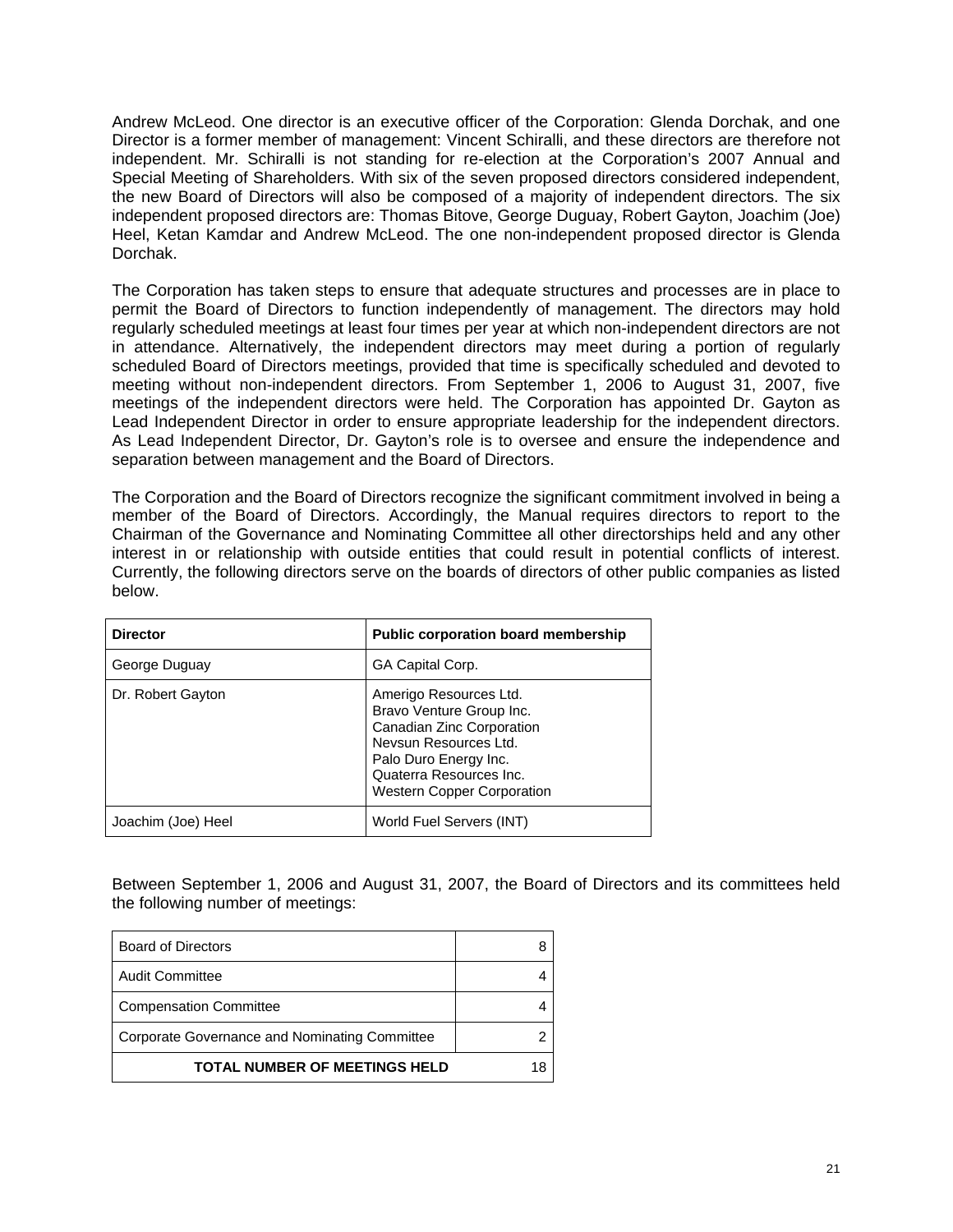The attendance of the directors at such meetings was as follows:

| <b>Director</b>             | <b>Board meetings attended</b> | <b>Committee meetings attended</b> |
|-----------------------------|--------------------------------|------------------------------------|
| <b>Thomas Bitove</b>        | 8 of 8                         | 9 of 10                            |
| Glenda Dorchak              | 8 of 8                         | $0$ of $0$                         |
| George Duguay               | 8 of 8                         | 10 of 10                           |
| <b>Robert Gayton</b>        | 7 of 8                         | 8 of 9                             |
| Joachim (Joe) Heel          | 5 of 5                         | $0$ of $0$                         |
| Ketan Kamdar <sup>(1)</sup> | Not applicable                 | Not applicable                     |
| Andrew McLeod               | 6 of 6                         | $0$ of $0$                         |
| <b>Vincent Schiralli</b>    | 8 of 8                         | $0$ of $0$                         |

**Note:** 

(1) Mr. Kamdar joined the Board of Directors on October 11, 2007.

# **Board Mandate**

The Board of Directors is responsible for the overall stewardship of the Corporation. The Board of Directors discharges this responsibility directly and through the delegation of specific responsibilities to committees of the Board of Directors.

The Mandate of the Board of Directors, which is attached hereto as Schedule "C", falls into the following seven categories: selection of management, strategic planning, risk identification, communications, succession planning, internal controls and corporate governance, all as more particularly described in Section B of the Mandate.

# **Position Descriptions**

The Board of Directors has developed position descriptions for the Chairman, the Lead Independent Director and the Chairman of each committee of the Board of Directors. The Board of Directors has also approved a position description for the Chief Executive Officer.

#### **Orientation and Continuing Education**

Responsibility for orientation and education programs for new directors is assigned to the Corporate Governance and Nominating Committee. The Corporate Governance and Nominating Committee ensures that all new directors receive a comprehensive orientation so that each new director fully understands the role of the Board of Directors and its committees, as well as the individual contribution individual directors are expected to make. The Board of Directors has adopted a policy for orientation of new directors.

The Corporate Governance and Nominating Committee is also responsible for arranging continuing education for directors in order to ensure that directors maintain and enhance the skill and knowledge necessary to meet their obligations as directors, as well as to ensure knowledge and understanding of the Corporation's business remains current. The Board of Directors has adopted a policy for continuing education for directors.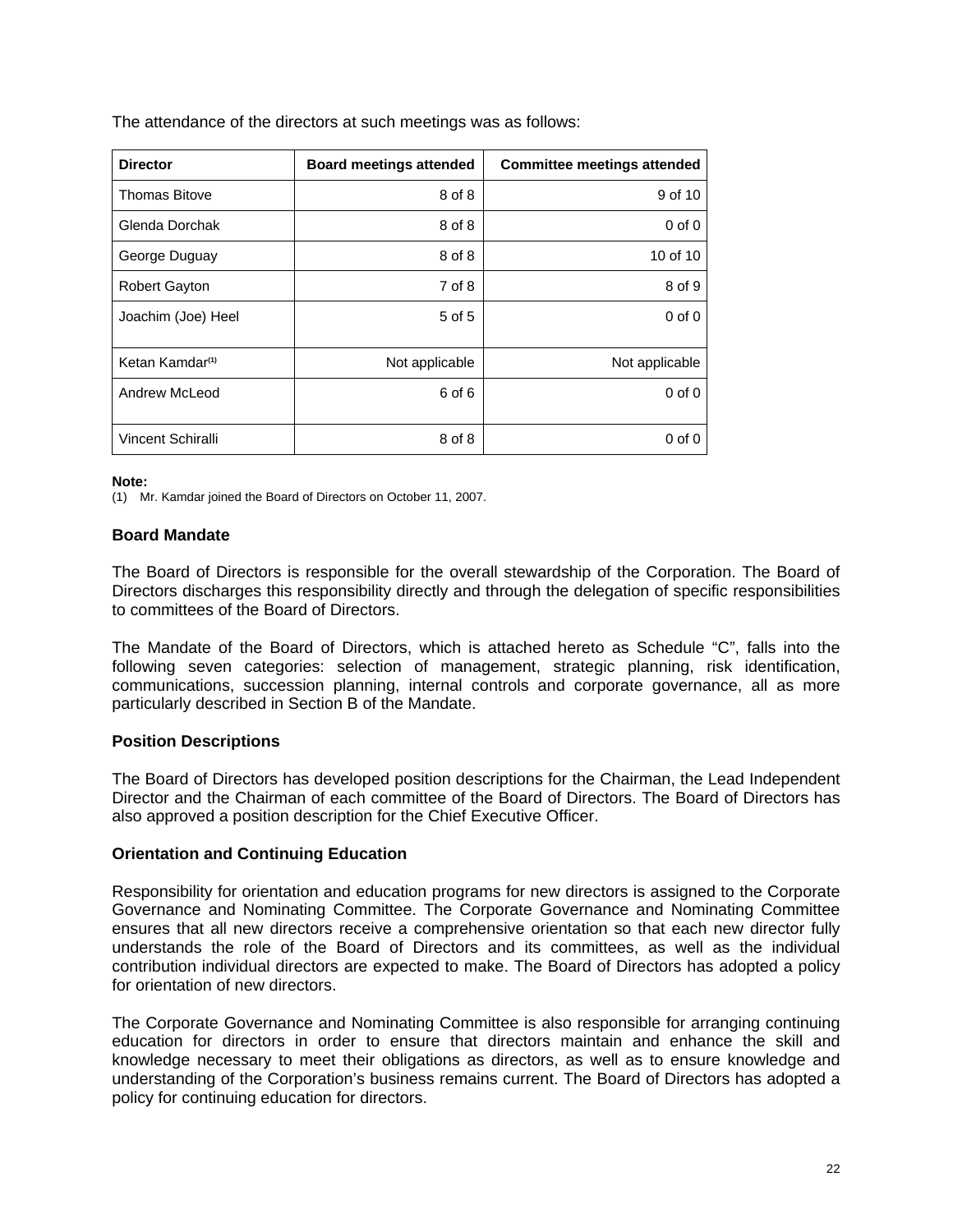#### **Ethical Business Conduct**

The Board of Directors has created a Code of Business Conduct (the "Code") for the Corporation's directors, officers and employees. Directors, officers and employees are expected to act with honesty and integrity in all interactions with customers, suppliers, competitors, employees and others. A copy of the Code may be obtained by contacting the Corporation at the address given under "Additional Information" in this Circular.

The Audit Committee is responsible for reviewing the Code as well as programs that management has established to monitor compliance with the Code. In addition, the Corporate Governance and Nominating Committee is responsible for ensuring that standards of ethical conduct are developed and maintained.

The Board of Directors and the Audit Committee have also established a Whistleblower Policy to encourage employees, officers and directors to raise concerns regarding matters covered by the Code (including but not limited to accounting, internal controls or auditing matters) on a confidential basis free from discrimination, retaliation or harassment.

In addition, in order to ensure independent judgement in considering transactions/agreements in which a director/officer has a material interest, all related party transactions are reviewed and approved by the Audit Committee.

#### **Nomination of Directors**

The Corporate Governance and Nominating Committee is currently comprised of Thomas Bitove (Chairman), George Duguay and Robert Gayton, all of whom are independent.

The purpose of the Governance and Nominating Committee is to:

- a) develop and recommend to the Board a set of corporate governance principles applicable to the Corporation;
- b) identify individuals qualified to become new Board members and to recommend to the Board new director nominees from time to time; and
- c) assist the Chairman in overseeing the process of evaluation of the Board, its committees and individual directors.

As described in its charter, the Corporate Governance and Nominating Committee is responsible for, among other things, identifying and evaluating candidates for the Board of Directors.

# **Compensation**

Information regarding the composition of the Compensation Committee, the responsibilities and operations of the Compensation Committee and the process by which compensation is determined, is discussed above in "Composition of the Compensation Committee and Report on Executive Compensation".

# **Audit Committee of the Board of Directors**

The information regarding the Audit Committee required to be disclosed by Multilateral Instrument 52-110 – *Audit Committees* will be detailed in the Corporation's 2007 Annual Information Form to be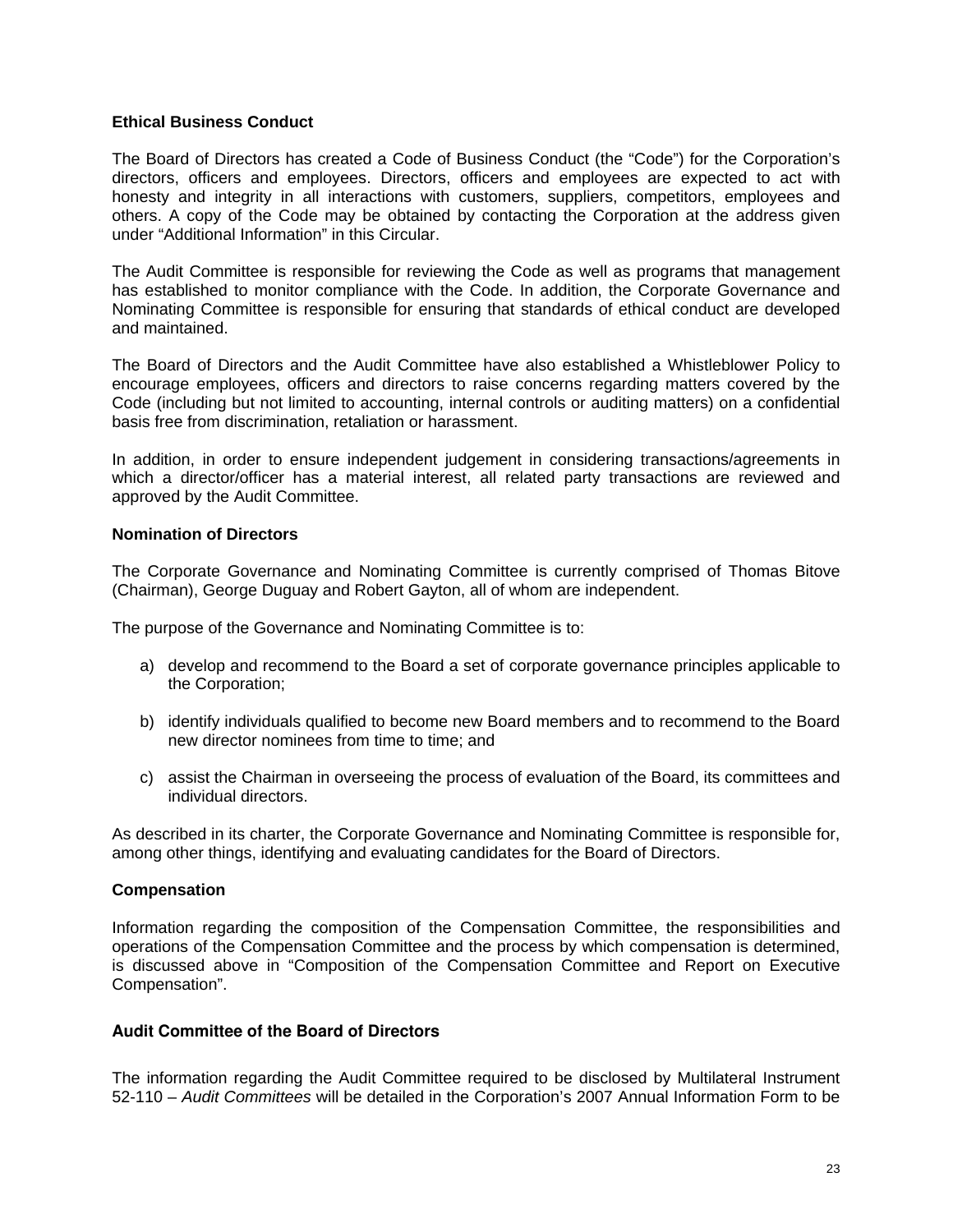filed in accordance with prescribed deadlines and thereafter be available from the Corporation or on SEDAR at www.sedar.com.

#### **Other Board of Directors' Committees**

The Corporation's Board of Directors does not have any committees, other than the Audit Committee, the Compensation Committee, and the Corporate Governance and Nominating Committee.

#### **Assessments**

The Board of Directors has adopted a Board review process which (a) provides directors with an opportunity once each year to evaluate the Board of Directors' and each Committee's performance and to make suggestions for its improvement; (b) provides an opportunity for the Board of Directors to comment on the Chairman's and the Lead Independent Director's leadership; and (c) provides an opportunity for the Lead Independent Director to evaluate each director's individual performance and to make suggestions for improvement. The review process relates directly to the description of the roles and responsibilities of the Board of Directors, each of its committees, the Chairman and each individual director.

The Board of Directors annually reviews and assesses the performance of the CEO. The formal assessment in respect of fiscal 2007 took place at a Board of Directors meeting held on November 7, 2007.

# **OTHER MATTERS**

Management of the Corporation is not aware of any other matters to come before the Meeting other than as set forth in the Notice of the Meeting. If any other matter properly comes before the Meeting, it is the intention of the persons named in the enclosed form of proxy to vote the shares represented thereby in accordance with their best judgement on such matter.

Matters which may properly come before the Meeting shall be any matter not effecting change in the Articles or Bylaws of the Corporation, not effecting a change of control of the Corporation or not disposing of all or substantially all of the assets of the Corporation.

# **ADDITIONAL INFORMATION**

Additional information relating to the Corporation can be found on SEDAR at www.sedar.com. Shareholders may contact the Corporation at 10<sup>th</sup> floor, 700 West Pender Street, Vancouver, British Columbia, V6C 1G8, attention: Corporate Secretary, to request copies of the Corporation's annual report, financial statements and management's discussion and analysis. Information about the Corporation can also be found on its web site at www.intrinsyc.com. Financial information is provided in the Corporation's comparative consolidated financial statements and management's discussion and analysis for the fiscal year ended August 31, 2007.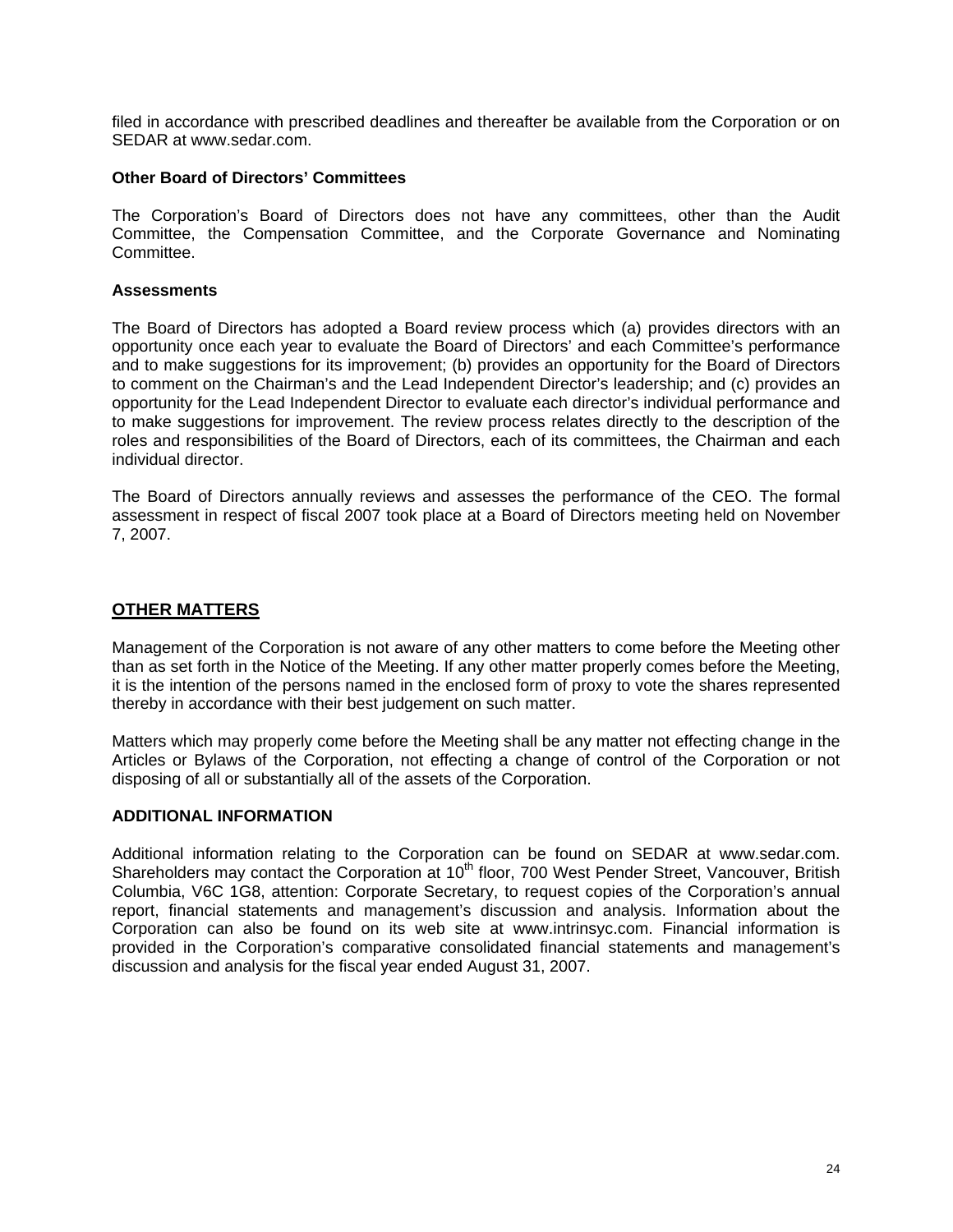# **BOARD APPROVAL AND STATEMENT OF DIRECTORS**

This Circular contains information as at October 31, 2007, except where another date is specified. The contents of this Circular have been approved and its mailing to each member of the Corporation entitled thereto and to the appropriate regulatory agencies has been authorized by the Board of Directors of the Corporation.

The foregoing contains no untrue statement of a material fact and does not omit to state a material fact that is required to be stated or that is necessary to make a statement not misleading in light of the circumstances in which it was made

BY ORDER OF THE BOARD

Glenda M. Dorchak Chairman and Chief Executive Officer Intrinsyc Software International, Inc.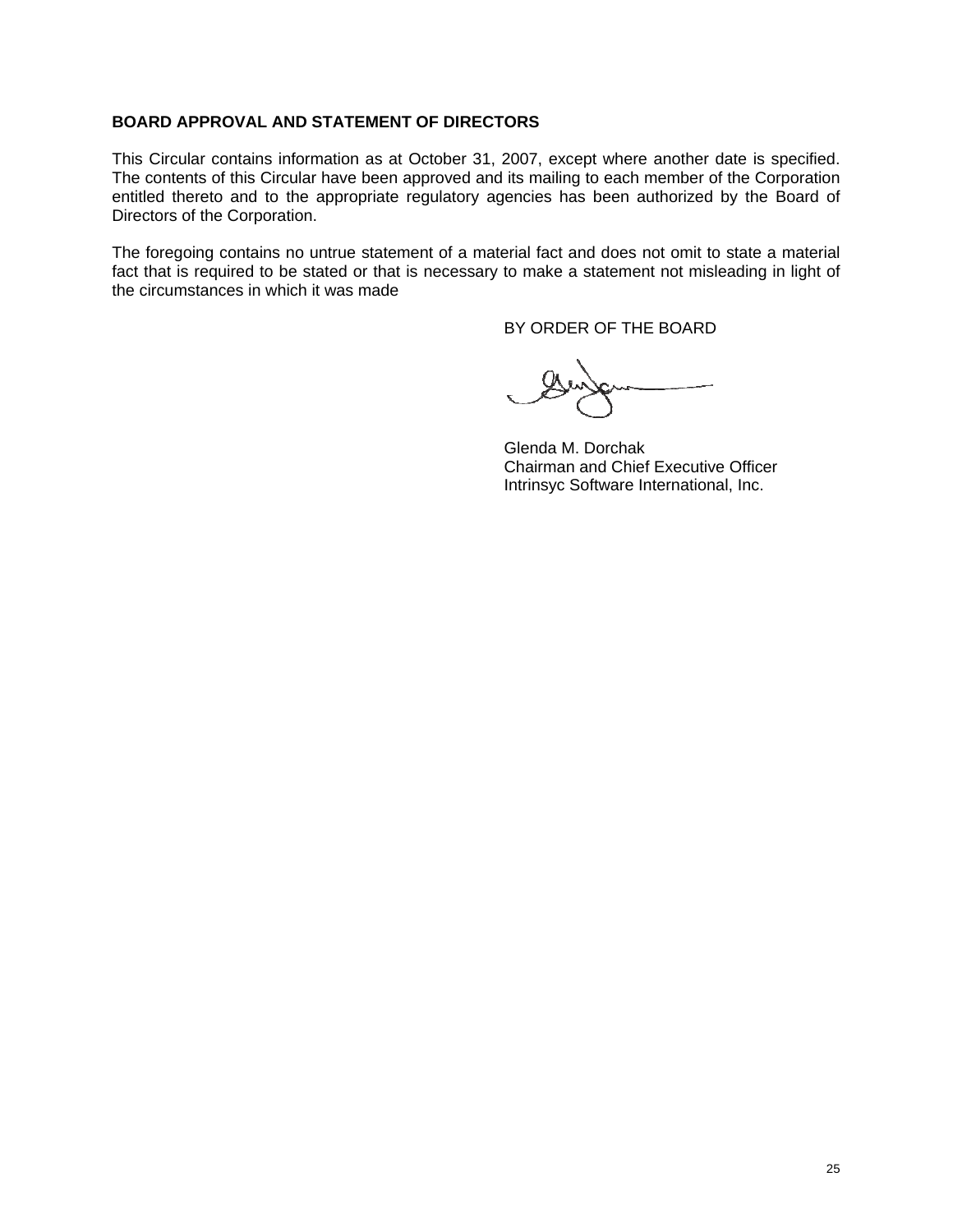# **SCHEDULE "A"**

# TEXT OF RESOLUTION TO APPROVE THE AMENDED AND RESTATED INCENTIVE STOCK OPTION PLAN

BE IT RESOLVED, as an ordinary resolution, that:

- 1. the Amended and Restated Incentive Stock Option Plan of the Corporation (the "Amended and Restated Incentive Plan"), as described in the Management Information Circular of the Corporation dated November 7, 2007 and which incorporates the amendments indicated in the form of Incentive Plan attached to this Circular as Schedule "B", be and the same is hereby approved; and
- 2. any director or officer of the Corporation be and is hereby authorized, for and on behalf of the Corporation, to do all such things and execute all such documents and instruments as may be necessary or desirable to give effect to this resolution.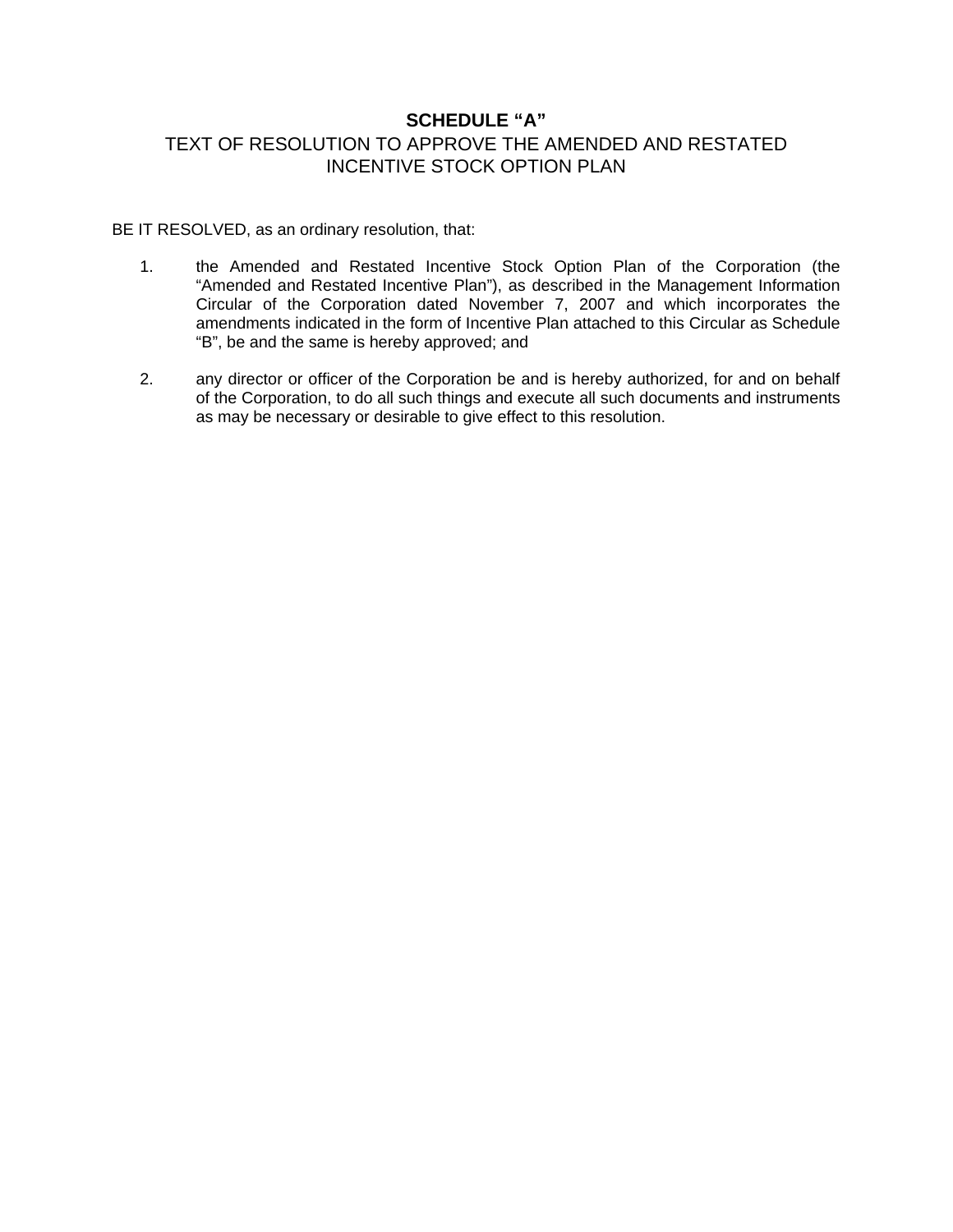# **SCHEDULE "B"**  THE AMENDED AND RESTATED INCENTIVE STOCK OPTION PLAN

# **INTRINSYC SOFTWARE INTERNATIONAL, INC. (the "Company")**

# **INCENTIVE STOCK OPTION PLAN**

# 1. **PURPOSE OF THE PLAN**

This Incentive Stock Option Plan has been established by the Company for directors, officers and Service Providers (as defined below) of the Company and its subsidiaries. The purpose of this Plan is to provide long term incentives to attract, motivate and retain directors and key employees of the Company and its affiliates who, in the judgement of the Board, will be largely responsible for its future growth and success.

# 2. **DEFINITIONS**

In this Plan, the following terms have the following meanings:

- 2.1 "Applicable Laws" means the legal requirements relating to stock option plans, if any, pursuant to the Securities Acts and the regulations thereunder of British Columbia, Alberta and Ontarioeach of the provinces of Canada, U.S. state corporate laws, U.S. federal and state and securities laws, the Code and the rules of any applicable Stock Exchange.
- 2.2 "Associate" means an associate as defined in the
- 2.3 Securities Act.
- 2.3 "Board" means the Board of Directors of the Company.
- 2.4 "Business Day" means any day other than a Saturday, Sunday or a statutory holiday observed in the Province of British Columbia.
- 2.5 "Change of Control" means:
	- (a) any Person, or combination of Persons acting jointly or in concert, acquiring or becoming the beneficial owner of, directly or indirectly, more than 50% of the voting securities of the Company, whether through the acquisition of previously issued and outstanding voting securities of the Company or of voting securities of the Company that have not been previously issued, or any combination thereof or any other transaction having a similar effect; and
	- (b) amalgamation, merger or arrangement of the Company with or into another entity where the holders of Shares immediately prior to the transaction will hold less than 51% of the voting securities of the resulting entity upon completion of the transaction.
- 2.6 "Code" means the United States Internal Revenue Code of 1986, as amended.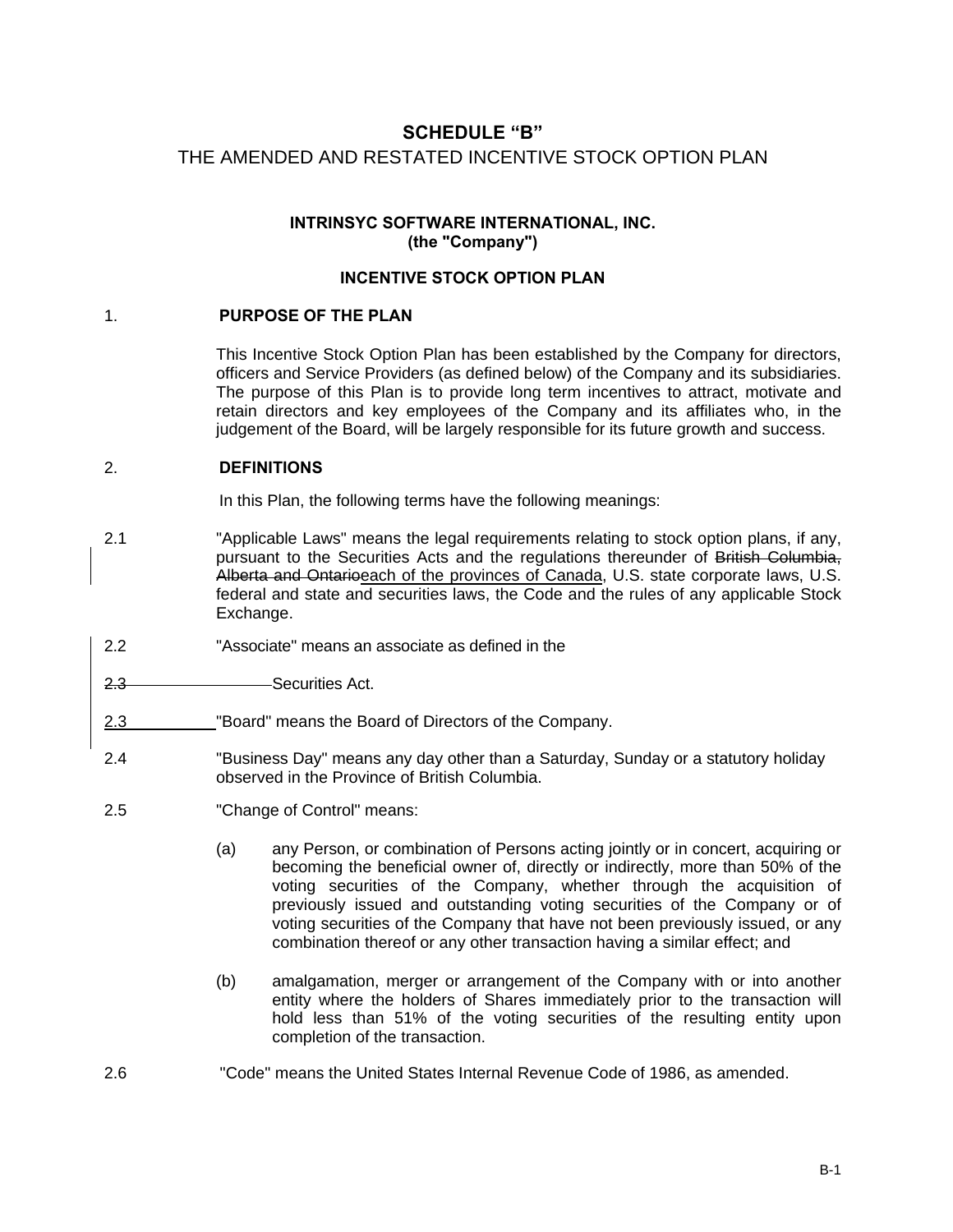- 2.7 "Company" means Intrinsyc Software International, Inc., its successors and assigns, and any reference in the Plan to action by the Company means action by or under the authority of the Board or any person or committee that has been designated for the purpose by the Company including, without limitation, the Human Resources/ Compensation Committee.
- 2.8 "Disability" means any disability with respect to an Optionee which the Board, in its sole and unfettered discretion, considers likely to prevent permanently the Optionee from:
	- (a) being employed or engaged by the Company, its subsidiaries or another employer, in a position the same as or similar to that in which he was last employed or engaged by the Company or its subsidiaries; or
	- (b) acting as a director or officer of the Company or its subsidiaries.
- 2.9 "Exchanges" means The Toronto Stock Exchange and any other stock exchange on which the Shares are listed.
- 2.10 "Expiry Date" means the date set by the Board under subsection 4.1 of the Plan, as the last date on which an Option may be exercised subject to section 5.1.
- 2.11 "Grant Date" means the date specified in an Option Agreement as the date on which an Option is granted.
- 2.12 "Human Resources/Compensation Committee" means the committee, as constituted from time to time, which may be appointed by the Board to, among other things, interpret, administer and implement the Plan, and includes any successor committee appointed by the Board for such purposes.
- 2.13 "Incentive Stock Option" means an Option intended to qualify as an incentive stock option within the meaning of section 422 of the Code, as designated in the applicable Option Agreement.
- 2.14 "Insider" means an insider as defined in the Securities Act, as amended from time to time.
- 2.15 "Joint Actor" means a person acting jointly or in concert with an offeror, as such term is defined in the Securities Act.
- 2.16 "Market Price" means, as of any date, the value of the Shares, determined as follows:
	- (a) if the Shares are listed on the Canadian–TSX Venture Exchange, the Market Price shall be the closing sales price for the Shares (or the closing bid, if no sales were reported) as quoted on such exchange for the market trading day immediately prior to the date of determination less any discount permitted by the Canadian Venture Exchange;
	- (b) if the Shares are listed on The Toronto Stock Exchange, the Market Price shall be the closing price per Share on The Toronto Stock Exchange for the last market trading day prior to the time of determination or, for the last market trading day the Shares were traded prior to the date of determination;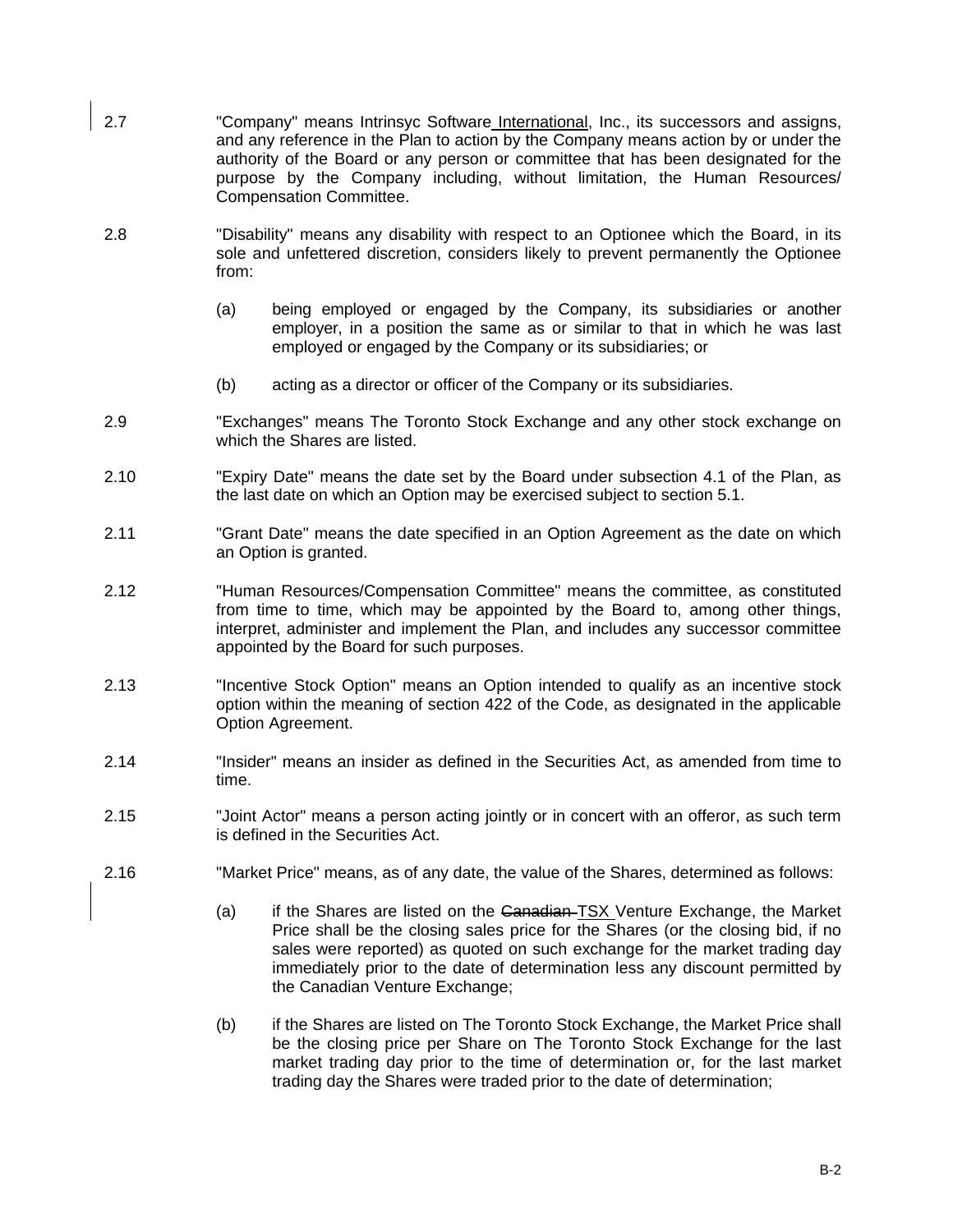- (c) if the Shares are listed on an exchange other than the Canadian Venture Exchange or The Toronto Stock Exchange, the Market Price shall be the average closing sales price of the Shares (or the closing bid, if no sales were reported) as quoted on such exchange for the last market trading day prior to the time of determination; and
- (d) if the Shares are not listed on an exchange, the Market Price shall be determined in good faith by the Board.
- 2.17 "Non-Qualified Stock Option" means an Option not intended to qualify as an Incentive Stock Option, as designated in the applicable Option Agreement.
- 2.18 "Option" means an option to purchase Shares granted pursuant to this Plan.
- 2.19 "Option Agreement" means an agreement, in the form attached hereto as Schedule "A", whereby the Company grants to an Optionee an Option, or an agreement, in the form attached hereto as Schedule "B", whereby the Company grants to a U.S. Optionee an Option, as the case may be.
- 2.20 "Optionee" means each of the directors, officers and Service Providers granted an Option pursuant to this PIan and their heirs, executors and administrators and, subject to the policies of the Exchange, an Optionee may also be a corporation wholly owned by an individual eligible for an Option grant pursuant to this Plan.
- 2.21 "Option Price" means the price per Share specified in an Option Agreement, adjusted from time to time in accordance with the provisions of section 6.
- 2.22 "Option Shares" means the aggregate number of Shares which an Optionee may purchase under an Option.
- 2.23 "Person" has the meaning ascribed thereto in the Securities Act, as amended from time to time.
- 2.24 "Plan" means this Incentive Stock Option Plan.
- 2.25 "Shares" means the common shares in the capital of the Company as constituted on the date of this agreement provided that, in the event of any adjustment pursuant to section 5, "Shares" shall thereafter mean the shares or other property resulting from the events giving rise to the adjustment.
- 2.26 "Securities Act" means the *Securities Act, R.S.B.C.,* c.418, as amended.
- 2.27 "Service Provider" means:
	- (a) an employee or Insider of the Company or any of its subsidiaries;
	- (b) any other person or company engaged to provide ongoing management or consulting services for the Company or for any entity controlled by the Company; and
	- (c) any person who is providing ongoing management or consulting services to the Company or to any entity controlled by the Company indirectly through a company that is a Service Provider under subsection 2.27(b).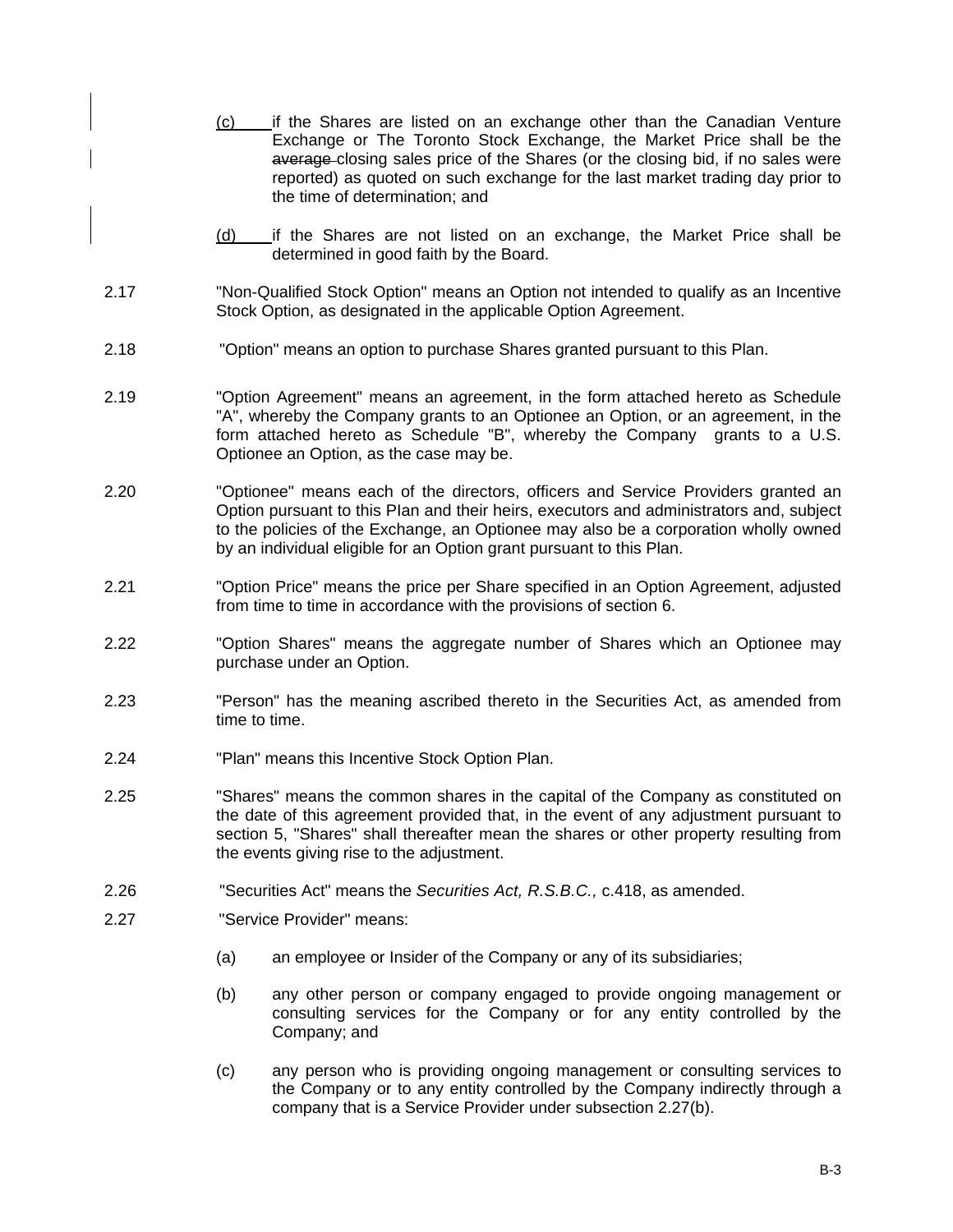- 2.28 "Share Bonus Plan" means the Share Bonus Plan established pursuant to Part 7 hereof
- 2.29 "Stock Option Plan" means the Stock Option Plan established pursuant to Part 4 hereof.
- 2.30 "U.S. Optionee" means an Optionee who is a United States Citizencitizen or resident within the meaning of the Code.
- 2.31 "U.S. Subsidiary" means a subsidiary of the Company within the meaning of section 424{0(f) of the Code or any successor provision.
- 2.32 "Unissued Option Shares" means the number of Shares, at a particular time, which have been allotted for issuance upon the exercise of an Option but which have not been issued, as adjusted from time to time in accordance with the provisions of section 6, such adjustments to be cumulative.
- 2.33 "Unvested Option" means an Option that has not become exercisable in respect of a number of Option Shares by the Optionee pursuant to the terms of the Option Agreement.
- 2.34 "Vested Option" means that an Option has become exercisable in respect of a number of Option Shares by the Optionee pursuant to the terms of the Option Agreement.

# 3. **ADMINISTRATION OF THE PLAN**

- 3.1 The Plan shall be administered by the Board, or if the Board constitutes a Human Resources/Compensation Committee, by the Human Resources/Compensation Committee.
- 3.2 The Board, or if the Board constitutes a Human Resources/Compensation Committee, the Human Resources/Compensation Committee shall have the power, where consistent with the general purposes and intent of the Plan and subject to the specific provisions of the Plan and the policies of the Exchange from time to time in effect:
	- (a) to establish policies and procedures for carrying out the purposes, provisions and administration of the Plan;
	- (b) to interpret and construe the Plan and to determine all questions arising out of the Plan and any Option granted pursuant to the Plan, and any such interpretation, construction or termination made by the Board shall be final, binding and conclusive for all purposes;
	- (c) to determine which Eligible Persons are granted Options and to grant Options;
	- (d) to determine the number of Shares covered by each Option;
	- (e) to determine the Option Price;
	- (f) to determine the time or times when Options will be granted, vest and be exercisable;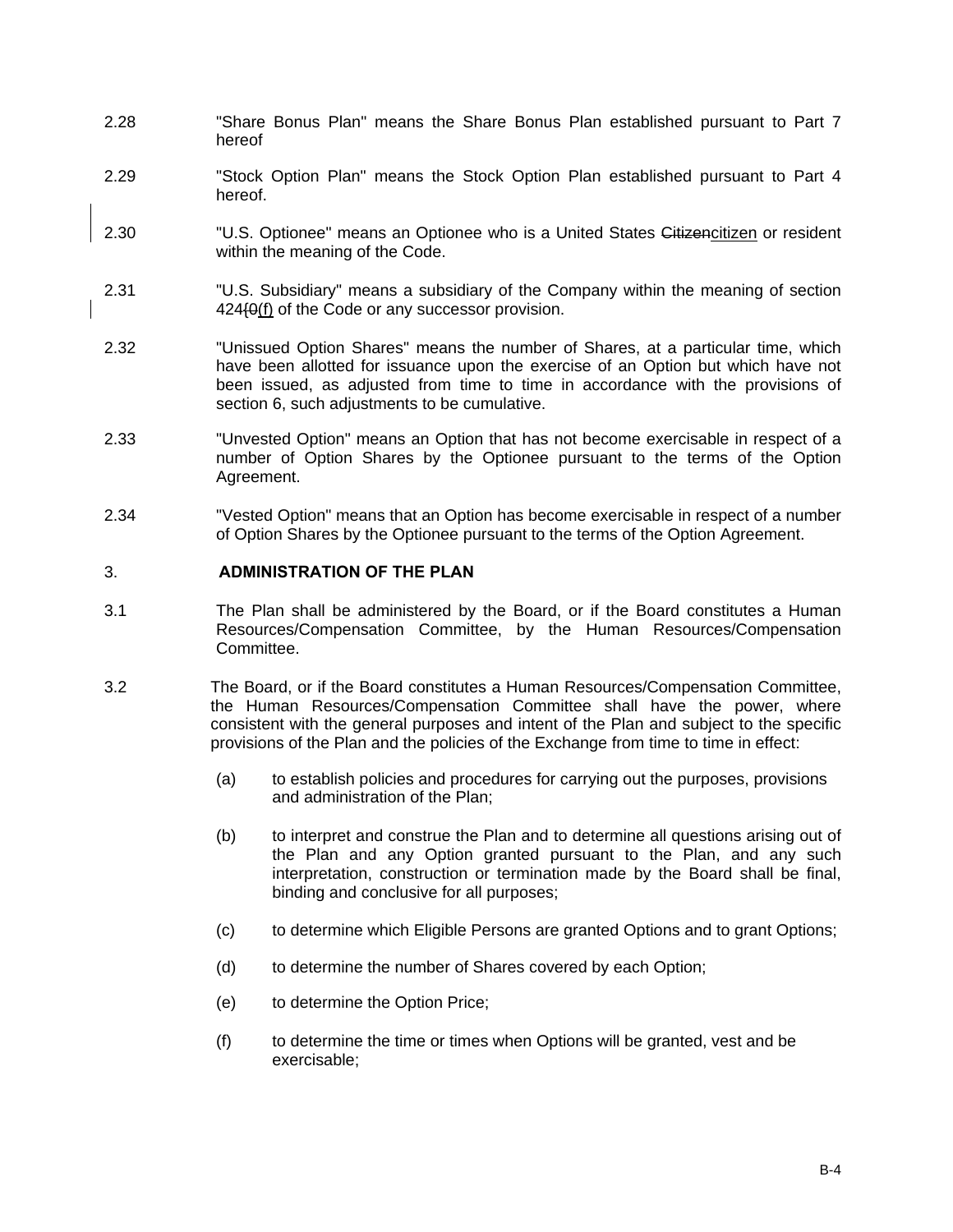- (g) to determine if the Shares that are subject to an option will be subject to any restrictions upon the exercise of such Option; and
- (h) to prescribe the form of the instruments relating to the grant, exercise and other terms of options.
- 3.3 A director of the Company to whom an Option may be granted shall not participate in the decision of the Board to grant such Option.

# 4. **STOCK OPTION PLAN**

# 4.1 Option Terms

The Board may from time to time authorize the issue of Options to directors, officers and Service Providers of the Company and its subsidiaries. The Option Price under each Option shall be not less than the Market Price. The Expiry Date for each Option shall be set by the Board at the time of issue of the Option and; provided, however, that if at any time the Expiry Date of an Option should be determined to occur either during a period in which the trading of Shares by the Optionee is restricted under the insider trading policy or other policy of the Company or within ten business days following such a period, such Expiry Date shall be deemed to be the date which is the tenth business day following the date of such expiry of such restriction. Subject to the forgoing, the Expiry Date shall not be more than ten years after the Grant Date. Options shall not be assignable (or transferable) by the Optionee.

# 4.2 Limits on Shares Issuable on Exercise of Options

Subject to adjustment as provided below and in Section 6, the maximum number of Shares which may be issued pursuant to the Plan shall be  $13,395,774$  the lower of: (a) a rolling number equal to 10% less one Share of the total issued and outstanding Shares from time to time; and (b) 30,000,000 Shares. For purposes of the foregoing, any Shares issued upon exercise of Options shall not reduce the percentage of Shares which may be issuable pursuant to Options granted under the Plan. If any Option is terminated, cancelled or has expired without being fully exercised, any unissued Shares which have been reserved to be issued upon the exercise of the Options shall become available to be issued upon the exercise of Options subsequently granted under the Plan.

In addition, the maximum number of Shares which may be issuable pursuant to the Stock Option Plan and the Share Bonus Plan together with all of the Company's established or proposed share compensation arrangements other than those share compensation arrangements which do not require shareholder approval (collectively, the "Incentive Plans<sup>"</sup>) shall <del>be 13,395,774not exceed a rolling number equal to 10%</del> less one Share of the total issued and outstanding Shares from time to time, or such additional amount as may be approved from time to time by the shareholders of the Company. The

Notwithstanding the foregoing, the following additional limitations apply:

- (a) the number of shares Shares issuable to any one Optionee under the Incentive Plans shall not exceed 5% of the total number of issued and outstanding Shares on a non diluted basis. The;
- (b) the number of Shares which may be issuable under the Incentive Plans within a one year period to any one Optionee who is an Insider and any Associate of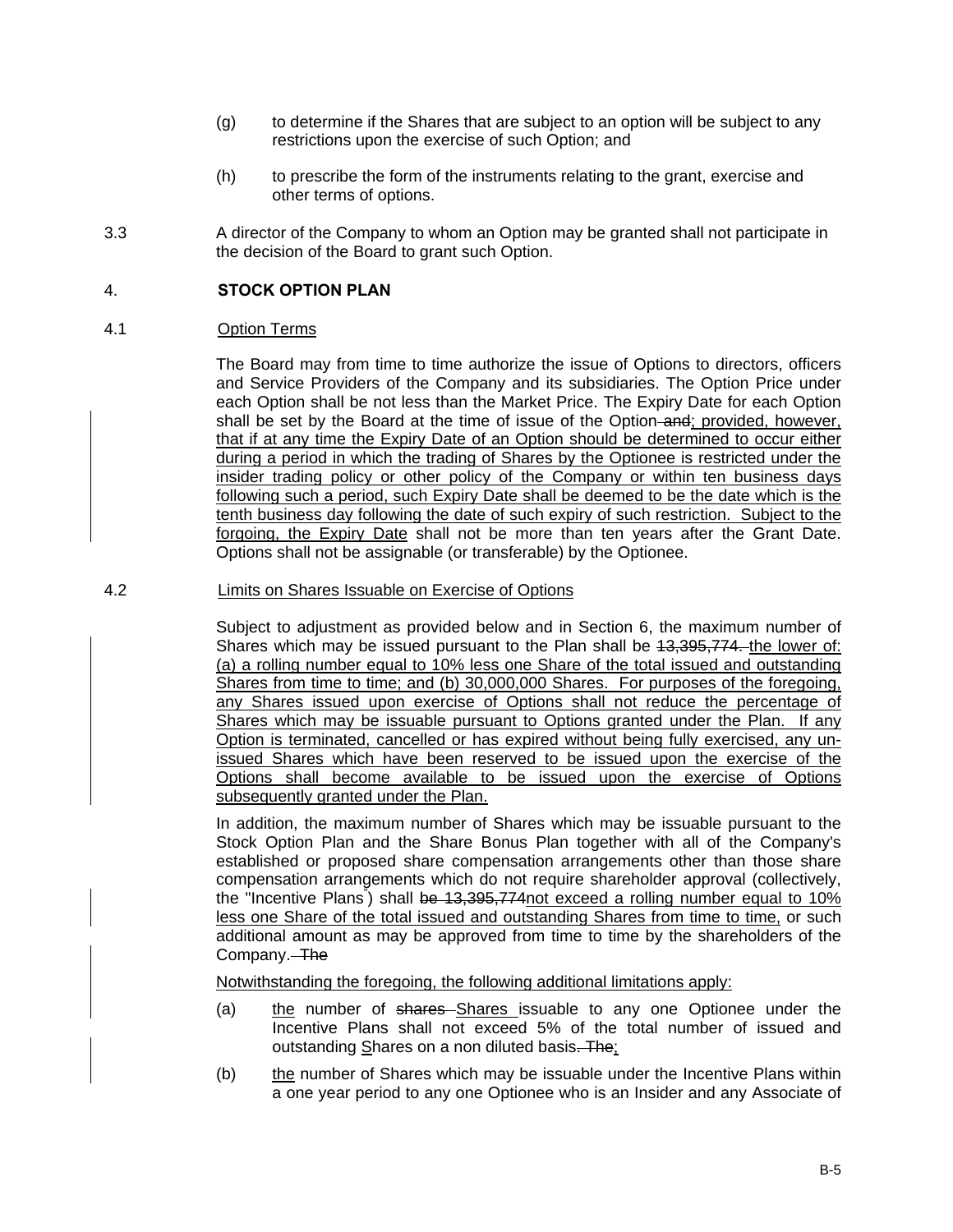such Insider, shall not exceed 5% of the total number of issued and outstanding issue. TheShares on a non diluted basis;

- (c) the number of Shares reserved for issuance to Insiders at any time, and the number of Shares issuable to all Insiders within any one year period under the Incentive Plans, shall not exceed 10% less one Share of the total number of issued and outstanding Shares on a non diluted basis; and
- (d) the number of Shares reserved for issuance to non-employee directors under the Plan at any time shall not exceed 1.5% of the total number of issued and outstanding Shares on a non-diluted basis.

# 4.3 Option Agreement

Each Option shall be confirmed by the execution of an Option Agreement. Each Optionee shall have the option to purchase from the Company the Option Shares at the time and in the manner set out in the Plan and in the Option Agreement applicable to that Optionee. The execution of an Option Agreement shall constitute conclusive evidence that it has been completed in compliance with this Plan.

# 5. **EXERCISE OF OPTION**

#### 5.1 When Options May be Exercised

Subject to subsections 5.3 and 5.4, an Option may be exercised to purchase any number of Shares up to the number of Vested Unissued Option Shares at any time after the Grant Date up to 5:00 p.m. Vancouver time on the Expiry Date and shall not be exercisable thereafter; provided, however, that if at any time the Expiry Date should be determined to occur either during a period in which the trading of Shares by the Optionee is restricted under the insider trading policy or other policy of the Company or within ten business days following such a period, such date shall be deemed to be the date that is the tenth business day following the date of expiry of such restriction.

#### 5.2 Manner of Exercise

The Option shall be exercisable by delivering to the Company a notice specifying the number of Shares in respect of which the Option is exercised together with payment in full of the Option Price for each such Share. Upon notice and payment there will be a binding contract for the issue of the Shares in respect of which the Option is exercised, upon and subject to the provisions of the Plan. Delivery of the Optionee's cheque payable to the Company in the amount of the Option Price shall constitute payment of the Option Price unless the cheque is not honoured upon presentation in which case the Option shall not have been validly exercised.

#### 5.3 Vesting Option Shares

The Board or the Human Resources/Compensation Committee may determine, in its sole discretion, the vesting schedule applicable to each Option, which vesting schedule will be set out in the Option Agreement. The Board or the Human Resources/Compensation Committee may, in its sole discretion, and in certain circumstances, amend, abridge, or otherwise eliminate any vesting schedule as it applies to any Option issued to directors, officers or Service Providers pursuant to the Plan, so that any such Option, whether Vested or Unvested, may have an amended vesting schedule or may immediately vest and become exercisable.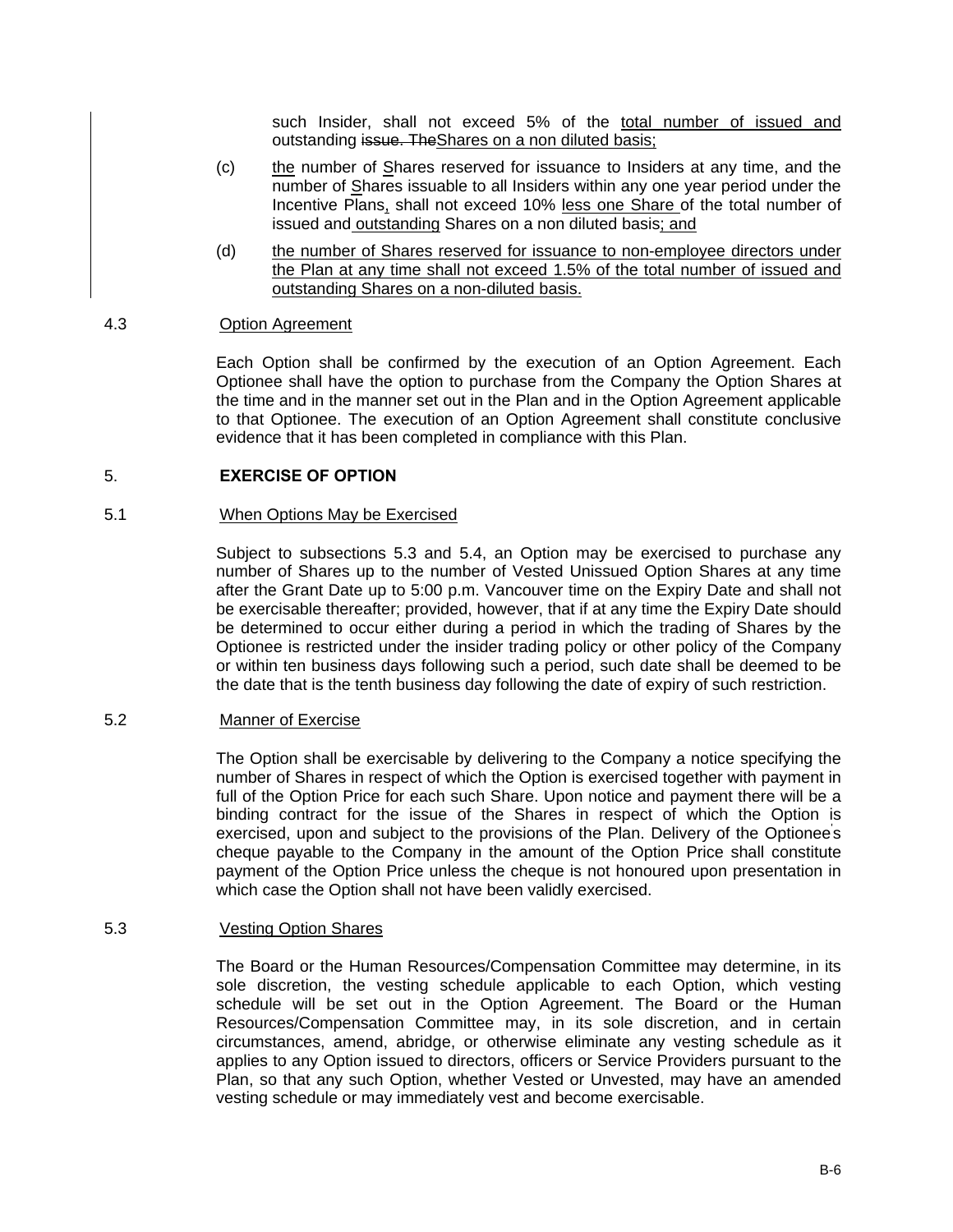# 5.4 Termination of Employment

If an Optionee ceases to be a director, officer or Service Provider of the Company or one of the Company's subsidiaries, his or her Option shall be exercisable as follows:

# (a) Death, Disability or Retirement

If the Optionee ceases to be a director, officer or Service Provider of the Company or subsidiary of the Company, due to his or her death, Disability or retirement in accordance with the Company's retirement policy in force from time to time, or, in the case of an Optionee that is a company, the death, Disability or retirement of the person who provides management or consulting services to the Company or to any entity controlled by the Company, the Option then held by the Optionee shall be exercisable to acquire Vested Unissued Option Shares at any time up to but not after the earlier of:

- (i) 365 days after the date of death, Disability or retirement; and
- (ii) the Expiry Date;

# (b) Termination for Cause

If the Optionee, or in the case of an Option granted to an Optionee who falls under the definition of Service Provider set out in subsection 2.27(c), the Optionee's employer, ceases to be a director, officer or Service Provider of the Company or a subsidiary of the Company as a result of termination for cause, as that term is interpreted by the courts of the jurisdiction in which the Optionee, or, in the case of the Optionee who satisfies the definition of Service Provider set out in subsection 2.27(c) of the Optionee's employer, is employed or engaged; any outstanding Option held by such Optionee on the date of such termination, whether in respect of Option Shares that are Vested or not, shall be cancelled as of that date.

# (c) Early Retirement, Voluntary Resignation or Termination Other than For Cause

If the Optionee, or in the case of an Option granted to an Optionee who falls under the definition of Service Provider set out in subsection 2.27, the Optionee's employer, ceases to be a director, officer or Service Provider of the Company or a subsidiary of the Company due to his or her retirement at the request of his or her employer earlier than the normal retirement date under the Company's retirement policy then in force or due to his or her termination by the Company other than for cause, or due to his or her voluntary resignation, the Option then held by the Optionee shall be exercisable to acquire Vested Unissued Option Shares at any time prior to the earlier of the Expiry Date and the date which is 30 days from the date on which the Optionee or, in the case of an Option granted to an Optionee who falls under the definition of Service Provider set out in subsection 2.27, the Optionee's employer, ceases to be a director, officer or Service Provider of the Company or subsidiary of the Company.

For greater certainty, an Option that had not become Vested in respect of certain Unissued Option Shares at the time that the relevant event referred to in this subsection 5.4 occurred, shall not be or become exercisable in respect to such Unissued Option Shares and shall be cancelled.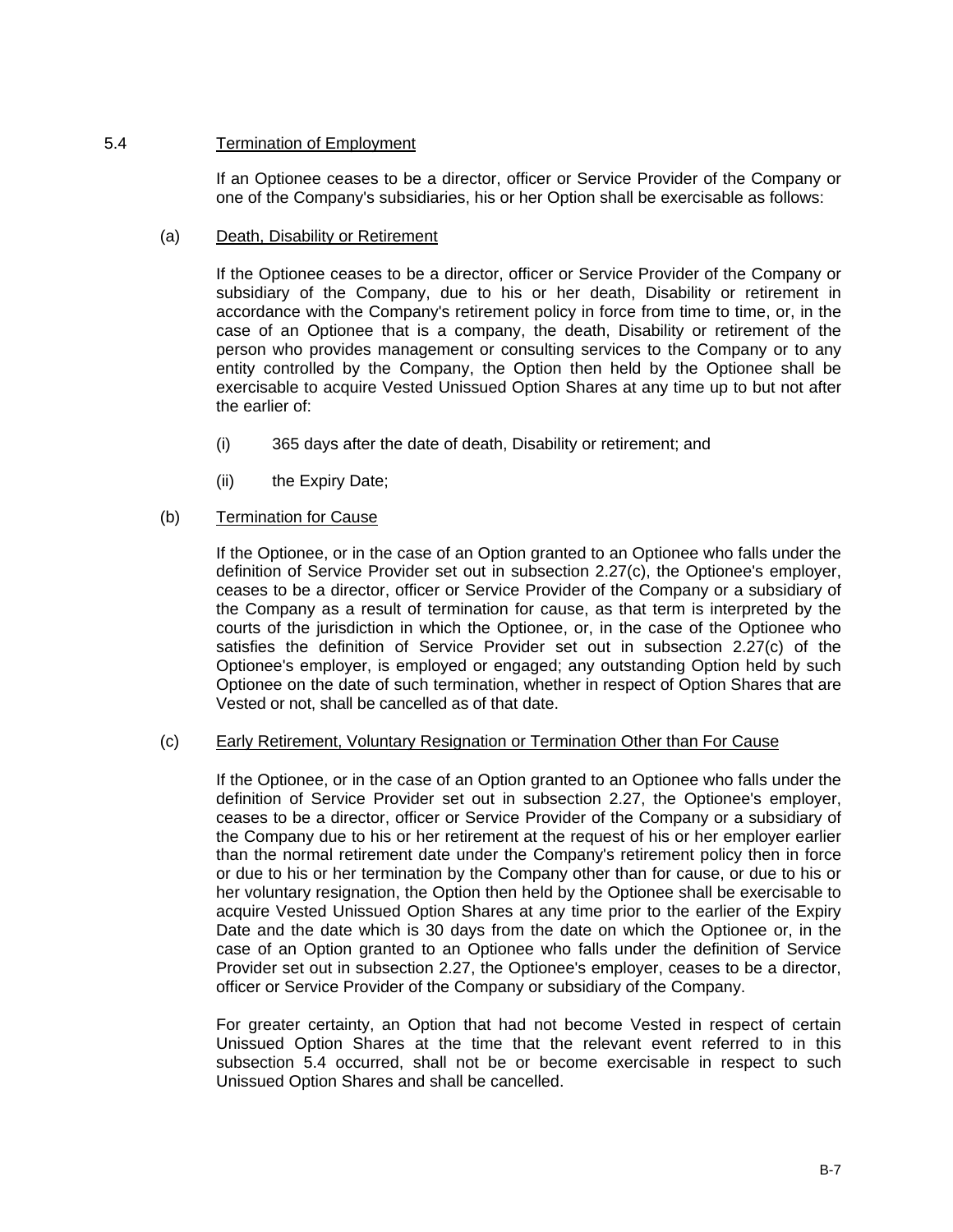#### 5.5 Effect of a Take Over Bid

If *a bona fide* offer (the "Offer") for Shares is made to the Optionee or to shareholders of the Company generally or to a class of shareholders which includes the Optionee, which Offer, if accepted in whole or in part, would result in the offeror becoming a control person of the Company, within the meaning of the Securities Act, the Company shall, immediately upon receipt of notice of the Offer, notify each Optionee of full particulars of the Offer. The Board, or if applicable, the Human Resources/Compensation Committee will have the sole discretion to amend, abridge or otherwise eliminate any vesting schedule so that Option Shares subject to such Option will become Vested whereupon the Option may be exercised in whole or in part by the Optionee so as to permit the Optionee to tender the Option Shares received upon such exercise pursuant to the Offer. However, if:

- (a) the Offer is not completed within the time specified therein; or
- (b} all of the Option Shares tendered by the Optionee pursuant to the Offer are not taken up or paid for by the offeror in respect thereof,

then the Option Shares received upon such exercise, or in the case of clause (b) above the Option Shares that are not taken up and paid for, shall be returned by the Optionee to the Company and reinstated as authorized but Unissued and, if applicable, Unvested Option Shares and with respect to such returned Option Shares, the Option shall be reinstated as if it had not been exercised on the terms for such Option Shares becoming Vested shall be reinstated pursuant to subsection 5.3. If any Option Shares are returned to the Company under this subsection 5.5, the Company shall immediately refund the exercise price to the Optionee for such Option Shares.

#### 5.6 Acceleration of Expiry Date

If at any time when an Option granted under the Plan remains unexercised with respect to any Unissued Option Shares, an Offer is made by an offeror, the Directors may, upon notifying each Optionee of full particulars of the Offer, declare all Option Shares issuable upon the exercise of Options granted under the Plan Vested and accelerate the Expiry Date for the exercise of all unexercised Options granted under the Plan so that all Options will either be exercised or expire prior to the date upon which Shares must be tendered pursuant to the Offer.

# 5.7 Effect of a Change of Control

If a Change of Control occurs, the Board, or if applicable, the Human Resources/ Compensation Committee will have the sole discretion to amend, abridge or otherwise eliminate any vesting schedule so that Option Shares subject to each outstanding Option will become Vested, whereupon such Option may be exercised in whole or in part by the Optionee.

#### 5.8 Exclusion From Severance Allowance Retirement Allowance or Termination **Settlement**

If the Optionee, or in the case of an Option granted to an Optionee who falls under the definition of Service Provider set out in subsection 2.27(c), the Optionee's employer, retires, resigns or is terminated from employment or engagement with the Company or any subsidiary of the Company, the loss or limitation, if any, pursuant to the Option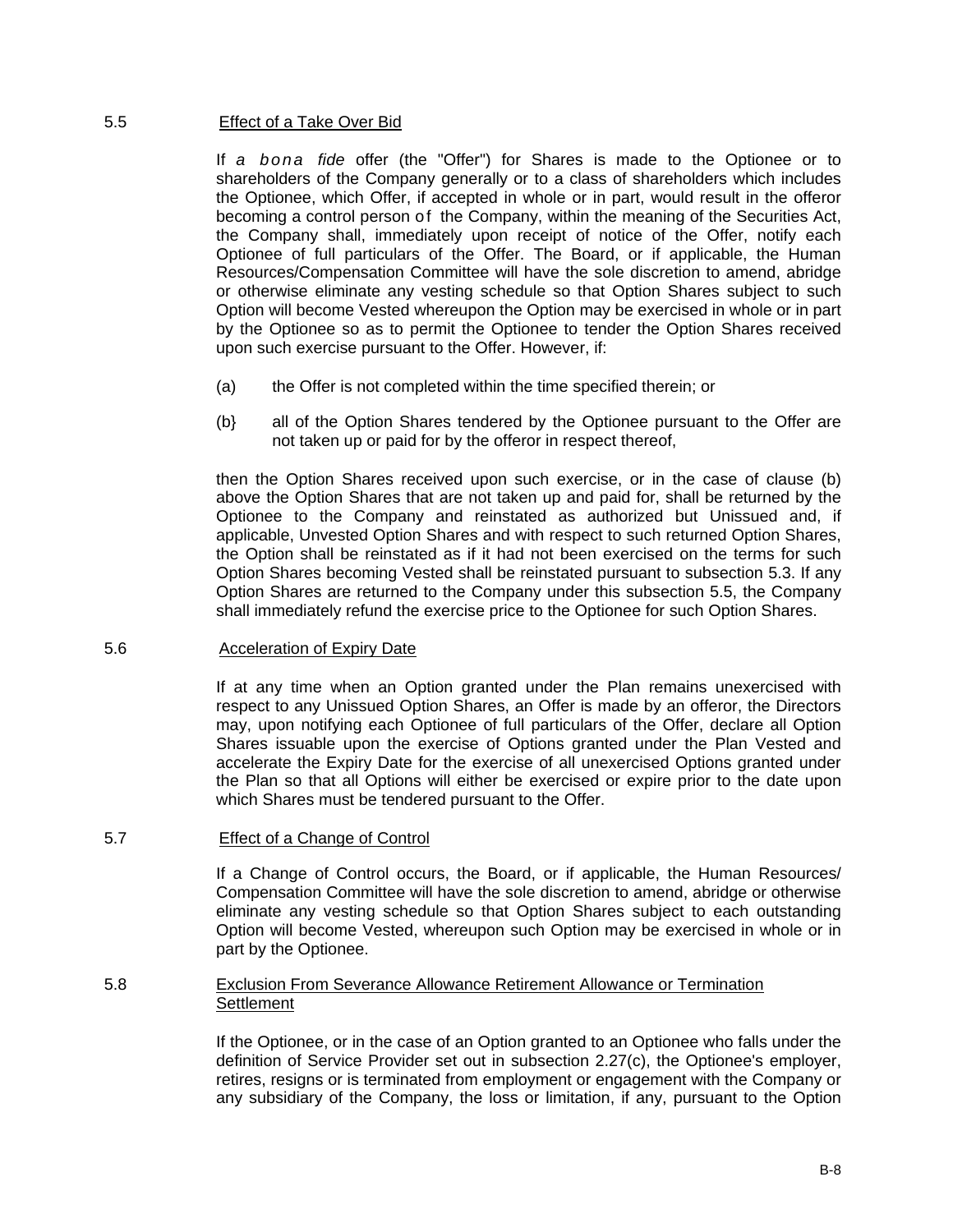Agreement with respect to the right to purchase Option Shares which were not Vested at that time or which, if Vested, were cancelled, shall not give rise to any right to damages and shall not be included in the calculation of nor from any part of any severance allowance, retiring allowance or termination settlement of any kind whatsoever in respect of such Optionee.

#### 5.9 Financial Assistance

Subject to the provisions of the Business Corporations Act (Canada) and, if required, subject to prior acceptance of the Exchanges, the Board of Directors of the Company may at any time or from time to time authorize the Company to provide financial assistance to an Optionee, on such terms and conditions as the Board of Directors may determine, to assist such Optionee in exercising his or her Options. Any financial assistance so provided will be repayable with full recourse.

#### 5.10 Shares Not Acquired

Any Unissued Option Shares not acquired by an Optionee under an Option which has expired may be made the subject of a further Option pursuant to the provisions of the Plan.

# 6. **ADJUSTMENT OF OPTION PRICE AND NUMBER OF OPTION SHARES**

# 6.1 Share Reorganization

Whenever the Company issues Shares to all or substantially all holders of Shares by way of a stock dividend or other distribution, or subdivides all outstanding Shares into a greater number of Shares, or combines or consolidates all outstanding Shares into a lesser number of Shares (each of such events being herein called a "Shares Reorganization") then effective immediately after the record date for such dividend or other distribution or the effective date of such subdivision, combination or consolidation, for each Option:

- (a) the Option Price will be adjusted to a price per Share which is the product of
	- (i) the Option Price in effect immediately before that effective date or record; and
	- (ii) a fraction the numerator of which is the total number of Shares outstanding on that effective date or record date before giving effect to the Share Reorganization, and the denominator of which is the total number of Shares that are or would be outstanding immediately after such effective date or record date after giving effect to the Share Reorganization; and
- (b) the number of Unissued Option Shares will be adjusted by multiplying (i) the number of Unissued Option Shares immediately before such effective date or record date by (ii) a fraction which is the reciprocal of the fraction described in subsection (a)(ii).

#### 6.2 Special Distribution

Subject to the prior approval of the Exchanges, whenever the Company issues by way of a dividend or otherwise distributes to all or substantially all holders of the Shares: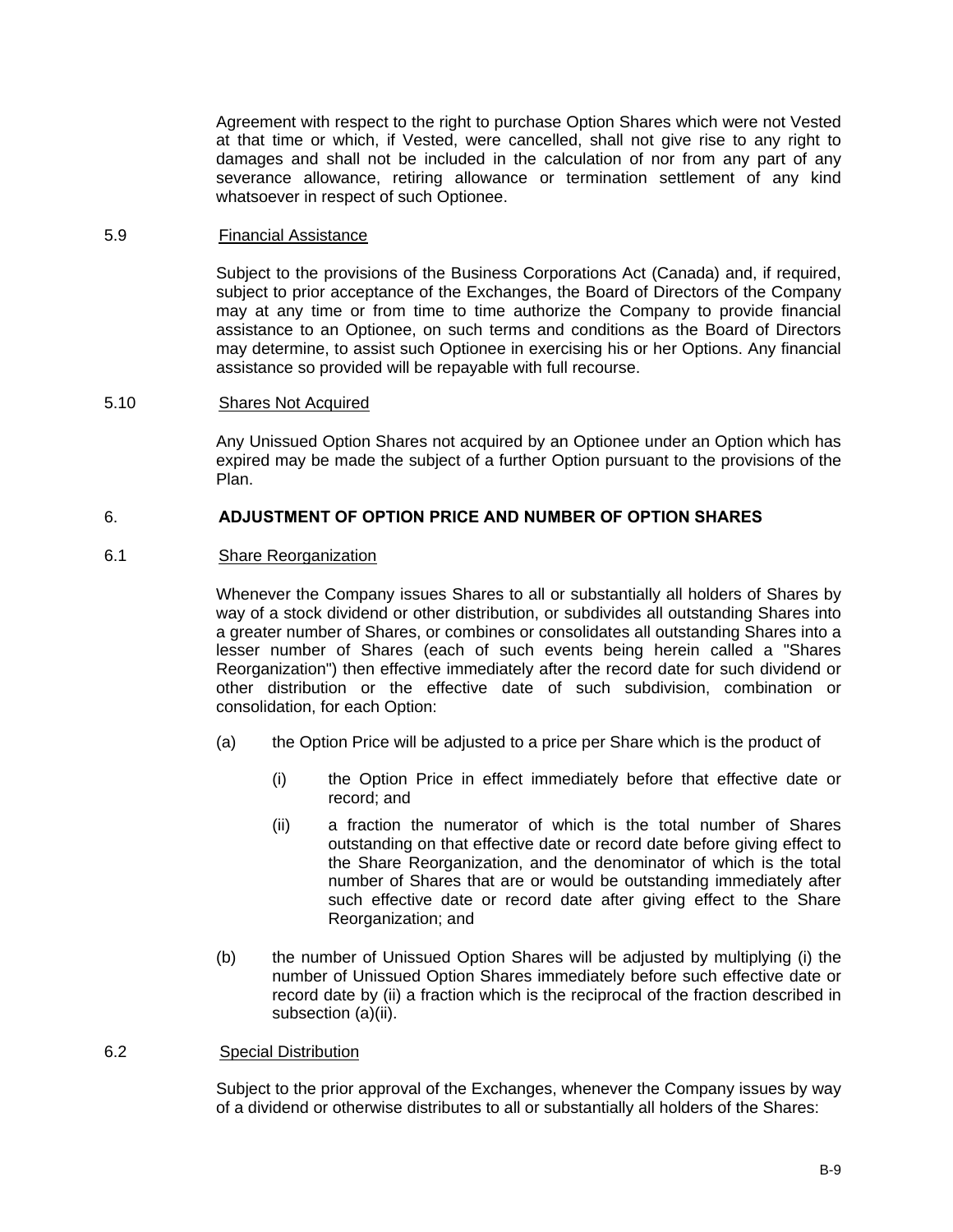- (a) shares of the Company, other than the Shares;
- (b) evidences of indebtedness;
- (c) any cash or other assets, excluding cash dividends (other than cash dividends which the board of directors of the Company has determined to be outside the normal course); or
- (d) rights, options or warrants;

then to the extent that such dividend or distribution does not constitute a Share Reorganization (any of such non excluded events being herein called a " Special Distribution"), and effective immediately after the record date at which holders of Shares are determined for purposes of the Special Distribution, for each Option the Option Price will be reduced, and the number of Unissued Option Shares will be correspondingly increased, by such amount, if any, as is determined by the Board in its sole and unfettered discretion to be appropriate in order to properly reflect any diminution in value of the Shares as a result of such Special Distribution.

#### 6.3 Corporate Reorganization

Whenever there is:

- (a) a reclassification of outstanding Shares, a change of Shares into other shares or securities, or any other capital reorganization of the Company, other than as described in subsections 6.1 or 6.2;
- (b) a consolidation, merger or amalgamation of the Company with or into another corporation resulting in a reclassification of outstanding Shares into other shares or securities or a change of Shares into other share or securities; or
- (c) a transaction whereby all or substantially all of the Company's undertaking and assets become the property of another corporation;

(any such event being herein called a "Corporate Reorganization" ) the Optionee will have an option to purchase (at the times, and subject to the terms and conditions set out in the Plan) and will accept on the exercise of such option, in lieu of the Unissued Option Shares which he would otherwise have been entitled to purchase, the kind and amount of shares or other securities or property that he would have been entitled to receive as a result of the Corporate Reorganization if, on the effective date thereof, he had been the holder of all Unissued Option Shares or if appropriate, as otherwise determined by the Directors.

#### 6.4 Determination of Option Price and Number of Unissued Option Shares

If any questions arise at any time with respect to the Option Price or number of Unissued Option Shares deliverable upon exercise of an Option following a Shares Reorganization, Special Distribution or Corporate Reorganization, such questions shall be conclusively determined by the Company's auditors, or, if they decline to so act, any other firm of Chartered Accountants in Vancouver, British Columbia, that the Directors may designate and who will have access to all appropriate records and such determination will be binding upon the Company and all Optionees.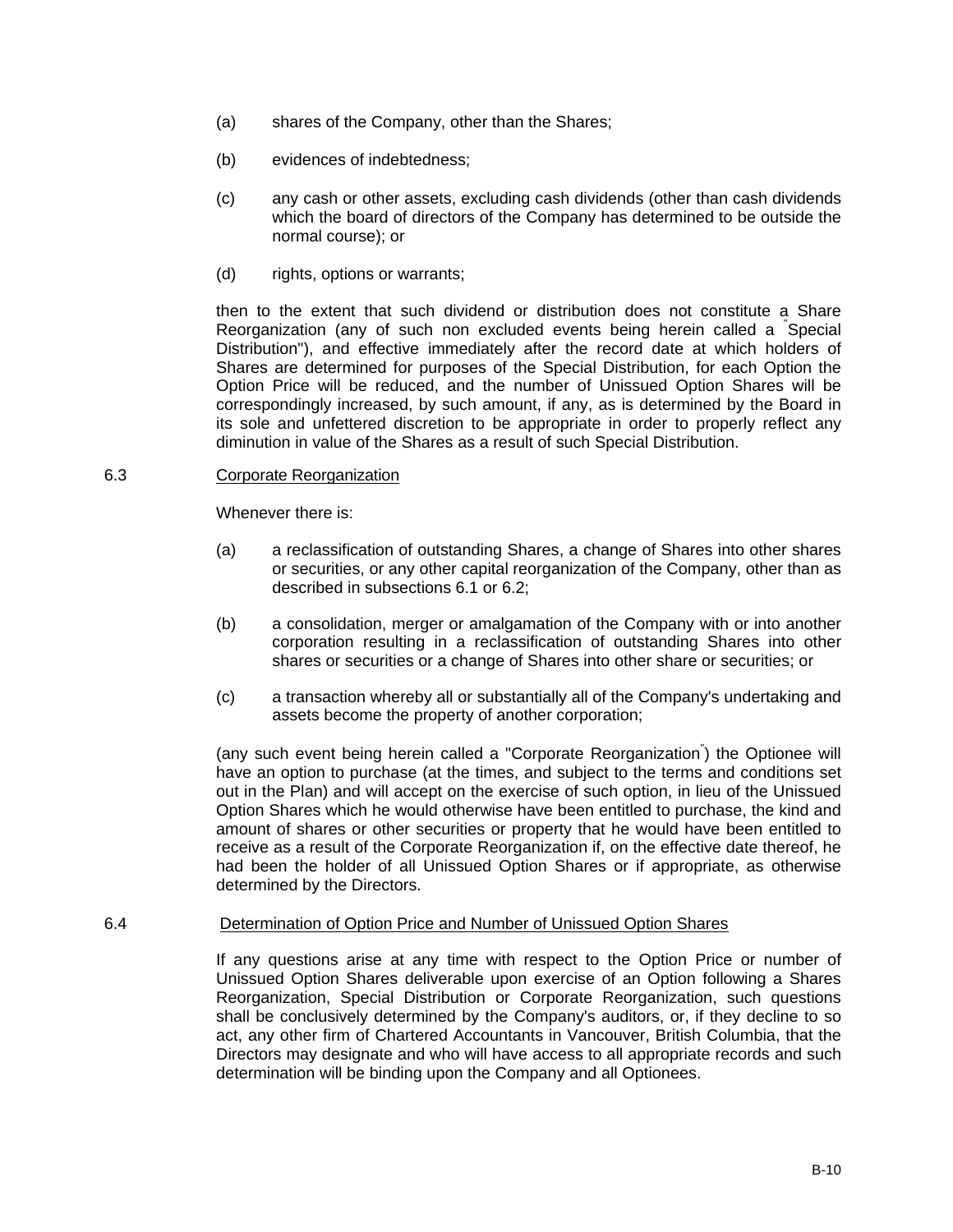#### 6.5 Regulatory Approval

Any adjustment to the Option Price or the number of unissued Option Shares purchasable under the Plan pursuant to the operation of any one of subsections 6.1, 6.2 or 6.3 is subject to the approval of the Exchanges and any other governmental authority having jurisdiction.

### 7. **SHARE BONUS PLAN**

#### 7.1 Participants

The Board shall have the right, subject to subsection 7.2, to issue or reserve for issuance, for no cash consideration, to any director, senior officer or employee of the Company or an affiliate of the Company or to an issuer, all of the voting securities of which are held by a director, senior officer or employee of the Company or an affiliate of the Company, any number of Shares as a discretionary bonus subject to such provisos and restrictions as the Board may determine. The price at which such Shares are issued shall be equal to (i) the Market Price or (ii) the Market Price less the applicable discount under the private placement rules of the Exchange, provided that if a discount is applied the Shares issued shall be subject to a 12 or 14 month hold period, whichever is applicable, as if the transaction had been structured as a private placement.

### 7.2 Number of Shares

Shares reserved for issuance and issued under the Share Bonus Plan shall be subject to the limitations set out in subsection 4.2. In addition to those limitations, (a) the number of Shares issuable under the Share Bonus Plan to any one Optionee that is employed by the Company in an investor relations capacity shall not exceed 2% of the total number of issued and outstanding Shares on a non diluted basis, and (b) Shares may not be issued to non-employee directors under the Share Bonus Plan. The aggregate maximum number of Shares issued under the Share Bonus Plan in each calendar quarter shall not exceed the lesser of 150,000 and such number of Shares as has an aggregate value of not more than \$50,000 based on the Market Price as at the end of that quarter PROVIDED THAT the aggregate maximum number of Shares issued under the Share Bonus Plan shall not exceed 250,000 Shares.

#### 7.3 Necessary Approvals

The obligation of the Company to issue and deliver any Shares pursuant to an award made under the Share Bonus Plan will be subject to all necessary approvals of any securities regulatory authority having jurisdiction over the Shares.

# 8. **AMENDMENT AND TERMINATION OF THE PLAN**

8.1 The Directors shall have the power to, at any time and from time to time and without shareholder approval, either prospectively or retrospectively, amend, suspend or terminate the Incentive Plan or any Option granted under the Plan, including, without limiting the generality of the foregoing, changes of a clerical or grammatical nature, changes regarding the persons eligible to participate in the Plan, changes to the Exercise Price of Options, changes to the term of Options, changes regarding the right to exercise Options after termination in accordance with Section 5.4 and changes regarding the vesting of Options; provided however that: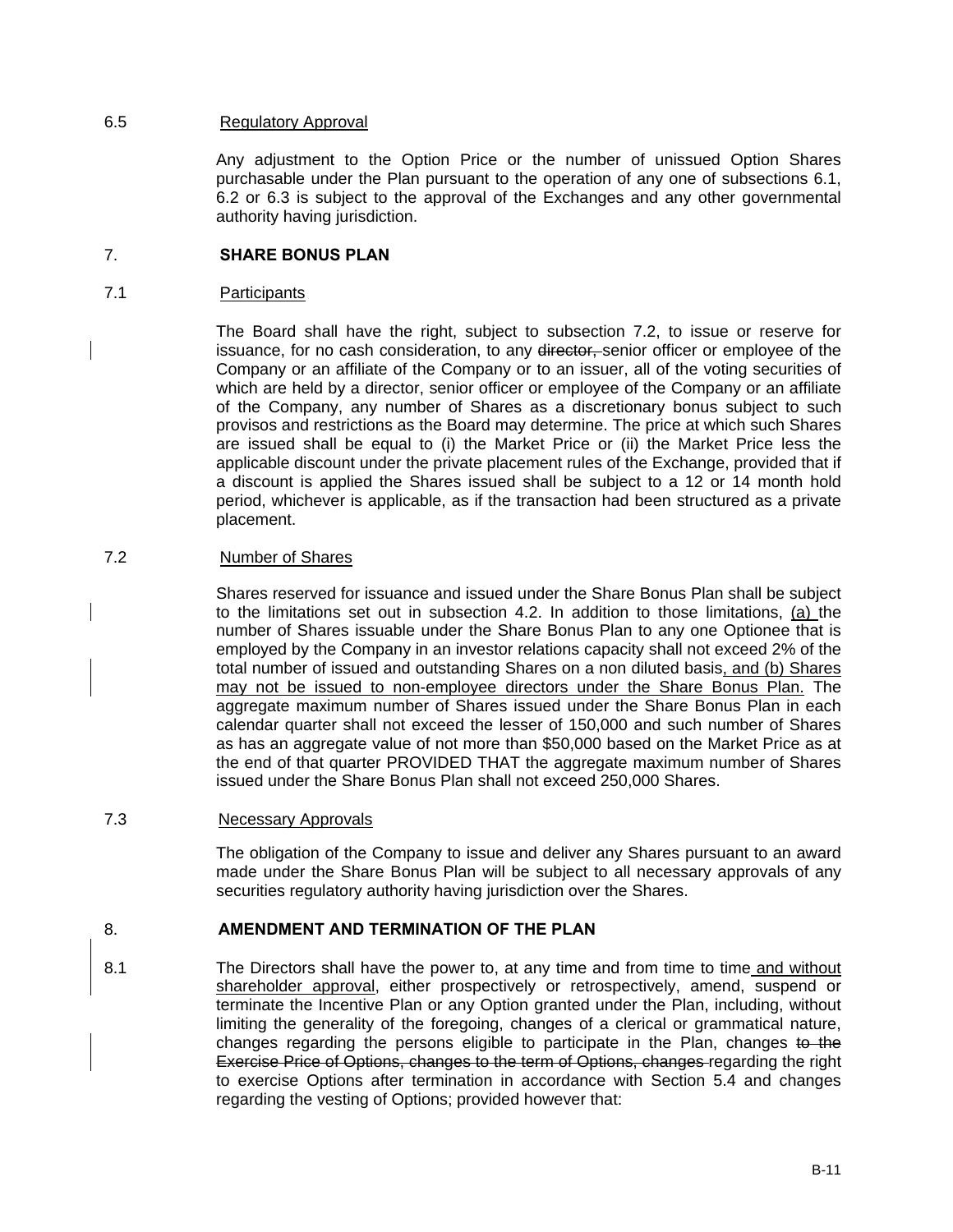- (a) such amendment, suspension or termination is in accordance with applicable laws and the rules of any stock exchange on which the Shares are listed;
- (b) no such amendment, suspension or termination shall be made at any time to the extent such action would materially adversely affect the existing rights of an Optionee with respect to any then outstanding Option, as determined by the Directors acting in good faith, without his or her consent in writing;
- (c) the Directors shall obtain shareholder approval of:
	- (i) any amendment to the maximum number of Shares specified in subsection 4.2 in respect of which Options may be granted under the Plan (other than pursuant to section 6);
	- (ii) any amendment that would reduce the exercise price of an outstanding Option of an Insider (other than pursuant to section 6); and
	- (iii) any amendment that would extend the term of any Option granted under the Plan to an Insider beyond the Expiry Date;
	- (iv) any cancellation and re-issue of Options;
	- (v) any amendments to eligible participants that may permit the introduction or re-introduction of non-employee directors on a discretionary basis or amendments that increase limits previously imposed on non-employee director participation; and
	- (vi) any amendment which would permit Options granted under the Plan to be transferable or assignable other then for normal estate settlement purposes.
- 8.2 **If the Plan is terminated, the provisions of the Plan and any administrative guidelines** and other rules and regulations adopted by the Directors and in force on the date of termination will continue in effect as long as any Option or any rights pursuant thereto remain outstanding and, notwithstanding the termination of the Plan, the Directors shall remain able to make such amendments to the Plan or the Options as they would have been entitled to make if the Plan were still in effect.

#### 9. **ADDITIONAL PROVISIONS CONCERNING U.S. OPTIONEES**

- 9.1 Options granted to a U.S. Optionee will generally be Incentive Stock Options, provided however, that the Board may, at its discretion, at the time of the grant of the Options, make a determination as to whether the Options will be deemed Incentive Stock Options or Non Qualified Stock Options. Notwithstanding the foregoing, an Option that is an Incentive Stock Option shall not be granted to an employee of a Subsidiary unless such Subsidiary is also a U.S. Subsidiary.
- 9.2 Options granted to an Optionee who is a United States citizen or resident within the meaning of the Code and who is not an employee of the Company or a U.S. Subsidiary within the meaning of section 424(t) of the Code (or any successor provision) will not be Incentive Stock Options. Any Option Agreement with such an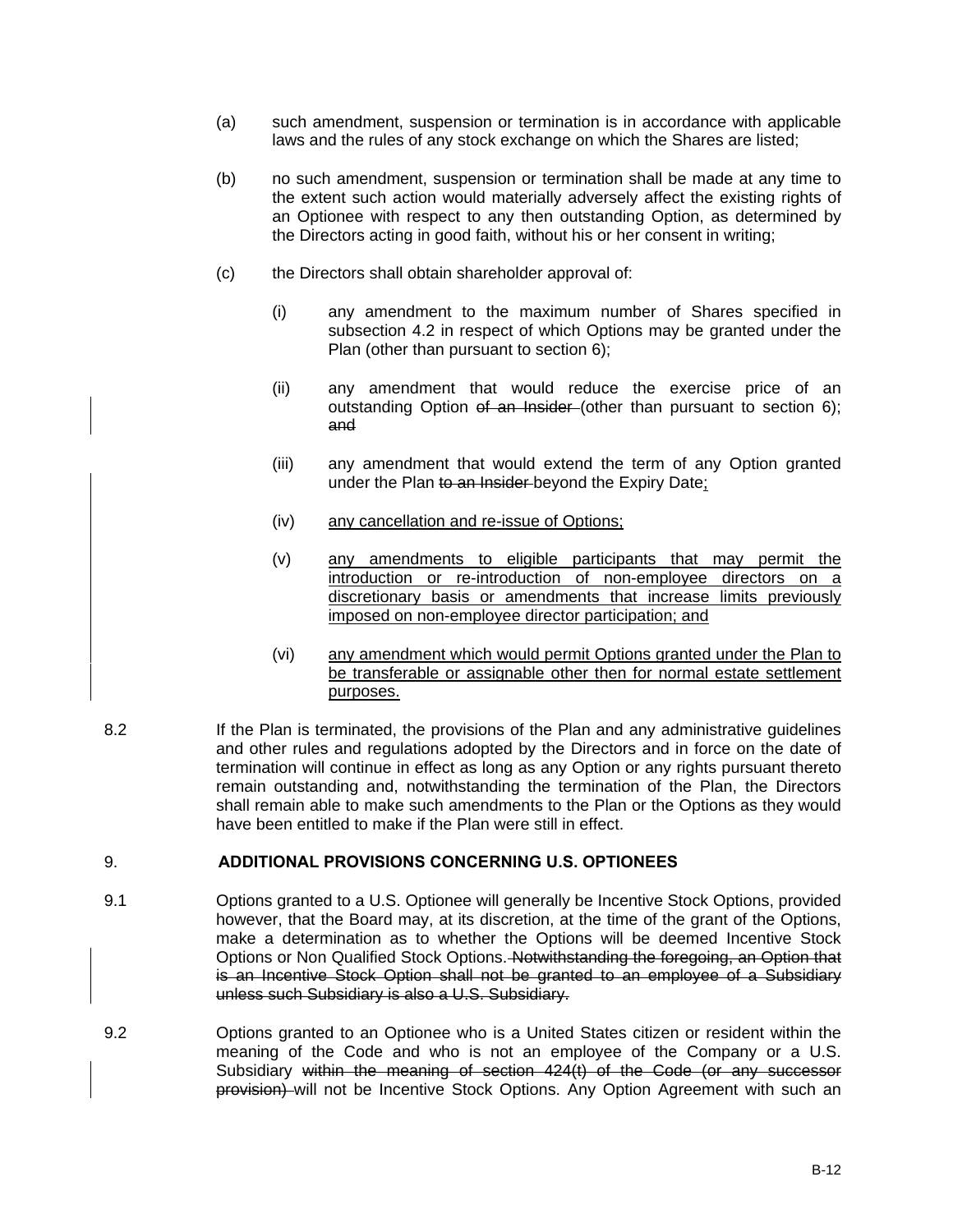Optionee for a grant of Options under the Plan will state that the Options granted thereunder are Non Qualified Stock Options for U.S. income tax purposes.

- 9.3 In addition to the terms and conditions of Options granted under the Plan referred to in the preceding sections, Options granted to a U.S. Optionee that are granted by the Board as Incentive Stock Options will be subject to the following terms and conditions:
	- (a) Options will be designated in the written Option Agreement, attached hereto as Schedule "B", between the Company and the U.S. Optionee as either Incentive Stock Options or Non Qualified Stock Options;
	- (b) If the U.S. Optionee is directly or indirectly the beneficial owner of more than 10% of the combined voting power of all classes of shares in the capital of the Company or a Subsidiary at the time an Option is granted to the U.S. Optionee, the exercise price of such Option will be equal to at least 110% of the Market Price of the shares, as defined in section 2, and the term of the Option shall be five years from the date of grant thereof or such shorter term as may be provided in the Option Agreement;
	- (c) Options may not be transferred, assigned or pledged in any manner other than by will or applicable laws of descent and distribution and shall be exercisable during the Optionee's lifetime only by the Optionee; and
	- (d) No Options may be granted after the date immediately preceding the tenth anniversary of the earlier of the date this Plan was adopted or was approved by the Company's shareholders, except that if an amendment and restatement of this Plan has subsequently been approved by the Company's shareholders, no Options may be granted after the date immediately preceding the tenth anniversary of the date of such subsequent approval; and
	- (e) notwithstanding any other provision of this Plan, such Option by its terms must not be exercisable after the expiry of 10 years from the date the Option is granted.
- 9.4 If a U.S. Optionee is granted Options under the Plan, the Option Agreement with the U.S. Employee will contain acknowledgements by the U.S. Employee that:
	- (a) notwithstanding a designation of Options granted to a U.S. Optionee as Incentive Stock Options, to the extent that the aggregate fair market value, determined as of the date such Options were granted, of the Shares issuable on exercise of Options which are exercisable for the first time by any U.S. Optionee during any calendar year exceeds U.S. \$100,000, such excess Options shall not be treated as Incentive Stock Options; and
	- (b) in order for Options granted under the Plan to be treated as Incentive Stock Options:
		- (i) Shares purchased on the exercise of an Option must not be sold or otherwise disposed of within *2* years from the date the Option was granted, or within 1 year from the date the Option was exercised;
		- (ii) if a U.S. Optionee's employment with the Company terminates for any reason other than total disability or death as provided in (iii) or (iv), the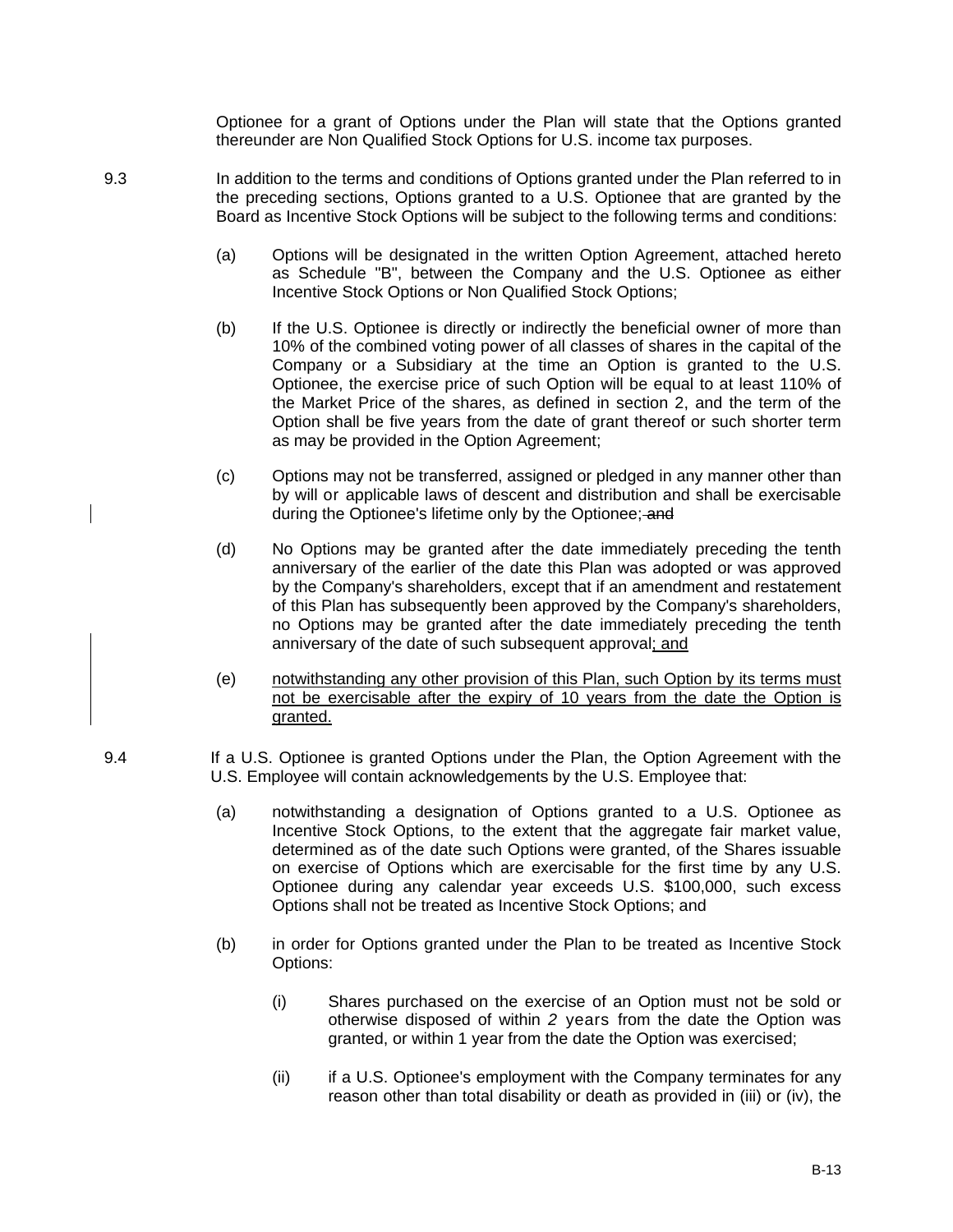U.S. Optionee must maintain his status as a employee of the Company or Subsidiary at all times during the period beginning on the date the Option is granted and ending 3 months before the date an Option is exercised;

- (iii) if a U.S. Optionee's employment with the Company terminates because of "total disability," his or her Option must be exercised before the date 12 months after the date of termination. The term "total disability" means a medically determinable mental or physical impairment that is expected to result in death or has lasted or is expected to last for a continuous period of 12 months or more and that, in the opinion of the Company and two independent physicians, causes the Optionee to be unable to perform his or her duties as an employee, director, officer or consultant of the Employer and unable to be engaged in any substantial gainful activity. Total disability shall be deemed to have occurred on the first day after two independent physicians have furnished their written opinion of total disability to the Company and the Company has reached an opinion of total disability; and
- (iv) if a U.S. Optionee dies while employed with the Company, his or her Option must be exercised within one year after the date of death.
- (c) The acknowledgement of the U.S. Optionee in (b)(ii) above does not confer upon the U.S. Optionee any right with respect to continuation of his employment relationship with the Company, nor will it interfere in any way with the Company's right to terminate his employment relationship at any time, with or without cause.
- 9.5 Unless and until Shares issuable upon the exercise of Options are registered under the United States Securities Act of 1933, Shares issued under this Plan to an Optionee who is a resident of the United States of America will contain the following legend, as amended or supplemented by applicable laws:

THE SECURITIES REPRESENTED M-HEREBY HAVE NOT BEEN AND WILL. NOT BE REGISTERED UNDER THE UNITED STATES SECURITIES ACT OF 1933, AS AMENDED (THE " SECURITIES ACT" ), OR THE SECURITIES LAWS OF ANY STATE OF THE UNITED STATES AND MAY NOT BE OFFERED, SOLD, OR OTHERWISE TRANSFERRED OR ASSIGNED EXCEPT (A) TO THE COMPANY, (B) OUTSIDE THE UNITED STATES IN ACCORDANCE WITH REGULATION S UNDER THE SECURITMIES ACT, IF AVAILABLE, OR (C) INSIDE THE UNITED STATES (1) PURSUANT TO THE EXEMPTION FROM REGISTRATION UNDEKUNDER THE SECURITIES ACT PROVIDED BY RULE 144 THEREUNDER, IF AVAILABLE, AND IN COMPLIANCE WITH APPLICABLE STATE SECURITIES LAWS OR (2) IN A TRANSACTION THAT DOES NOT REQUIRE REGISTRATION UNDER THE SECURITIES ACT OR ANY APPLICABLE STATE SECURITIES LAWS, AND, IN CONNECTION WITH ANY TRANSFERS PURSUANT TO (C)(1) OR (C)(2) ABOVE, THE SELLER HAS FURNISHED TO THE COMPANY AN OPINION OF COUNSEL OF RECOGNIZED STANDING, REASONABLY SATISFACTORY TO THE COMPANY, TO THAT EFFECT.

 9.6 Unless otherwise determined by the Board, if a U.S. Employee of the Company or any parent or subsidiary of the Company is a non exempt employee subject to the overtime compensation provisions of Section 7 of the United States Fair Labor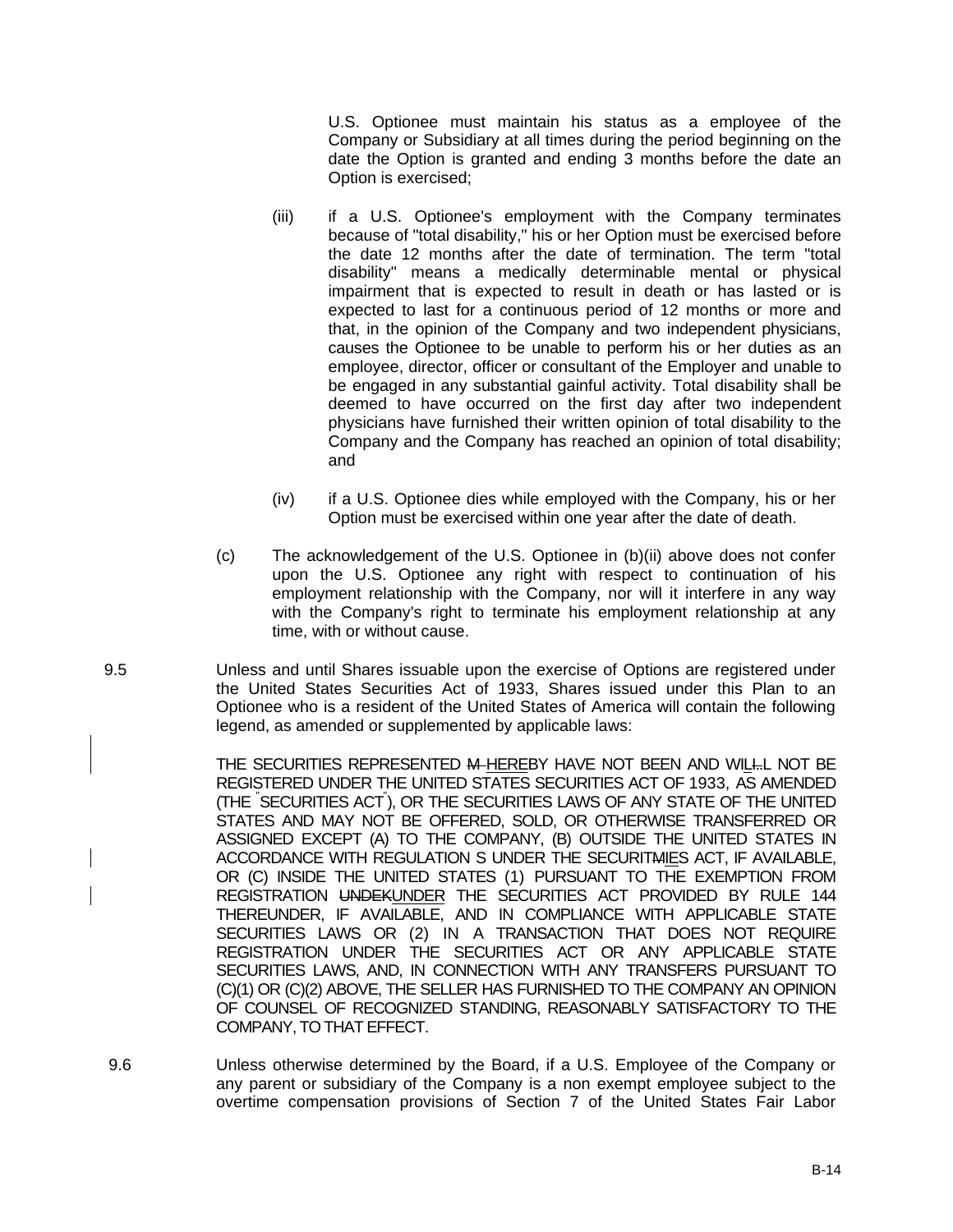Standards Act (the "FLSA"), any option granted to that employee shall be subject to the following restrictions: (i) the option price shall be at least 85 percent of the Market Price of the Common Stock subject to the option on the date it is granted; and (ii) the option shall not be exercisable until at least six months after the date it is granted; provided, however, that this six month restriction on exercisability will cease to apply if the employee dies, becomes disabled or retires, there is a change in ownership of the Company, or in other circumstances permitted by regulation, all as prescribed in Section 7(e)(8)(B) of the FLSA.

9.7 Notwithstanding this section 89, the Company does not assume responsibility for the income or other tax consequences for Optionees or U.S. Optionees under the Plan and they are advised to consult their own tax advisors.

#### 10. **MISCELLANEOUS**

## 10.1 Right to Employment

Neither this Plan nor any of the provisions hereof shall confer upon any Optionee any right with respect to employment or continued employment with the Company or any subsidiary of the Company or interfere in any way with the right of the Company or any subsidiary of the Company to terminate such employment.

#### 10.2 Necessary Approval

The Plan shall be effective only upon the approval of the shareholders of the Company given by way of an ordinary resolution. Any Options granted under this Plan prior to such approval shall only be exercised upon the receipt of such approval. The obligation of the Company to sell and deliver Shares in accordance with the Plan is subject to the approval of the Exchanges and any governmental authority having jurisdiction. If any shares cannot be issued to any Optionee for any reason, including, without limitation, the failure to obtain such approval, then the obligation of the Company to issue such Shares shall terminate and any Option Price paid by the Optionee to the Company shall be immediately refunded to the Optionee by the Company.

#### 10.3 Administration of the Plan

The Directors shall, without limitation, have full and final authority in their discretion, but subject to the express provisions of the Plan, to interpret the Plan and to make all other determinations deemed necessary or advisable in respect of the Plan. Except as set forth in subsection 6.4, the interpretation and construction of any provision of the Plan by the Directors shall be final and conclusive. Administration of the Plan shall be the responsibility of the appropriate officers of the Company and all costs in respect thereof shall be paid by the Company.

#### 10.4 Income Taxes

As a condition of and prior to participation in the Plan any Optionee shall on request authorize the Company in writing to withhold from any remuneration otherwise payable to him or her any amounts required by any taxing authority to be withheld for taxes of any kind as a consequence of his or her participation in the Plan. If additional withholding is or becomes required (as a result of exercise of an option or as a result of disposition of shares acquired pursuant to exercise of an option) beyond any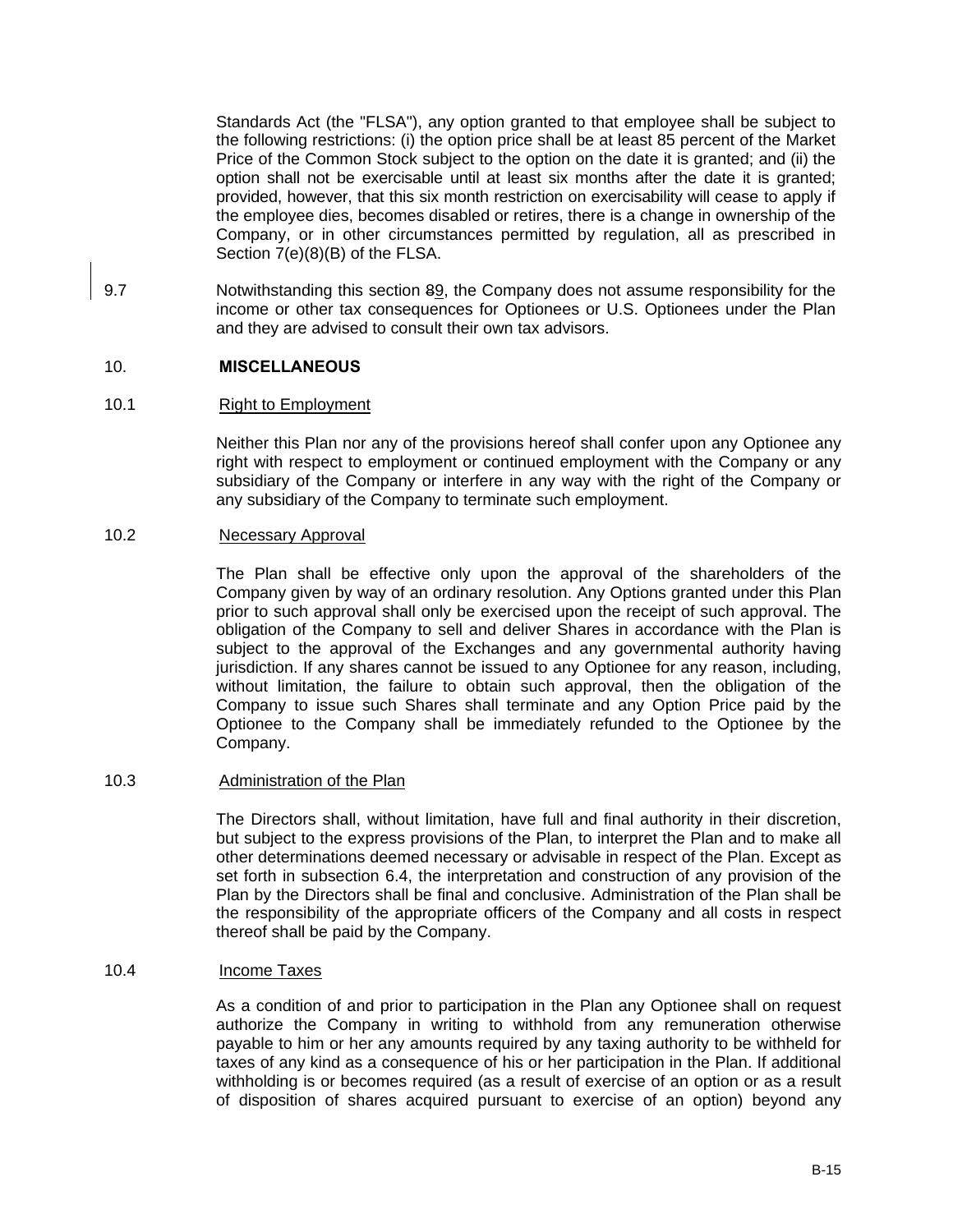amount deposited before delivery of the certificates, the Optionee shall pay such amount, in cash or by check, to the Company on demand. If the Optionee fails to pay the amount demanded, the Company or the Employer may withhold that amount from other amounts payable to the Optionee, including salary, subject to applicable law.

#### 10.5 Form of Notice

A notice given to the Company shall be in writing, signed by the Optionee and delivered to the Secretary of the Company.

#### 10.6 No representation or Warranty

The Company makes nor representation or warranty as to the future market value of any Shares issued in accordance with the provisions of the Plan.

## 10.7 Compliance with Applicable Law

If any provision of the Plan or any Option Agreement contravenes any law or any order, policy, by law or regulation of any regulatory body or Exchange having authority over the Company or the Plan, then such provision shall be deemed to be amended to the extent required to bring such provision into compliance therewith.

#### 10.8 No Assignment

No Optionee may assign any of his or her rights under the Plan.

\* \* \*

Approved on April 4, 1997, amended on December 31, 1997, March 30, 1998, December 6, 2000, April 5, 2001, December 6, 2001, December 4, 2002, December 5, 2002, December 13, 2006 and December **[●]**, 2007.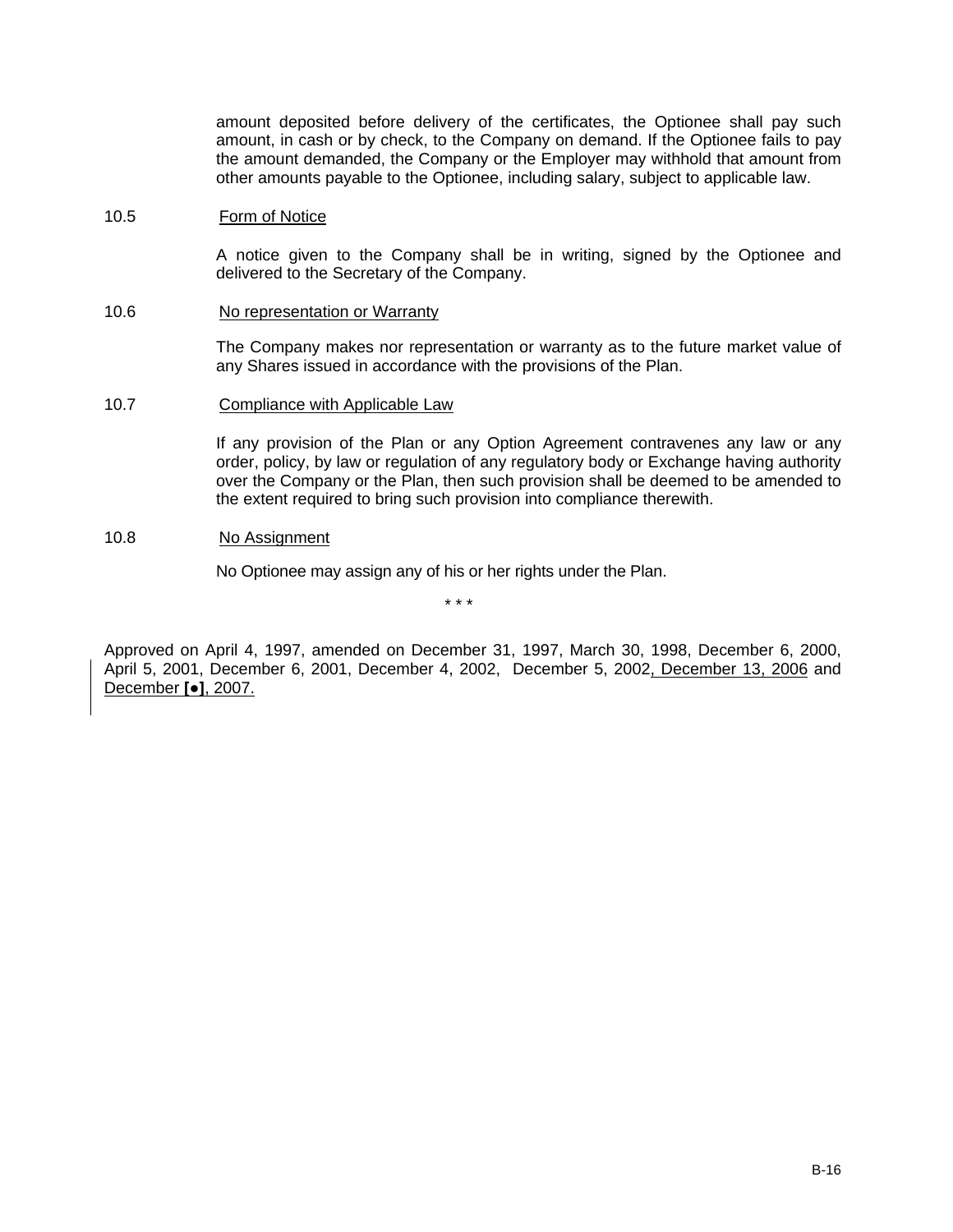# *SCHEDULE "A"*

# **INTRINSYC SOFTWARE INTERNATIONAL, INC.**

# **STOCK OPTION AGREEMENT**

# **Canadian Optionees**

This Stock Option Agreement (the "Option Agreement") is entered into between Intrinsyc Software International, Inc. (the "Company") and the Optionee named below pursuant to and on the terms and subject to the conditions of the Company's Incentive Stock Option Plan (the "Plan"). The terms of the option (the "Option"), in addition to those terms set forth in the Plan, are as follows:

- 1. **Optionee.** The Optionee is **«First\_name» «Last\_name»**
- 2. **Number of Shares.** The Optionee may purchase up to **«Number»** shares of the Common Stock of the Company (the "Option Shares") pursuant to this Option, as and to the extent that the Option vests and becomes exercisable as set forth in section 5 of the Option Agreement.
- 3. **Option Price.** The exercise price is Cdn **«Price»** per Share (the "Option Price").
- 4. **Date Option Granted.** The Option was granted on **«Date\_Granted».**
- 5. **Term of Option.** The Option terminates on **«Expiry Date»** (the "Expiry Date").
- 6. **Vesting.** The Option shall vest and become exercisable for the number of shares set forth below according to the following vesting schedule, subject to the Optionee's maintenance of continuous status as an employee, director, officer or Service Provider of the Company.

# **«Vesting Terms»**

- 7. **Transfer of Option.** The Option cannot be transferred, assigned or pledged voluntarily or involuntarily, except by will or the applicable laws of descent and distribution and shall be exercisable during the Optionee's lifetime only by the Optionee.
- 8. **Inconsistency.** The Option Agreement is subject to the terms and conditions of the Plan and, in the event of any inconsistency or contradiction between the terms of the Option Agreement and the Plan, the terms of the Plan shall govern.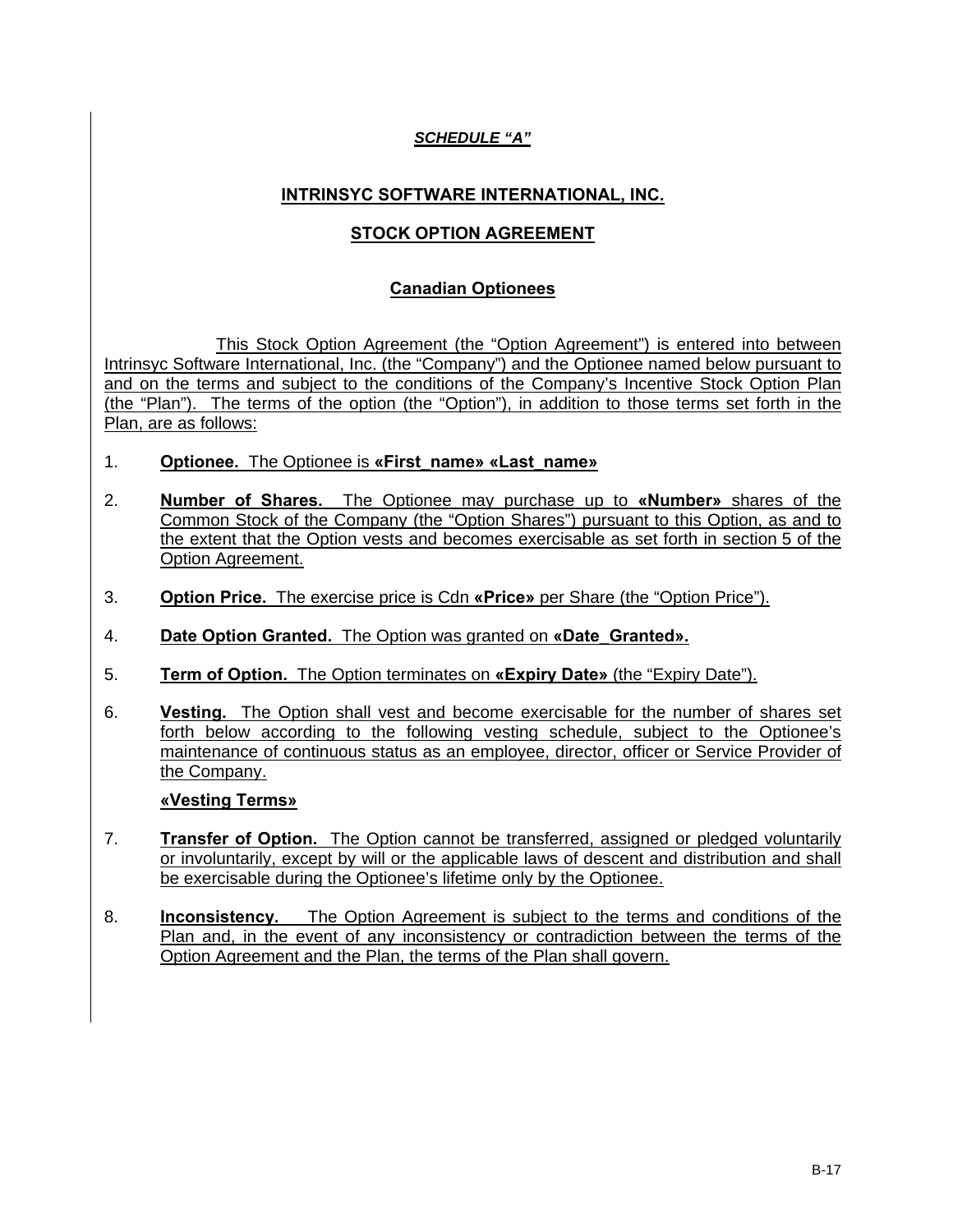By signing this Agreement, the Optionee acknowledges that the Optionee has read and understands the Plan and agrees to the terms and conditions of the Plan and the Option Agreement.

IN WITNESS WHEREOF, the parties hereto have executed this Option Agreement as of \_\_\_\_\_\_\_\_\_\_\_\_\_\_\_\_\_\_\_, 20\_\_\_\_.

# **INTRINSYC SOFTWARE INTERNATIONAL, INC**.

**Name: «First\_name» «Last\_name»**

**Name: \_\_\_\_\_\_\_\_\_\_\_\_\_\_\_\_\_\_\_**

Signature: **With the Signature** of  $\mathcal{L}$ 

**Signature: \_\_\_\_\_\_\_\_\_\_\_\_\_\_\_\_\_\_\_**

Optionee Authorized Signatory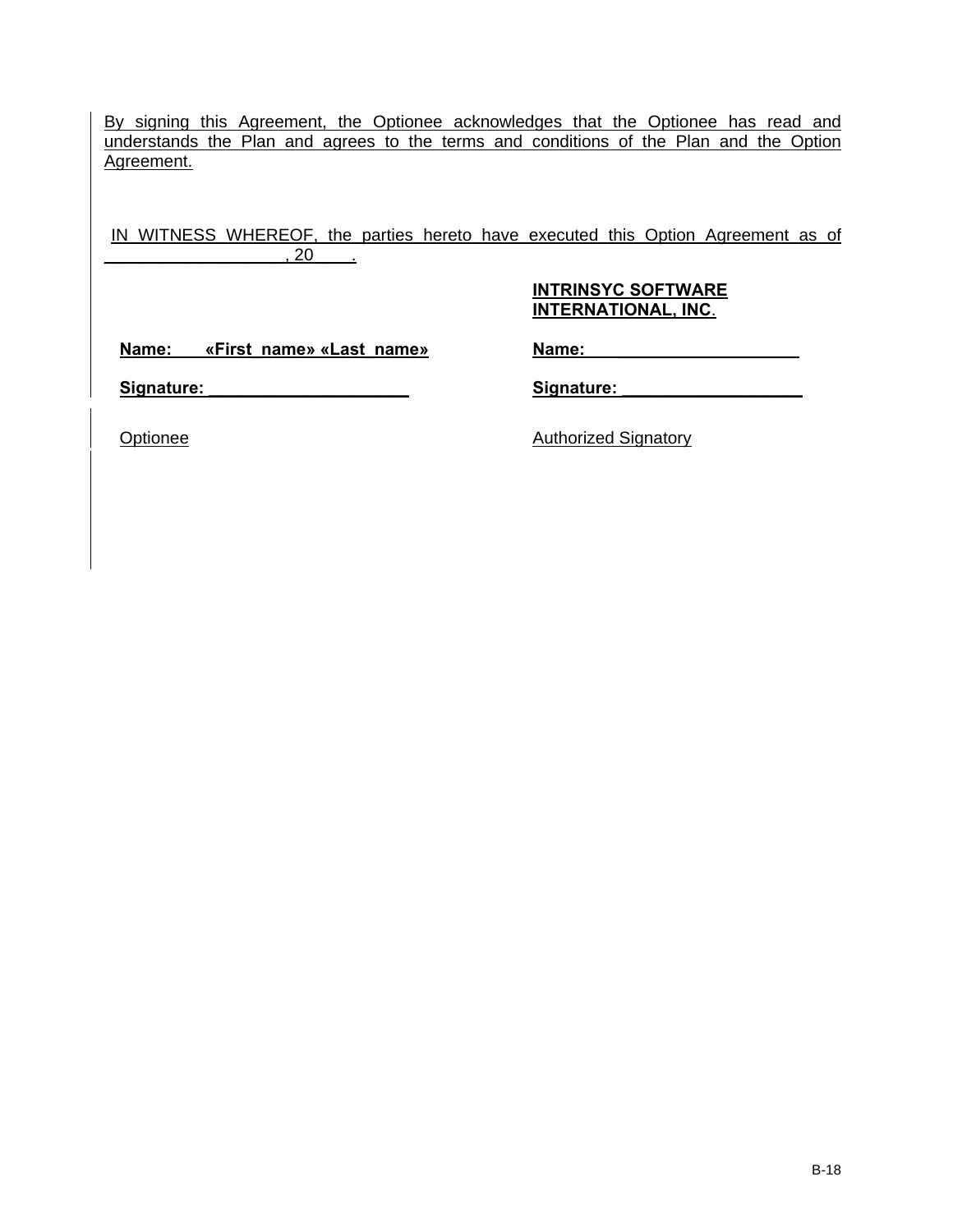# *SCHEDULE "B"*

THESE OPTIONS AND THE UNDERLYING SHARES OF COMMON STOCK HAVE NOT BEEN REGISTERED UNDER THE UNITED STATES SECURITIES ACT OF 1933, AS AMENDED (THE "ACT"), OR THE SECURITIES LAWS OF ANY STATE, AND ARE BEING OFFERED IN RELIANCE UPON EXEMPTIONS FROM REGISTRATION UNDER THE ACT AND UNDER STATE SECURITIES LAWS.

# **INTRINSYC SOFTWARE INTERNATIONAL, INC.**

# **STOCK OPTION AGREEMENT**

# **U.S. Optionees**

This Stock Option Agreement (the "Option Agreement") is entered into between Intrinsyc Software International, Inc. (the "Company") and the Optionee named below pursuant to and on the terms and subject to the conditions of the Company's Incentive Stock Option Plan (the "Plan"), which is incorporated by reference into and made a part of this Option Agreement. The terms of the option (the "Option"), in addition to the applicable terms set forth in the Plan, are as follows:

- 1. **Optionee.** The Optionee is **«First\_name» «Last\_name»**
- 2. **Number of Shares.** The Optionee may purchase up to **«Number»** shares of the Common Stock of the Company (the "Option Shares") pursuant to this Option, as and to the extent that the Option vests and becomes exercisable as set forth in section 5 of the Option Agreement.
- 3. **Option Price.** The exercise price is Cdn **«Price»** per Share (the "Option Price").
- 4. **Date Option Granted.** The Option was granted on **«Date\_Granted».**
- 5. **Term of Option.** The Option shall continue in effect until **«Expiry Date»** (the "Expiry Date"), unless earlier terminated as provided in Section 5.4 of the Plan. The Option shall not be exercisable on or after the Expiry Date.
- 6. **Vesting.** The Option shall vest and become exercisable for the number of shares set forth below according to the following vesting schedule, subject to the Optionee's maintenance of continuous status as a director, officer or Service Provider of the Company.

# **«Vesting Terms»**

- 7. **Acknowledgements.** The Optionee acknowledges that:
	- (a) notwithstanding a designation of Options granted to a the Optionee as Incentive Stock Options, to the extent that the aggregate fair market value, determined as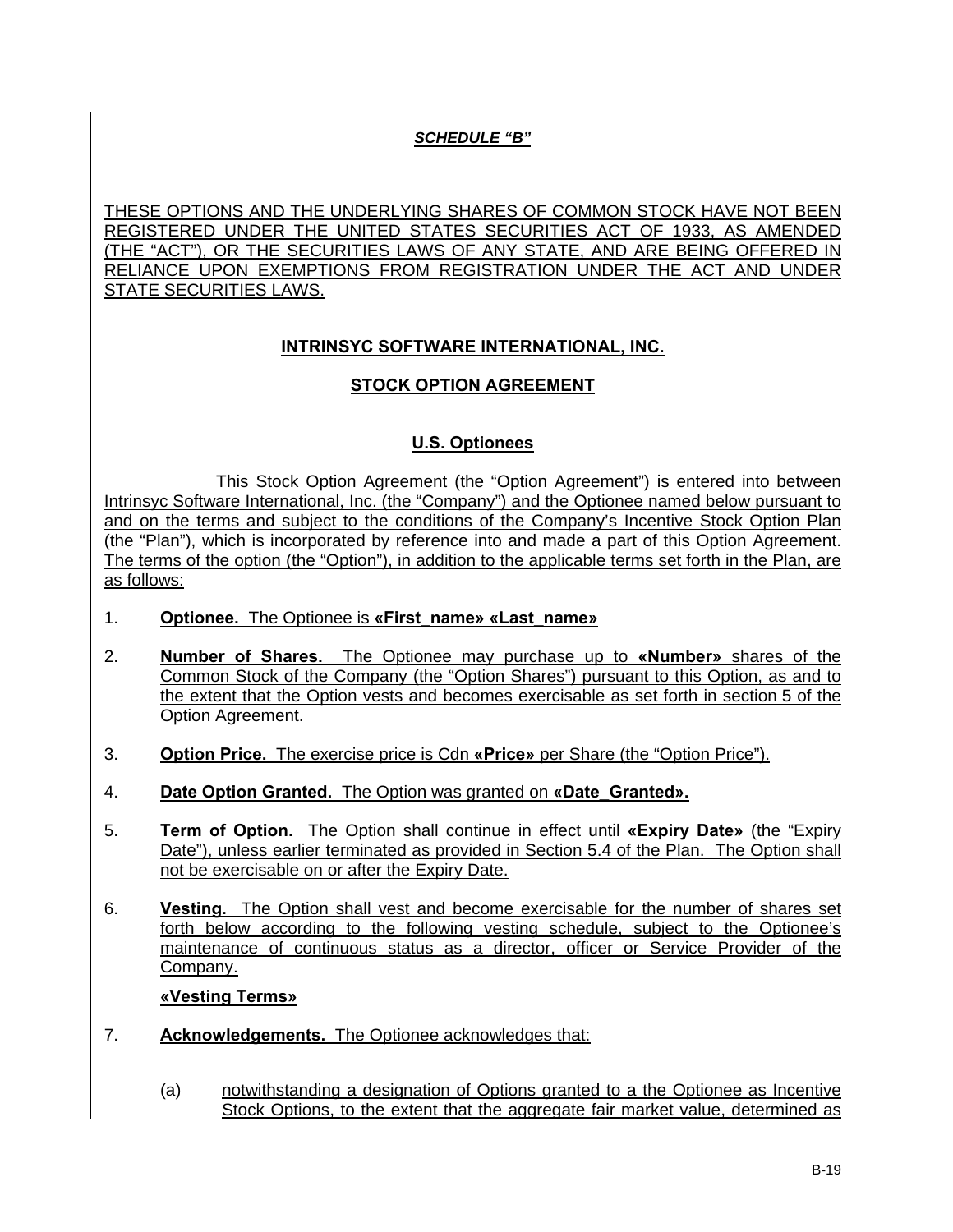of the date such Options were granted, of the Shares issuable on exercise of Options which are exercisable for the first time by any Optionee during any calendar year exceeds U.S. \$100,000, such excess Options shall not be treated as Incentive Stock Options; and

- (b) in order for Options granted under the Plan to be treated as Incentive Stock Options:
	- (i) Shares purchased on the exercise of an Option must not be sold or otherwise disposed of within *2* years from the date the Option was granted, or within 1 year from the date the Option was exercised;
	- (ii) if an Optionee's employment with the Company terminates for any reason other than total disability or death as provided in (iii) or (iv), the Optionee must maintain his status as a employee of the Company or Subsidiary at all times during the period beginning on the date the Option is granted and ending 3 months before the date an Option is exercised;
	- (iii) if an Optionee's employment with the Company terminates because of "total disability," his or her Option must be exercised before the date 12 months after the date of termination. The term "total disability" means a medically determinable mental or physical impairment that is expected to result in death or has lasted or is expected to last for a continuous period of 12 months or more and that, in the opinion of the Company and two independent physicians, causes the Optionee to be unable to perform his or her duties as an employee, director, officer or Service Provider of the Employer and unable to be engaged in any substantial gainful activity. Total disability shall be deemed to have occurred on the first day after two independent physicians have furnished their written opinion of total disability to the Company and the Company has reached an opinion of total disability; and
	- (iv) if a Optionee dies while employed with the Company, his or her Option must be exercised within one year after the date of death.
- 8. **Transfer of Option.** The Option cannot be transferred, assigned or pledged voluntarily or involuntarily, except by will or the applicable laws of descent and distribution and shall be exercisable during the Optionee's lifetime only by the Optionee.
- 9. **Inconsistency.** The Option Agreement is subject to the terms and conditions of the Plan and, in the event of any inconsistency or contradiction between the terms of the Option Agreement and the Plan, the terms of the Plan shall govern.

[This Option is intended to be an Incentive Stock Option as defined in Section 422 of the Internal Revenue Code of 1986, as amended.]

[This Option will not be treated as an Incentive Stock Option as defined in Section 422 of the Internal Revenue Code of 1986, as amended, and is therefore a Non-Qualified Option.]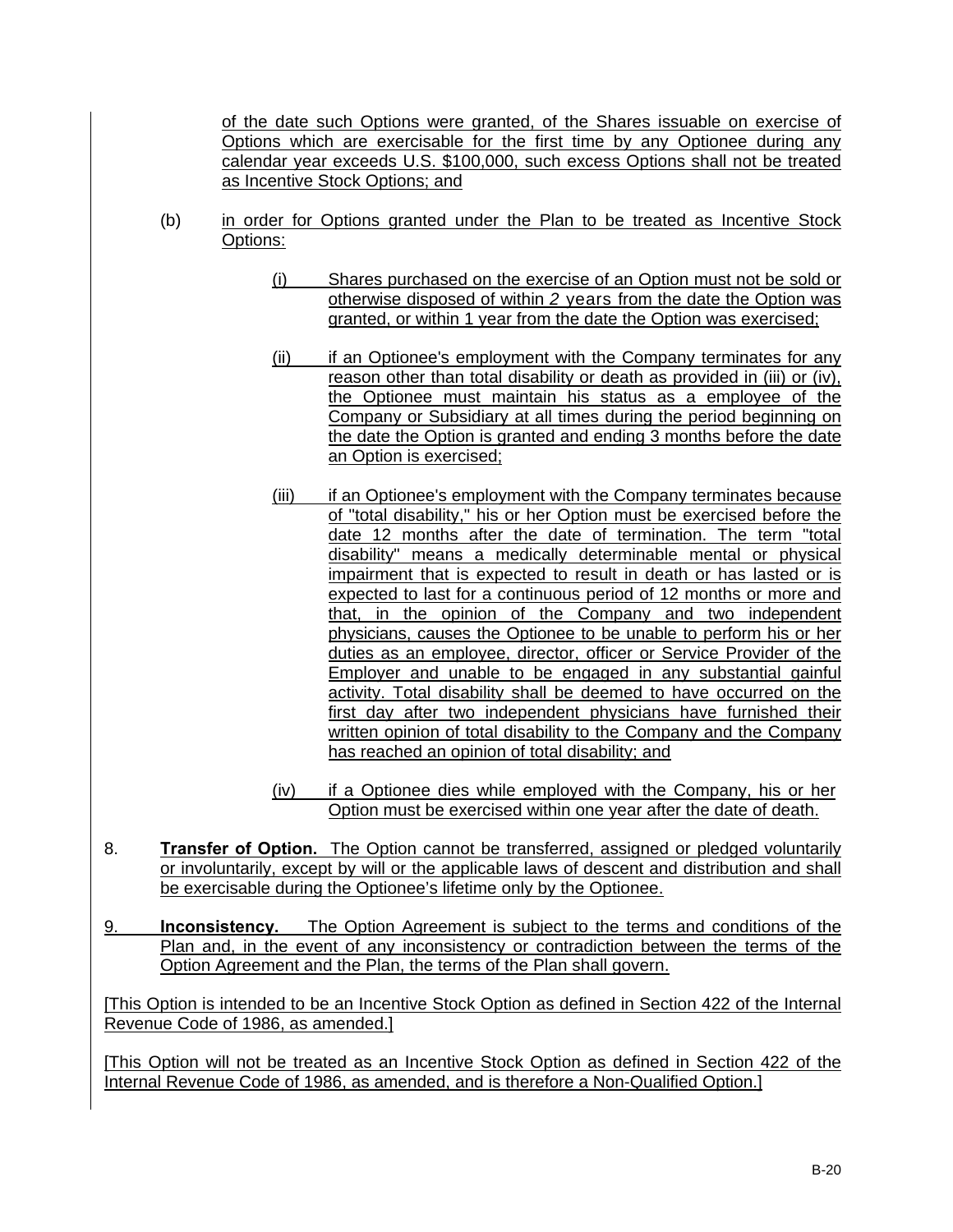By signing this Agreement, the Optionee acknowledges that the Optionee has read and understands the Plan and agrees to the terms and conditions of the Plan and the Option Agreement.

IN WITNESS WHEREOF, the parties hereto have executed this Option Agreement as of \_\_\_\_\_\_\_\_\_\_\_\_\_\_\_\_\_\_\_, 20\_\_\_\_.

# **INTRINSYC SOFTWARE INTERNATIONAL, INC**.

**Name: «First\_name» «Last\_name»**

**Name:\_\_\_\_\_\_\_\_\_\_\_\_\_\_\_\_\_\_\_\_\_\_\_**

Signature: **With the Signature** of  $\mathcal{L}$ 

Signature: **and the set of the set of the set of the set of the set of the set of the set of the set of the set of the set of the set of the set of the set of the set of the set of the set of the set of the set of the set** 

Optionee Authorized Signatory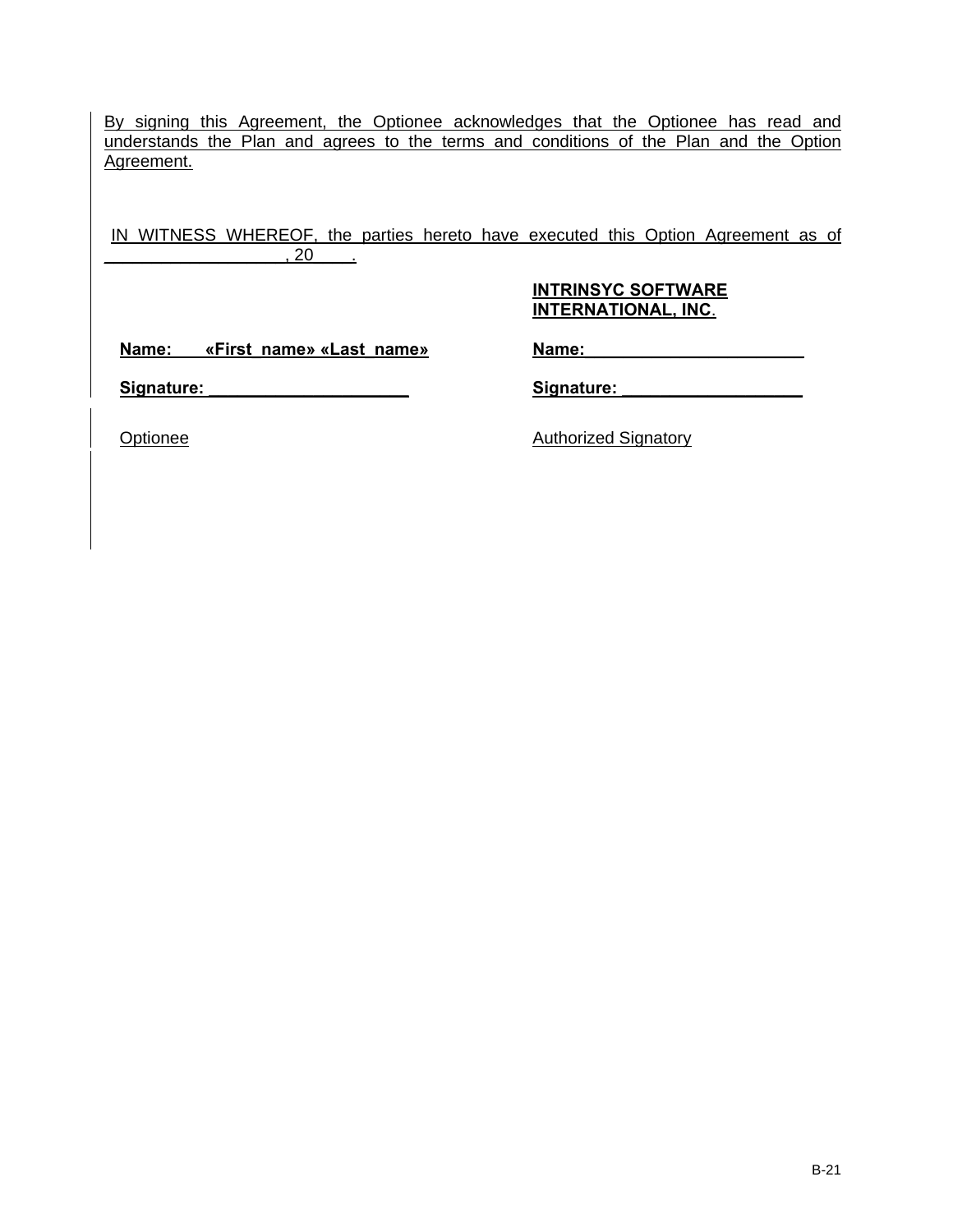# **SCHEDULE "C"** OBLIGATIONS, DUTIES AND ROLES OF THE BOARD OF DIRECTORS OF INTRINSYC SOFTWARE INTERNATIONAL, INC.

# **A. OBLIGATIONS**

- 1. The Board of Directors (the "Board") shall assume the responsibility for the stewardship of the Corporation and shall:
	- a. supervise the management of the business and affairs of the Corporation; and
	- b. act in accordance with the Corporation's obligations contained in the Canada Business Corporations Act (the "CBCA"), the Securities Act of each province and territory of Canada and the various related rules, policies and instruments, the Toronto Stock Exchange's governance guidelines, other applicable laws and the Corporation's Articles and By-Laws (collectively, "Applicable Laws").
- 2. The Board may delegate any matter to a committee of directors in compliance with Applicable Laws.

# **B. BOARD MANDATE**

#### **Introduction**

In meeting its obligations, the Board shall act as a whole or as permitted by Applicable Laws through a committee of the Board. The Board's mandate falls into the following seven categories:

# **1. Selection of Management**

The Board has the responsibility for:

- a. appointing, monitoring and reviewing the performance of, approving the remuneration for, providing counsel and advice to and replacing the CEO;
- b. approving the appointment of all executive officers, taking into account the advice of the CEO; and
- c. to the extent feasible, satisfying itself as to the integrity of the CEO and other executive officers and that the CEO and other executive officers create a culture of integrity throughout the Corporation.

# **2. Strategic Planning**

The Board has the responsibility for:

- a. adopting a strategic planning process and approving, on at least an annual basis, a strategic plan that takes into account, among other things, the opportunities and risks of the Corporation's business;
- b. monitoring the Corporation's progress towards its goals, and to revise and alter its direction in light of changing circumstances; and
- c. taking action when the Corporation's performance falls short of its goals or in other special circumstances (for example, mergers and acquisitions or changes in control).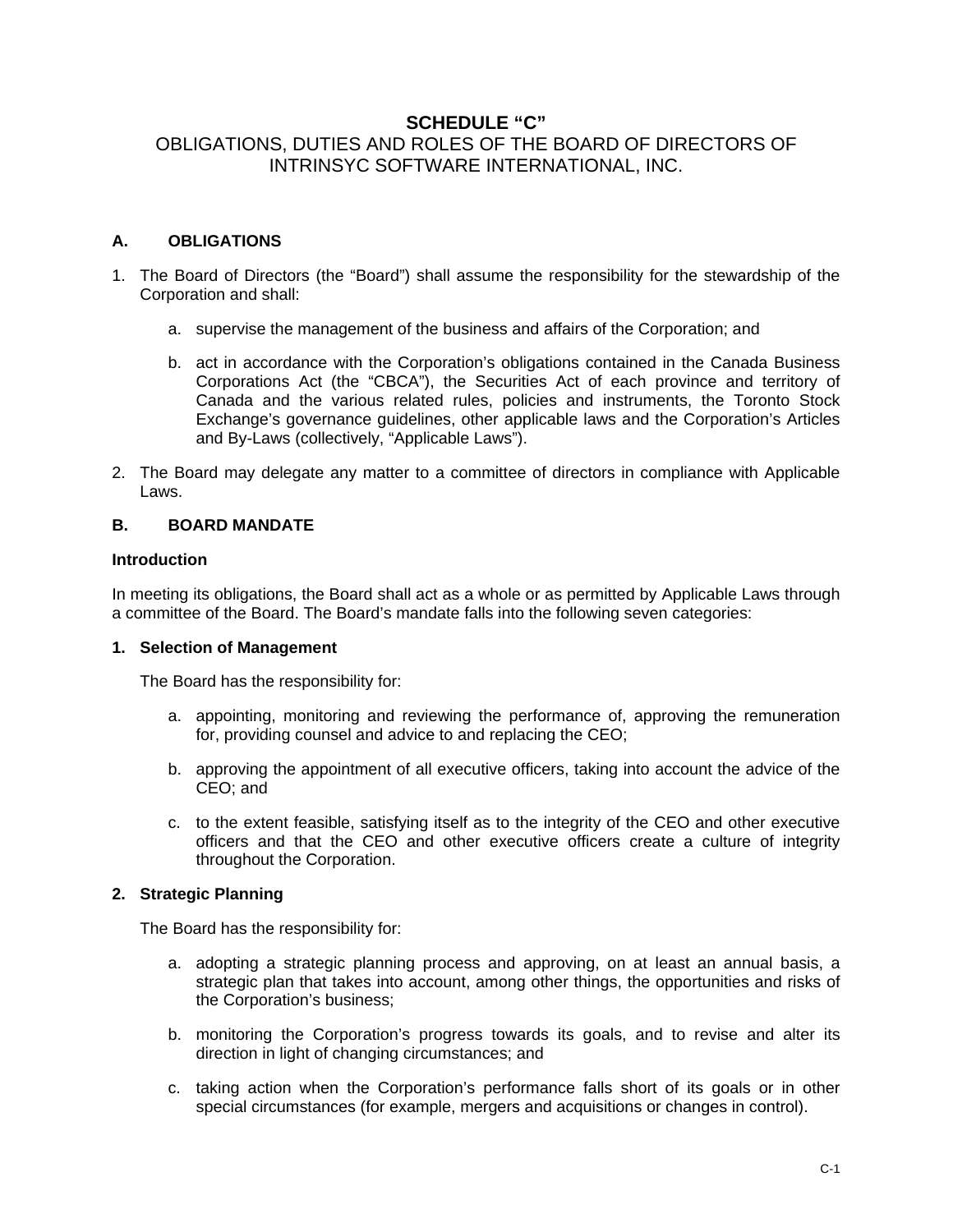#### **3. Risk Identification**

The Board has the responsibility for identifying principal risks of the Corporation's business and ensuring the implementation of appropriate systems to manage those risks.

#### **4. Communications**

The Board has the responsibility for:

- a. ensuring that the financial results of the Corporation are reported fairly and in accordance with Applicable Laws;
- b. ensuring the timely reporting of material information in compliance with Applicable Laws; and
- c. adopting a communications policy to ensure that communications to the public regarding the Corporation are timely, factual, accurate and broadly disseminated in accordance with Applicable Laws.

#### **5. Succession Planning**

The Board has the responsibility for:

- a. planning for the succession of senior management, including appointing, training and monitoring; and
- b. planning for the succession of the directors.

#### **6. Internal Controls**

The Board has the responsibility for ensuring that internal control and information management systems are implemented and maintained.

# **7. Corporate Governance**

The Board has the responsibility for:

- a. developing the Corporation's approach to corporate governance, including reviewing and amending as appropriate this Governance Manual;
- b. monitoring compliance with the corporate governance guidelines established in this Governance Manual; and
- c. confirming that the Corporation operates at all times in compliance with Applicable Laws and in accordance with high ethical and moral standards established by the Board from time to time.

# **C. CONSTITUTION AND ROLE OF THE BOARD OF DIRECTORS**

#### **1. Board Composition**

a. Constitution of the Board

The Board shall be constituted with a majority of individuals who qualify as independent directors (as defined below).

If the Corporation has a significant shareholder, the Board shall include, at a minimum, a proportion of independent directors that fairly represents the investment in the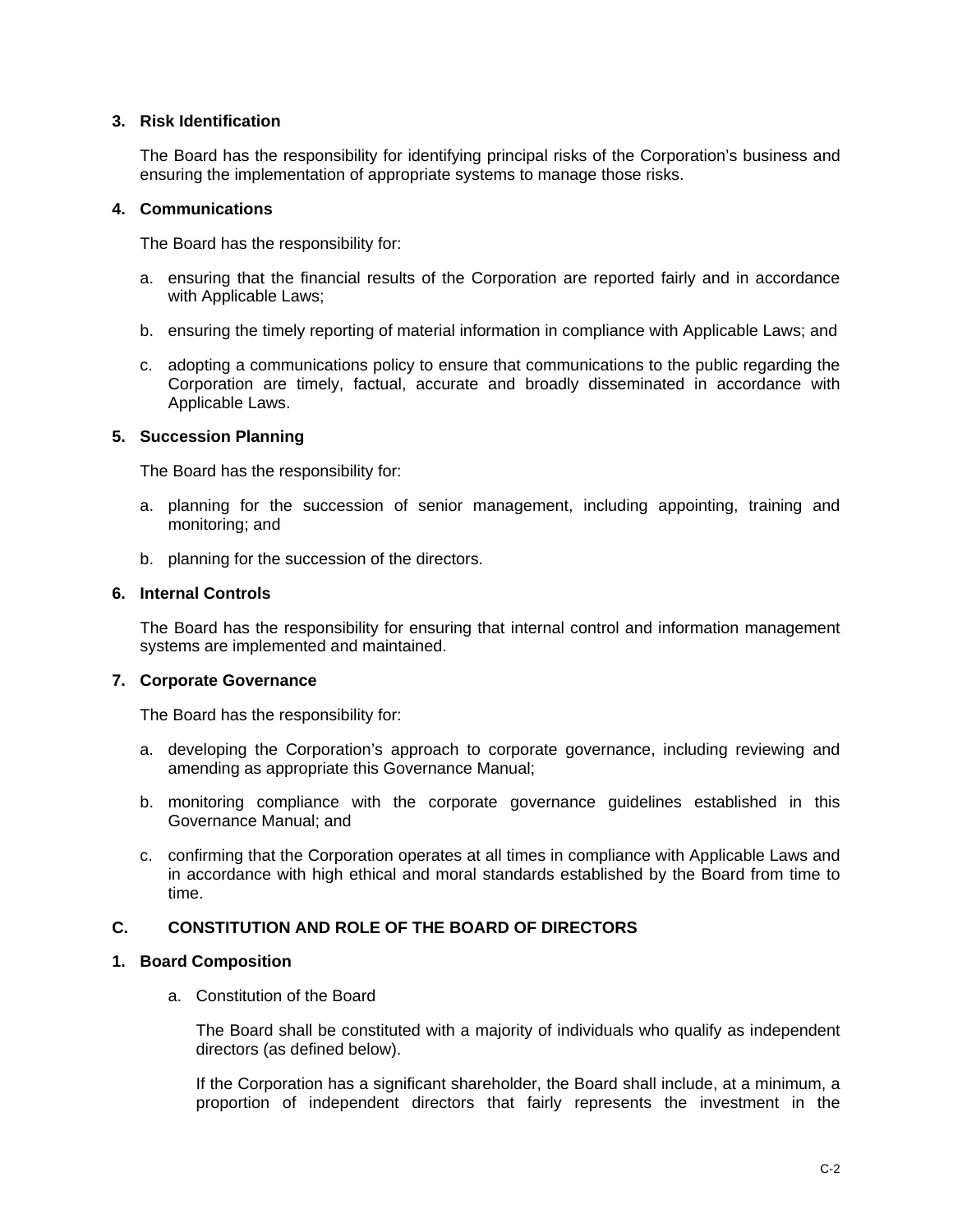Corporation by shareholders other than the significant shareholder. For these purposes, "significant shareholder" has the meaning set out for "significant security holder" in National Instrument 58-101.

b. Board Membership

The Board is responsible for selecting nominees for appointment or election to the Board. On an annual basis in advance of the Corporation's making nominations for election of directors at the Corporation's annual shareholders meetings, the Board shall: (i) consider what competencies and skills the Board, as a whole, should possess; and (ii) assess what competencies and skills each existing director possesses. The Board delegates the nomination process to the Governance and Nominating Committee with the input from the Lead Independent Director (if any) and the CEO but the Board reserves for itself the responsibility for selecting the final nominees.

c. Board Size

Under Applicable Laws, the Board shall consist of not less than three directors and the number of directors may be fixed or changed from time to time by the Corporation's shareholders by an ordinary resolution. The Board will annually consider its size and will increase or decrease the number of directors to facilitate more effective leadership and decision-making. The Board delegates such annual consideration to the Governance and Nominating Committee but the Board reserves for itself the responsibility for recommending to shareholders the size of the Board.

d. Independent Directors

A director is considered "independent" for the purposes of this Governance Manual if such director meets the meaning of independence set forth under paragraph (A) under the heading "Audit Committee Independent Directors".

Under Applicable Laws, an "inside" director is a director who is an officer or employee of the Corporation or of any of its affiliates. The Corporation's only inside directors shall be the CEO and the President. An "outside" director is a director who is not a member of management. Under Applicable Laws, an "unrelated" director is a director who is independent of management and is free from any business or other relationship, other than interests and relationships arising from shareholding, which could, or could be perceived to, materially interfere with the director's ability to act in the Corporation's best interest.

If a shareholder is in a position to control or influence control of the Corporation, that person is a "significant" shareholder. For purposes of assessing "relatedness", a director who is a significant shareholder, or is a director with interests in or relationships with the significant shareholder is not considered a related director under Applicable Laws.

e. Audit Committee Independent Directors

Under Applicable Laws, a director shall be considered independent for the purposes of the Audit Committee if he or she meets the following requirements:

- (A) Meaning of Independence
	- (1) An Audit Committee member is independent if he or she has no direct or indirect material relationship with the Corporation.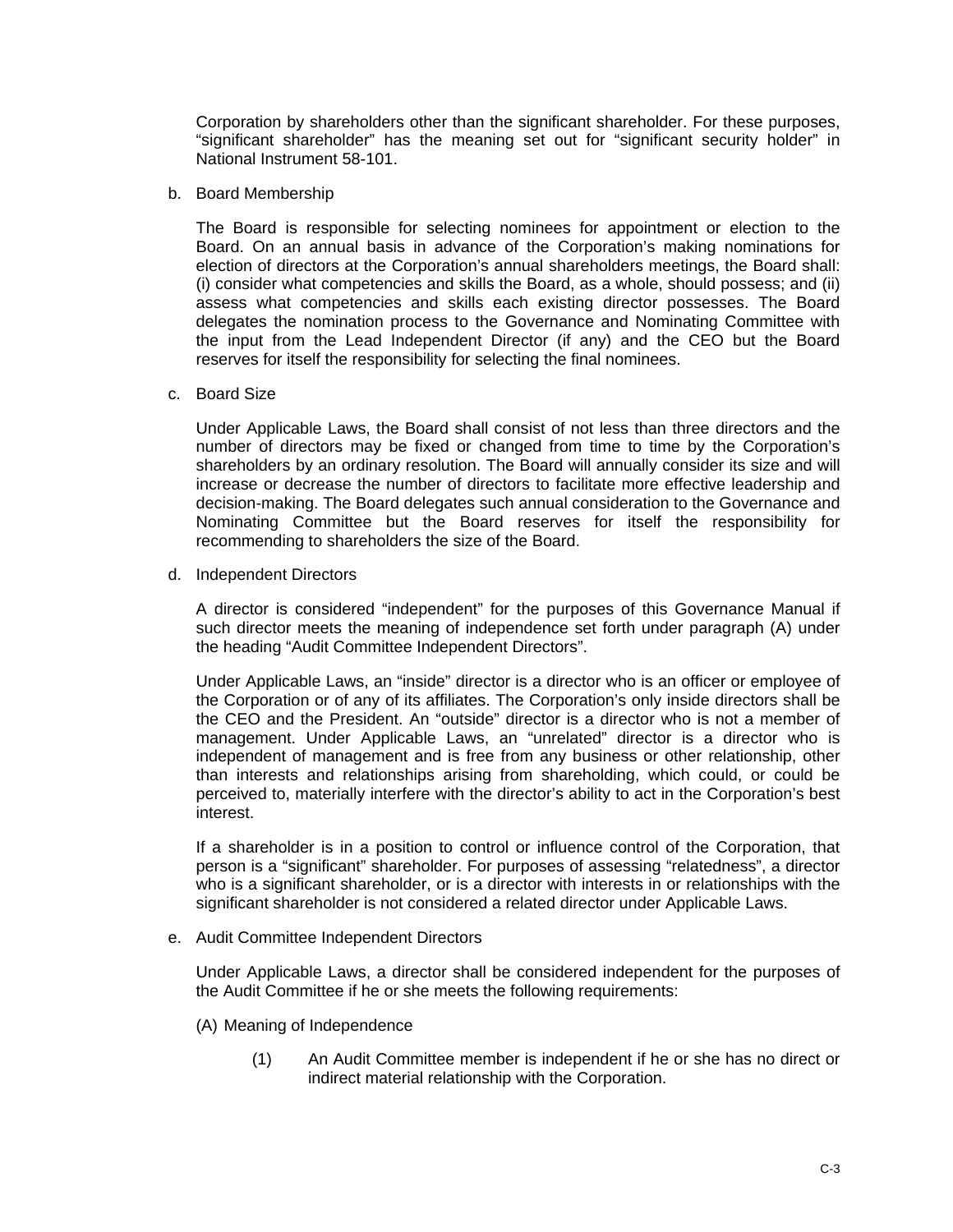- (2) For the purposes of subsection (1), a "material relationship" is a relationship which could, in the view of the Board, be reasonably expected to interfere with the exercise of a member's independent judgement.
- (3) Despite subsection (2), the following individuals are considered to have a material relationship with the Corporation:
	- (a) an individual who is, or has been within the last three years, an employee or executive officer of the Corporation;
	- (b) an individual whose immediate family member is, or has been within the last three years, an executive officer of the Corporation;
	- (c) an individual who:
		- (i) is a partner of a firm that is the Corporation's internal or external auditor,
		- (ii) is an employee of that firm, or
		- (iii) was within the last three years a partner or employee of that firm and personally worked on the Corporation's audit within that time;
	- (d) an individual whose spouse, minor child or stepchild, or child or stepchild who shares a home with the individual:
		- (i) is a partner of a firm that is the Corporation's internal or external auditor,
		- (ii) is an employee of that firm and participates in its audit, assurance or tax compliance (but not tax planning) practice, or
		- (iii) was within the last three years a partner or employee of that firm and personally worked on the Corporation's audit within that time;
	- (e) an individual who, or whose immediate family member, is or has been within the last three years, an executive officer of an entity if any of the Corporation's current executive officers serves or served at that same time on the entity's compensation committee; and
	- (f) an individual who received, or whose immediate family member who is employed as an executive officer of the Corporation received, more than \$75,000 in direct compensation from the Corporation during any 12 month period within the last three years.
- (4) Despite subsection (3), an individual will not be considered to have a material relationship with the Corporation solely because: (a) he or she had a relationship identified in subsection (3) if that relationship ended before March 30, 2004; or (b) he or she had a relationship identified in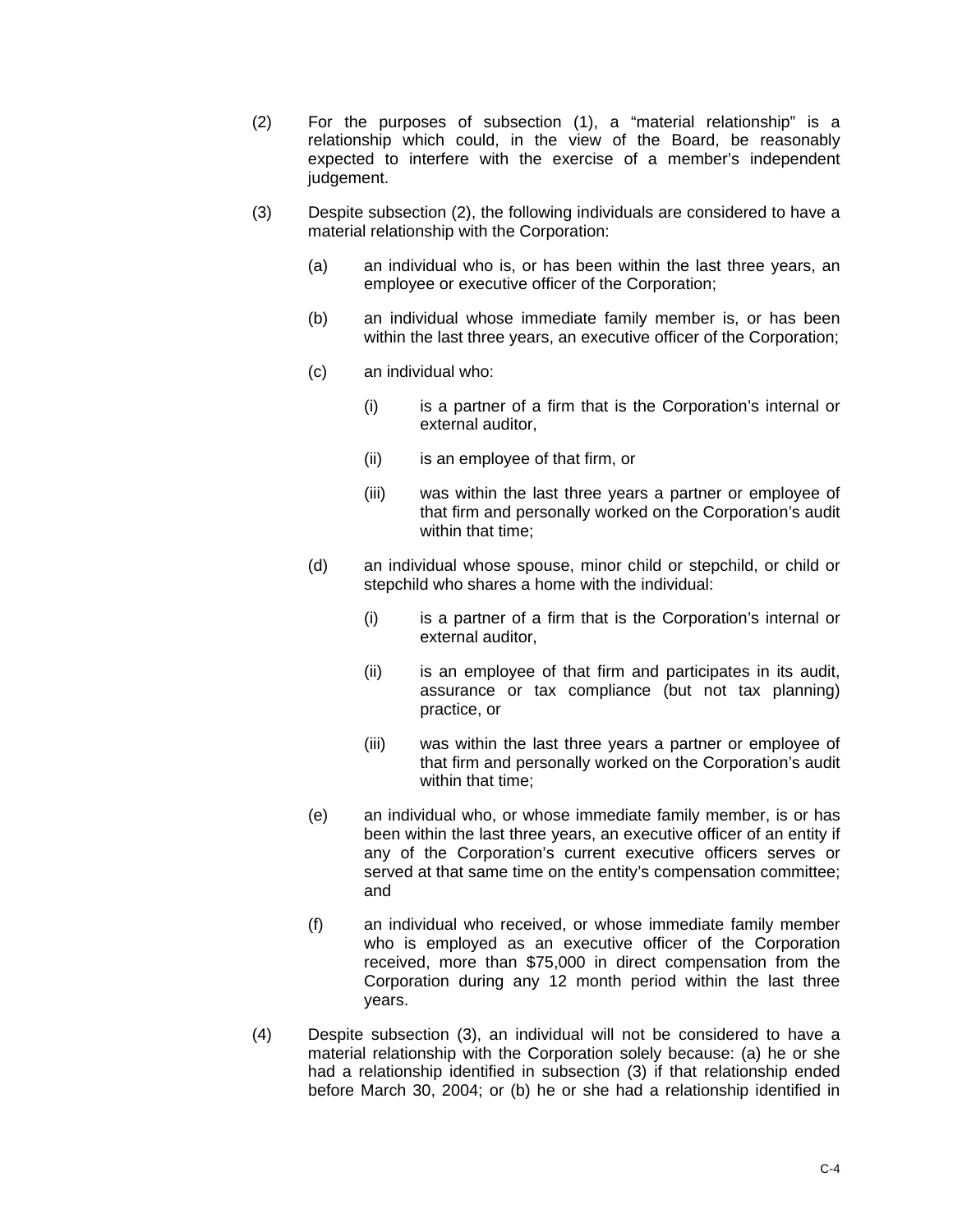subsection (3) by virtue of subsection (8) if that relationship ended before June 30, 2005.

- (5) For the purposes of clauses (3)(c) and (3)(d), a partner does not include a fixed income partner whose interest in the firm that is the internal or external auditor is limited to the receipt of fixed amounts of compensation (including deferred compensation) for prior service with that firm if the compensation is not contingent in any way on continued service.
- (6) For the purposes of clause (3)(f), direct compensation does not include:
	- (a) remuneration for acting as a member of the board of directors or of any board committee of the Corporation, and
	- (b) the receipt of fixed amounts of compensation under a retirement plan (including deferred compensation) for prior service with the Corporation if the compensation is not contingent in any way on continued service.
- (7) Despite subsection (3), an individual will not be considered to have a material relationship with the Corporation solely because the individual or his or her immediate family member
	- (a) has previously acted as an interim chief executive officer of the Corporation, or
	- (b) acts, or has previously acted, as a chair or vice-chair of the board of directors or of any board committee of the Corporation on a part-time basis.
- (8) For the purpose of section (A), the Corporation includes a subsidiary entity of the Corporation and a parent of the Corporation.
- (B) Additional Independence Requirements
	- (1) Despite any determination made under section (A), an individual who
		- (a) accepts, directly or indirectly, any consulting, advisory or other compensatory fee from the issuer or any subsidiary entity of the issuer, other than as remuneration for acting in his or her capacity as a member of the board of directors or any board committee, or as a part-time chair or vice-chair of the board or any board committee; or
		- (b) is an affiliated entity of the issuer or any of its subsidiary entities,

is considered to have a material relationship with the issuer.

- (2) For the purposes of subsection (1), the indirect acceptance by an individual of any consulting, advisory or other compensatory fee includes acceptance of a fee by
	- (a) an individual's spouse, minor child or stepchild, or a child or stepchild who shares the individual's home; or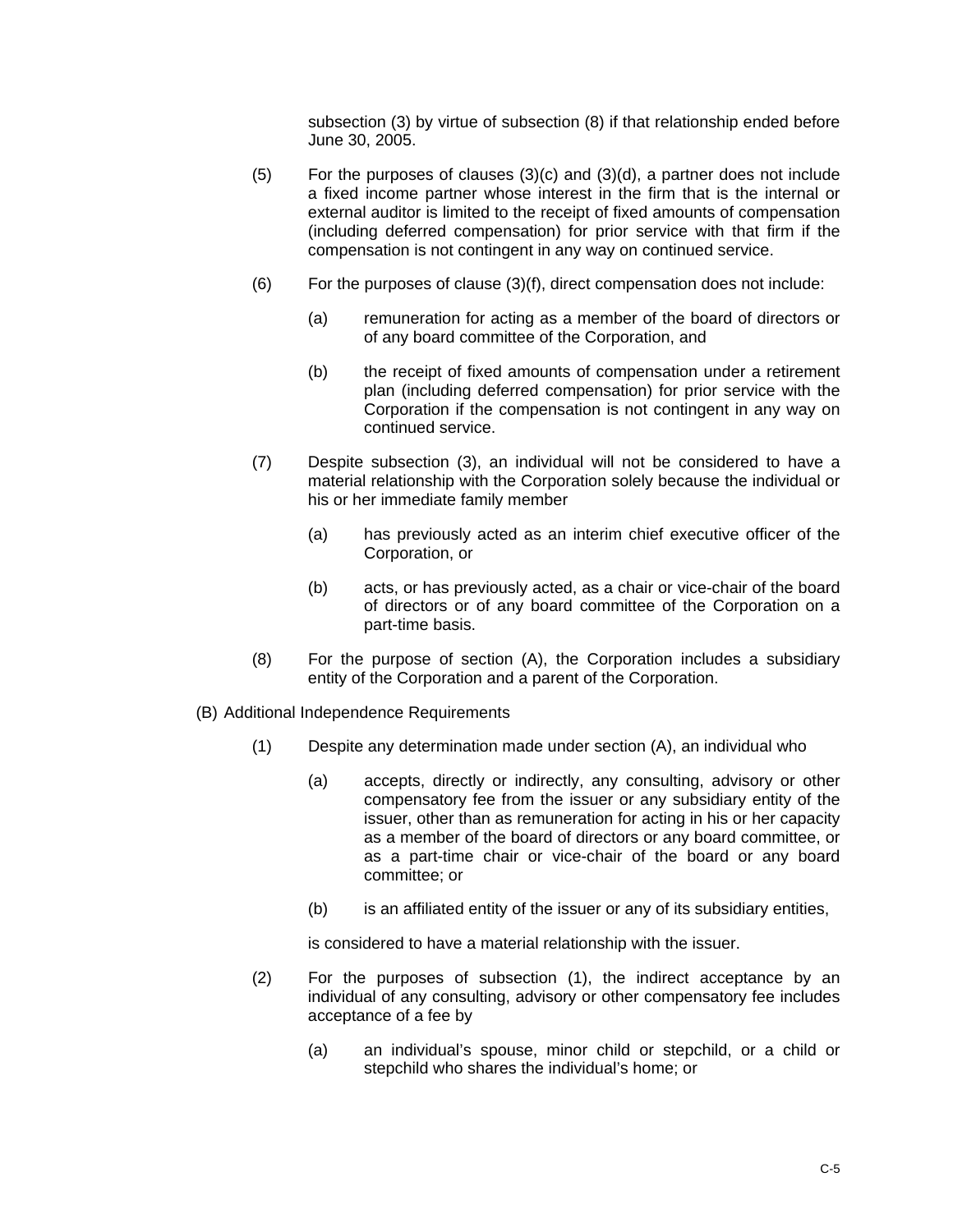- (b) an entity in which such individual is a partner, member, an officer such as a managing director occupying a comparable position or executive officer, or occupies a similar position (except limited partners, non-managing members and those occupying similar positions who, in each case, have no active role in providing services to the entity) and which provides accounting, consulting, legal, investment banking or financial advisory services to the issuer or any subsidiary entity of the issuer.
- (3) For the purposes of subsection (1), compensatory fees do not include the receipt of fixed amounts of compensation under a retirement plan (including deferred compensation) for prior service with the issuer if the compensation is not contingent in any way on continued service.

"Prescribed period" means the period prescribed by law and currently under the Multilateral Instrument 52-110 – Audit Committees it is the shorter of: (i) the period commencing on March 30, 2004 and ending immediately prior to the determination of independence; and (ii) the three year period ending immediately prior to the determination of independence.

# **2. Resignation or Withdrawal - Directors Who Change their Employment Responsibility**

Any director who changes the responsibility he or she held when elected or appointed to the Board should offer to resign from the Board. This will provide an opportunity for the Board to review and consider the continued appropriateness of that person's Board membership under the changed circumstances. In carrying out this function, the Board shall consider the advice and input of the Governance and Nominating Committee.

### **3. Relationship with Management**

The Board functions independently of management. The role of the Chairman is to effectively provide leadership to the Board while the role of the CEO is to provide the day-to-day leadership and management of the Corporation. The role of the Lead Independent Director is to oversee and ensure the independence, and separation from management, of the Board.

# **4. Strategic Plan**

As noted in the Board's mandate, the Board is ultimately responsible for adopting a strategic planning process and approving, on at least an annual basis, a strategic plan which takes into account, among other things, the opportunities and risks of the Corporation's business. However, the initiative for developing and modifying the strategic plan and strategies to achieve these goals and objectives must come from the CEO and management. The Board may assist in the development of the strategies, act as a resource and contribute ideas but the CEO and management will lead this process.

# **5. Performance Evaluation**

a. CEO Evaluation

One of the most important aspects of effective governance is the relationship between the CEO and the Board. It is crucial that the Board is fully informed and that the CEO has a forum for drawing on the wisdom and experience that exists within the Board. While it is expected that full and frank dialogue will exist between the CEO and the Board, a CEO review process should occur at least once a year to ensure that this communication takes place. This allows for a full and healthy dialogue between the Board and the CEO regarding corporate and individual performance.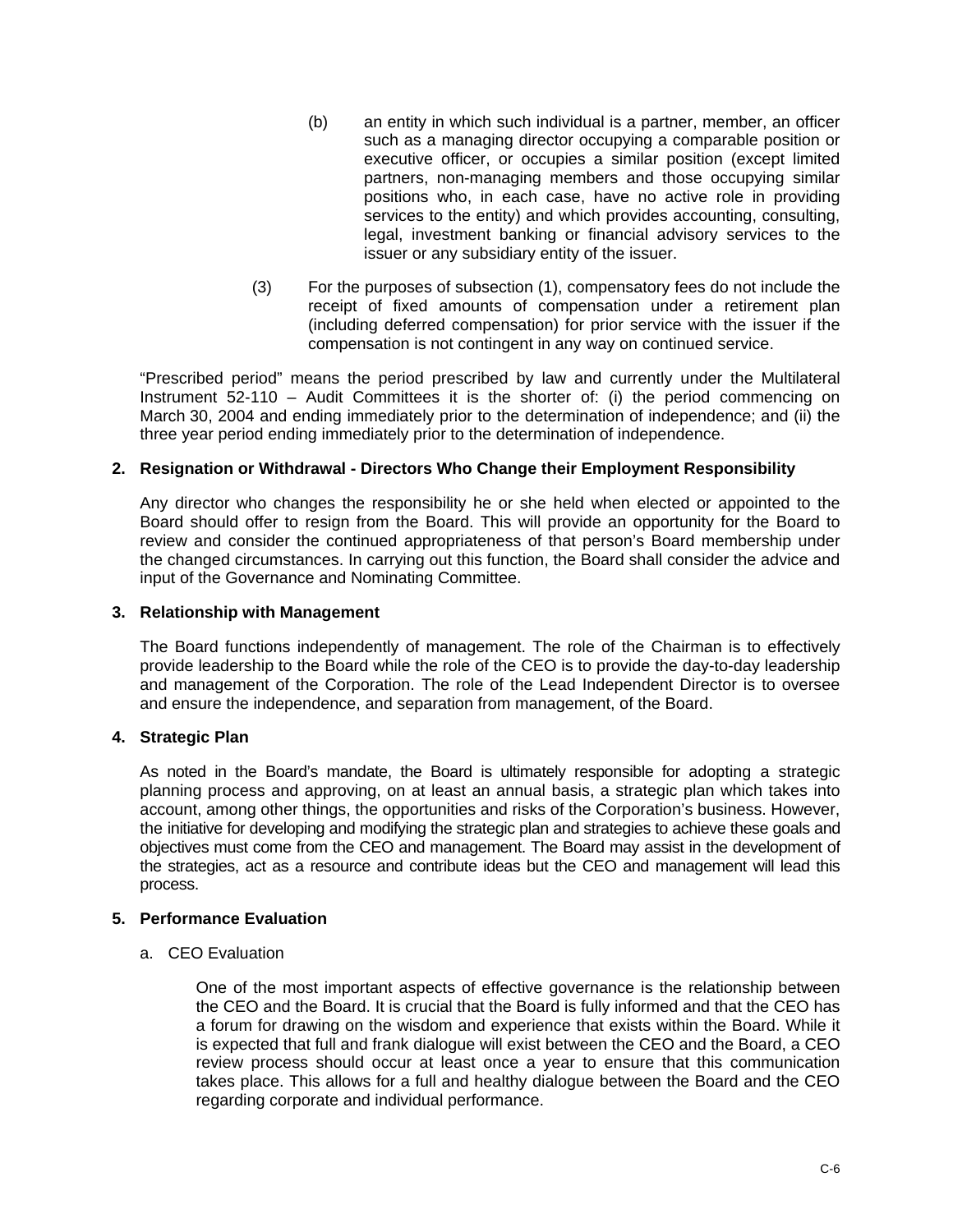b. Board, Committees and Individual Directors Evaluation

The Board is committed to evaluating its own performance and the performance of its Committees and individual directors on an annual basis. The review process is also an opportunity to provide input to each of the Chairman of the Board, the Lead Independent Director (if any) and the Chairman of each Committee on his or her performance.

#### **6. Meetings**

a. Number of Meetings

The Board will meet on a scheduled basis five times per year and more frequently if required.

#### b. Agenda

The Chairman, with the assistance of the Lead Independent Director (if any) and the CEO, will be responsible for establishing the agenda for Board meetings. The Chairman shall solicit from the members of the Board recommendations as to matters to be brought before the Board and shall ensure that such matters receive a fair hearing. A significant portion of each regularly scheduled Board meeting will be spent examining future plans and strategies for this purpose "future plans and strategies" is intended to be broader than strategic planning and includes without limitation future financial performance, future business operations and corporate development opportunities.

c. Guests at Board Meetings

Guests may be invited by the Board and CEO to make presentations to the Board. Should the CEO wish to invite other people as attendees on a regular basis, the CEO should first seek the concurrence of the Board.

d. Access to Senior Management

The Board encourages the CEO to bring into Board meetings employees who can provide additional insight into the items being discussed and/or who have potential in terms of management succession and should be given exposure to the Board.

e. Board Information - Regularly Scheduled Meetings

Not less than five business days prior to each regularly scheduled Board meeting, the Board should receive the following information from the Chairman and management: (i) an Agenda; (ii) a memo from the CEO outlining major accomplishments and issues; (iii) a summary of each agenda item that requires a thorough debate of various courses of action and concluding with management's recommendations and summary of the risks, provided that if any matter is too sensitive to put on paper, the matter and any presentations with respect thereto will be discussed at the meeting.

f. Board Information - Non-Regularly Scheduled Meetings

Not less than two days prior to each non-regularly scheduled Board meeting, the Board shall receive from the Chairman and management the following: (i) an Agenda; (ii) a summary of each agenda item that requires a thorough debate of various courses of action and concluding with management's recommendations and summary of the risks, provided that if any matter is too sensitive to put on paper, the matter and any presentations with respect thereto will be discussed at the meeting. Notwithstanding the foregoing, the Board understands that in extraordinary circumstances the required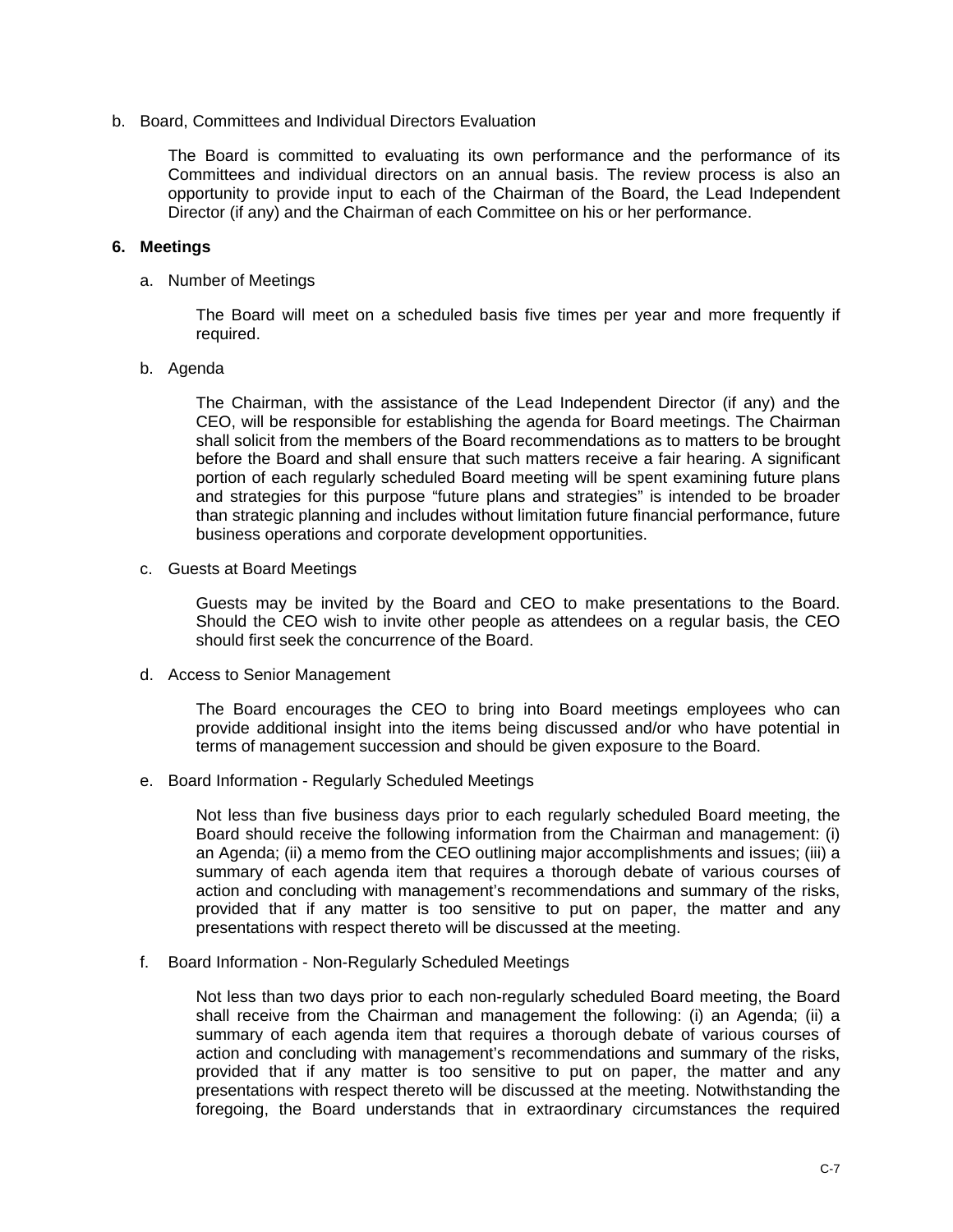delivery may be impractical, in which case the directors shall receive such materials sufficiently in advance of the meeting to enable the directors to fully and properly consider such materials.

#### **7. Board Committees**

The Board shall adopt for each Board committee a written charter that clearly establishes the committee's purpose, responsibilities, member qualifications, member appointment and removal, structure and operations (including any authority to delegate to individual members and subcommittees) and manner of reporting to the Board.

Subject to Applicable Laws and any resolution of the Board, a committee may meet for the transaction of business, adjourn and otherwise regulate its meetings as it sees fit. Where neither the Board nor the committee has determined the rules or procedures to be followed by the committee, the rules and procedures set out in Sections 4 and 5.02 of the Corporation's By-Law No. 1, shall apply with necessary modifications.

The following shall apply to each Board committee:

a. Committee Membership

Committee members are appointed by the Board on the recommendation of Governance and Nominating Committee in consultation with the Chairman and the Lead Independent Director (if any) and with consideration of the desires of individual Board members.

Consideration will be given to rotating committee members periodically.

Committee Chairmen are selected by the Board on the recommendation of the Governance and Nominating Committee.

#### b. Meeting Attendance

A director who is not a member of a committee may attend meetings of such committee with the consent of the Chairman of the committee. A director who is not a member of a committee may not vote and may not be counted for the purposes of the quorum.

c. Committee Meetings and Agendas

The committee Chairman, after consultation with committee members to the extent practicable, will determine the location, frequency and length of the meetings of the committee, provided that the Audit Committee shall meet at least four times per year. All other committees shall meet at least annually. The Chairman of the committee, in consultation with the CEO or the appropriate senior manager, will develop the committee's agenda.

d. Committee Responsibilities

Committees should analyze, consistent with their Charter, strategies and policies that are developed by management. Committees may make recommendations to the Board but, unless specifically mandated to do so, do not take action or make decisions on behalf of the Board.

A committee may, from time to time, request assistance of external advisors who the committee requires to research, investigate and report on matters within a committee's term of reference.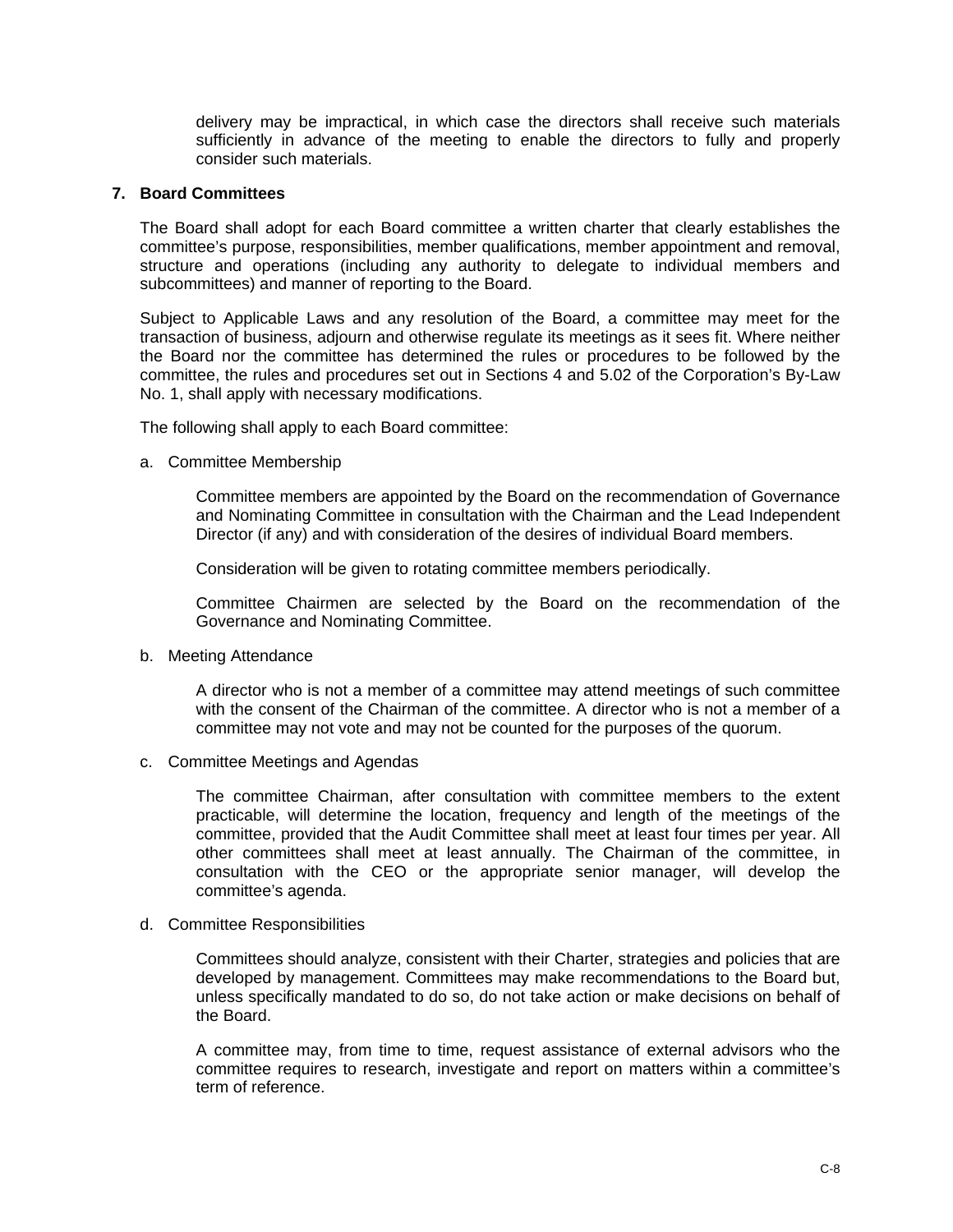#### e. Reporting

Each committee has a duty to report to the Board all matters that it considers to be important for Board consideration. All committee's minutes should be attached to the Board minutes and forwarded to each member of the Board by the Secretary in a timely manner.

#### **8. Director Compensation**

The Board shall establish the compensation of directors, after taking into account the recommendation of the Compensation Committee. The compensation should be generally in line with that paid by public companies of a similar size and type.

The Board encourages Board members to own shares in the belief that share ownership facilitates the directors' identification with the interests of the shareholders.

The Corporation shall maintain directors' and officers' liability insurance.

#### **9. Corporate Standards of Conduct**

The Board has the responsibility for ensuring that standards of conduct are established and monitored for compliance.

#### **10. Access to Outside Advisors**

Individual directors or a group of directors may engage an outside advisor at the expense of the Corporation in appropriate circumstances. The engagement of the outside advisor should be coordinated through the Chairman or the Lead Independent Director (if any) and be subject to Board approval.

#### **11. Meetings of Independent Directors**

The independent directors shall hold regularly scheduled meetings at least four times per year at which members of management and non-independent directors are not in attendance. In lieu of such meetings, the independent directors may meet during a portion of regularly scheduled Board meetings, provided that time is specifically scheduled and devoted to meeting without members of management.

# **12. Orientation and Continuing Education of Directors**

The Board shall develop and provide an orientation and education program for new directors and shall provide continuing education opportunities for all directors. The Board delegates the orientation and continuing education process to the Governance and Nominating Committee.